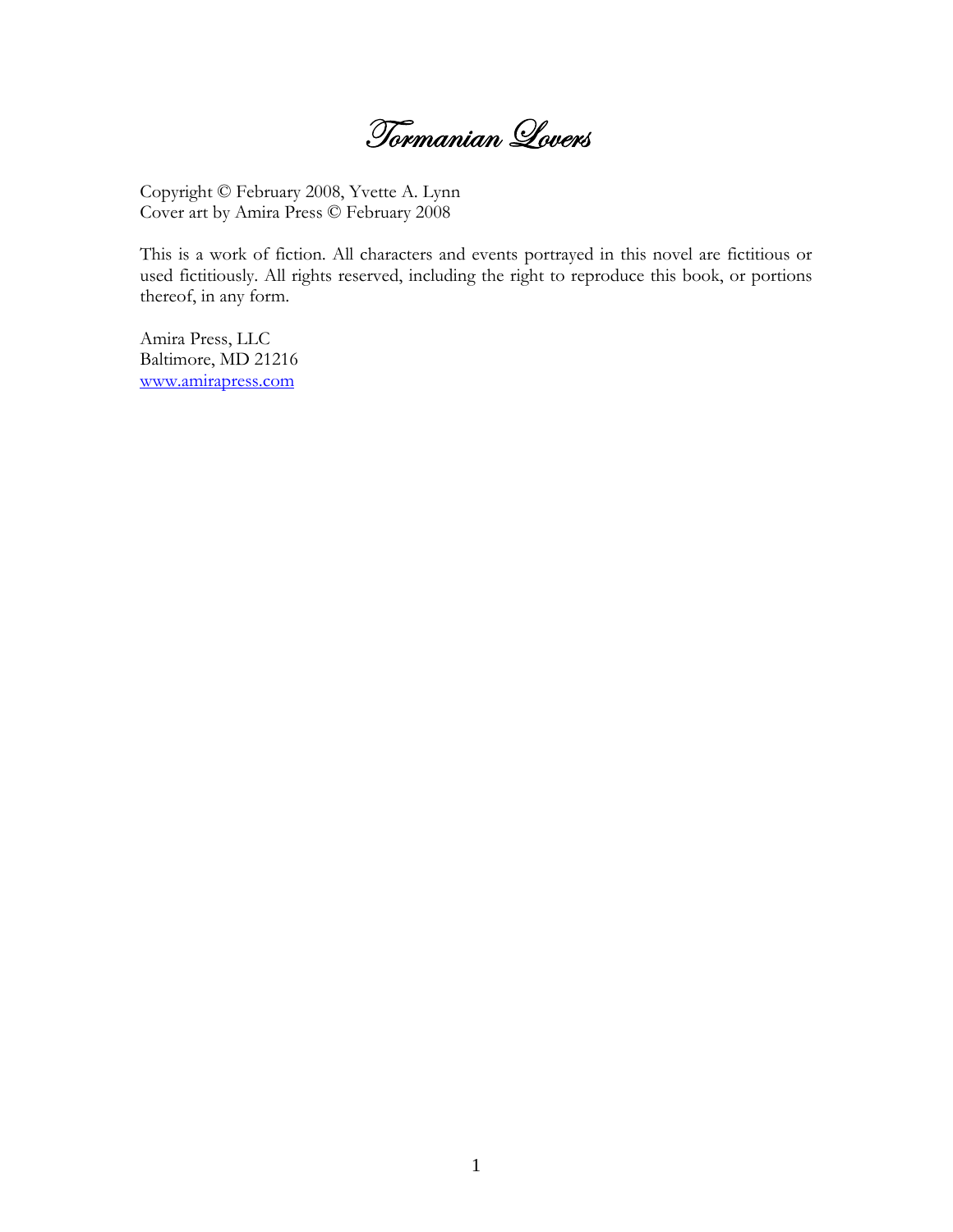## **Jadeer**

## **Chapter One**

Jadeer, Commanding Officer of Prince Torque's elite force, marched with purpose along the palace hall toward his majesty's meeting room. His back ramrod straight, his bearing indicating no time for anyone who would waylay him, he compressed him lips still further in anticipation of the eminent audience with the prince. Even without being told the purpose of the summons, he knew it had to do with Lydian. If the empire survived, it would be no thanks to that infuriating woman.

As he approached, the meeting room doors swung open, and he entered. The prince sat regally among overstuffed pillows at his elbows, adorned as usual in vibrant colors and flowing robes of the priciest silks. Jadeer bowed slightly, "My lord. You wished to see me?"

A plump hand, losing its ability to hold humanoid form, waved through the air. "Yes, Jadeer. Come in, come in. I'm sure you know why I sent for you?"

Of course he knew. Who else would the prince send to recover Lydian? No one else was qualified, as only Jadeer matched—and he liked to think—exceeded her warring abilities. Should the aging monarch send any other officer, Lydian would make short work of him, leaving him dead or severely wounded. No, this was a job for him. Only he would bring her in to justice. Her recent actions were not to be overlooked, no matter what her status in the guard or—

"Jadeer?" The prince interrupted his thoughts, a flagging frown tugging at his features. The fact that most Tormanians lost their shape-shifting abilities after the age of four hundred and fifty did not make the process less revolting.

"Yes, my prince. You wish me to locate Lydian and bring her back to be tried for treason and murder." He sniffed and cleared his throat. "You've made a wise choice as my skills exceed her own in battle. Not many men can match her."

The prince rolled his eyes. Jadeer dropped his gaze to the ornate carpet beneath his feet, preferring its vibrant patterns to ensure the settling of his stomach. The prince spoke before him. "Spare me the stroking of your ego, Jadeer. We all know what a great warrior you are. You are my number one man. And Lydian is my second—or was. Therefore, I'm sending you after her. Her actions are not to be born. Do you understand?"

Jadeer nodded, remaining silent.

"My question to you is, can you do this? Will you be able to handle it, given the circumstances? I don't want to see your emotions get in the way of doing your duty. You and Lydian have a long history together."

"Two hundred twenty, my lord," Jadeer muttered.

"Exactly."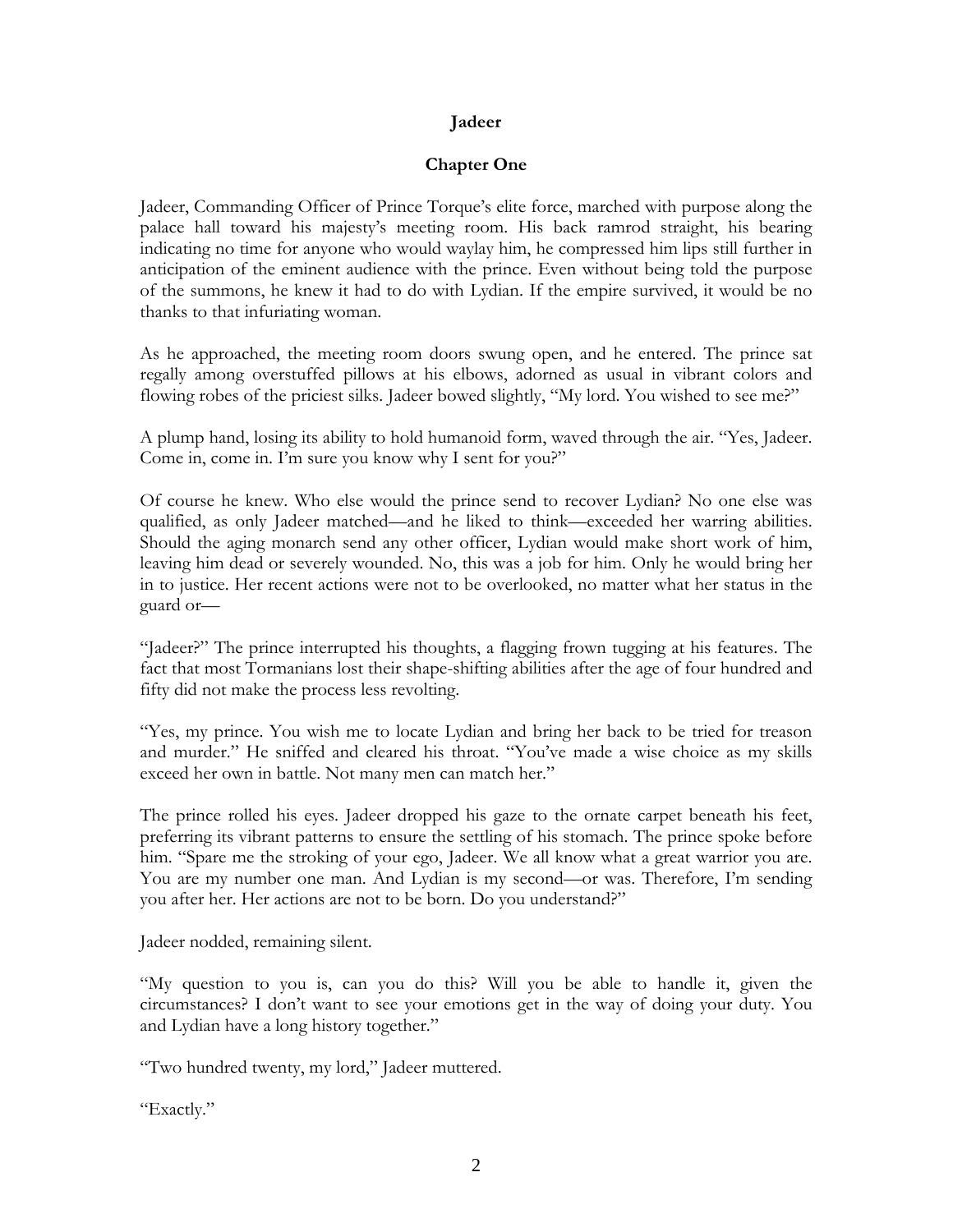"I assure you, your majesty, my...relationship with Lydian, as it was, is no longer a factor. When she murdered the prime minister, she became public enemy number one. She will pay for her treachery. I can promise you that." Feeling a need of fresher air, Jadeer strode to the window and waved a hand along the pane. The glass shimmered and dissolved. Fresh air blew in, cooling his heated face. His words had been brave, determined. But could he follow through with it? Lydian was not just anyone. Just as the prince said, they had a long history. Perhaps too long given her recent activity. He breathed deep, resolve washing over him. He knew his duty. "Your majesty, if you will give me a squadron of my own choosing, then I will leave immediately. Intelligence tells me that Lydian has been spotted on Arlong Four. We can head there within the next twenty-four hours."

"Negative." The prince leaned forward to tap a bell shaped object resting on a small table at his side. No tone rang out, yet a servant appeared immediately. The prince issued a clipped order, "Send word to the Gate. The Commander and his troops will convene there to pass through to Arlong Four, in three hours."

Jadeer gasped, "Sir, I need—"

"What you need, Commander, is to follow orders and nothing more." He slammed a hand down on the arm of his chair. The skin melted and poured over the sides instead. Jadeer turned away. "Listen, Commander. Lydian is on the run. We have no time for all the planning you do, dragging your feet. For all I know, you're just giving her more time to get away. You and I know that the Gate is the fastest way to Arlong Four, not flying a ship through space several light years. Now, you will have your troops ready in three hours or I will haul you in for high-treason along side Lydian. Is that clear?"

Jadeer bowed again. "Crystal, my prince."

\* \* \* \*

"Do you really want to break that off?" Cordren, Jadeer's best friend and second in command, chuckled.

Jadeer released his death grip on the arm of his chair. He didn't like to admit that the prince's words bothered him as much as they did. The man had very nearly accused him of being in league with Lydian. Forget the fact that he'd worked most of his life in the palace, starting out as a simple servant, not unlike the one who'd answered the prince's call. He'd worked his way up from the bottom, after many nights learning to fight defensively and offensively at the hands of the greatest teacher on Torman. Some had even said his master was the greatest in the galaxy. Yet, the prince had had the nerve to accuse him, like he'd toss away all of that to fight alongside those who cared nothing for the old ways, of preserving their world's power. He was offended and angry.

Knowing Jadeer's thoughts, Cordren patted his shoulder. "Don't worry about it, my friend. It was the ramblings of an old and dying Tormanian. He could barely hold his form, let alone realize just who it is he was accusing. Everyone knows your loyalty to our world.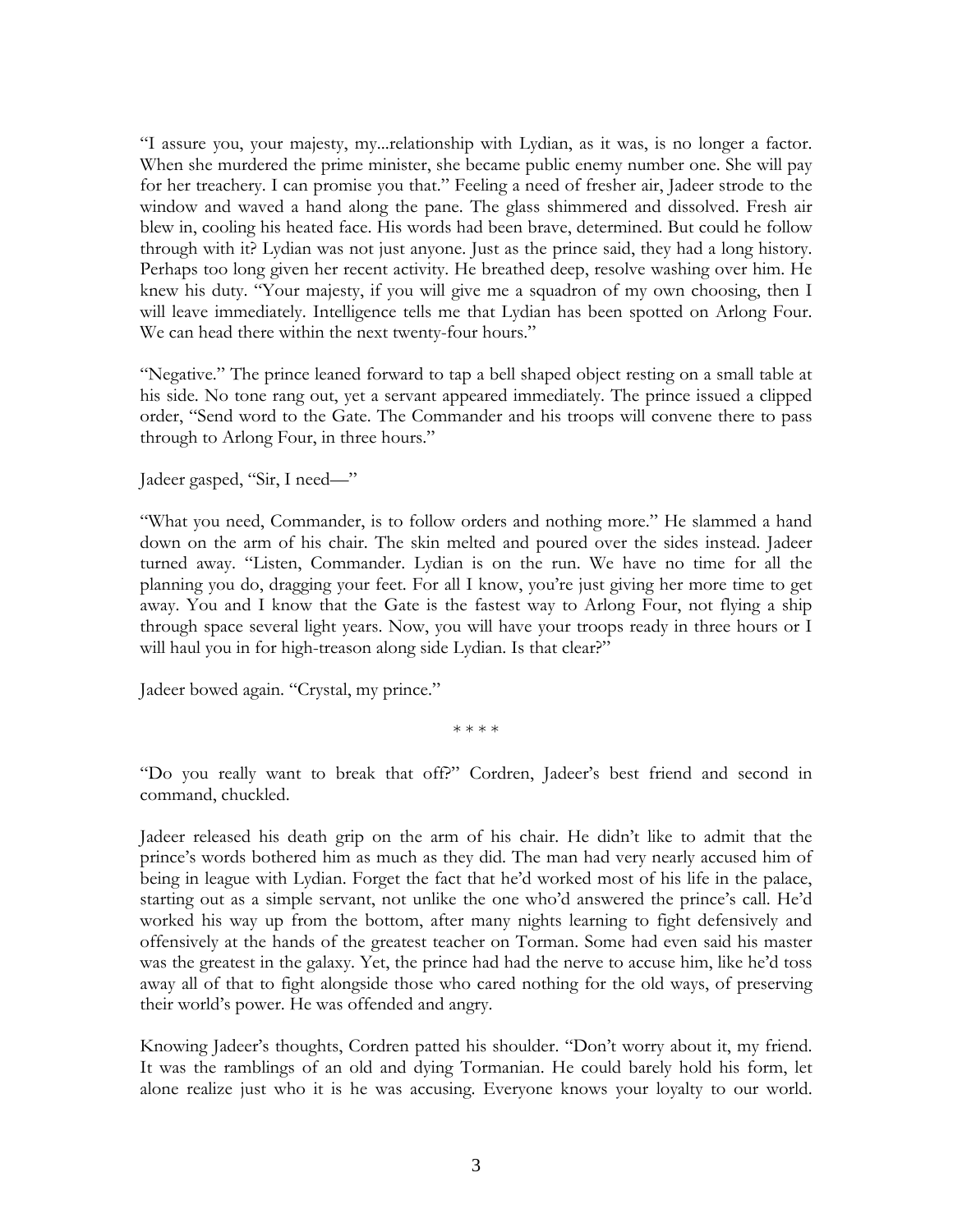Nothing can change that, not even a Tormanian who's sexy in any form she chooses to take."

Jadeer cast him a warning glance. Cordren was easy going, said whatever came to mind, not caring who was offended. But no matter what Lydian had done, she would not be spoken about as if she was a common Drac Whore. "I suggest you watch your mouth, Cordren."

His friend chuckled again, not at all offended. "Just saying. Just saying. So what's our plan?"

Before Jadeer could answer, a servant informed them that the Gate was ready for their transport to Arlong Four. Jadeer swiveled to face his idling troops and stood. "Attention. The Gate is ready. We will pass through and reconvene on the other side. Then you will await my orders. Is that clear?"

"Sir!"

He nodded. "Move out."

As Jadeer approached the Gate with his men, every muscle in his body tensed. The effect of the gelled surface around the square entrance to other worlds, near and far, was such an odd sensation. The Tormanian shape-shifter's molecules were always in a state of instability naturally. The gel's effect caused that unrest to increase, breaking down the individual and putting him back together on the other side. The whole experience left him feeling torn apart, so he used the transport as little as possible. The portal held no such trepidation for Lydian. That's why he wondered about her choice to use a ship, unless of course she was planning to jump to galaxies not yet mapped by the Gate. It was possible, and he had to capture her before that happened. The best way was to overtake her group on Arlong Four. If that meant having his insides shifted around without his control, so be it.

Nearing the gateway, Jadeer almost held back. The organic substance that made up the gel, reached out for him as if inviting him into itself. He wanted to turn it down, but hid his trepidation before his men. The creature engulfed him, bonded to his skin, and as it did, he was immediately thrown back mentally to the first time he met Lydian...

"Master, you can't be serious. Training a female? It's not done," Jadeer complained bitterly. "She'll only get in the way. She won't be any good, and frankly I'll be afraid to hurt her."

"Hurt me?" The fire in the wide topaz eyes, admittedly bewitching though he wouldn't be telling her that, was apparent. "I challenge you, Jadeer, to a match. I guarantee I will win, that I'm better than you."

Jadeer, who was more than confident that he could bring her down, accepted. He readied himself, in a defensive stance, alert, hands at his sides, feet shoulder width apart. Now, if he could stop being so aware of the fact that her rear was rounder than the girls he'd encountered up until now, that her full breasts strained at the elastic material of her workout uniform and that her waist-length mahogany hair, braided and bound with gold hoops at intervals, was not as alluring as it was. All of the females from the west side of the planet tended toward leanness, long slender bodies, beautiful but not nearly as appealing as Lydian.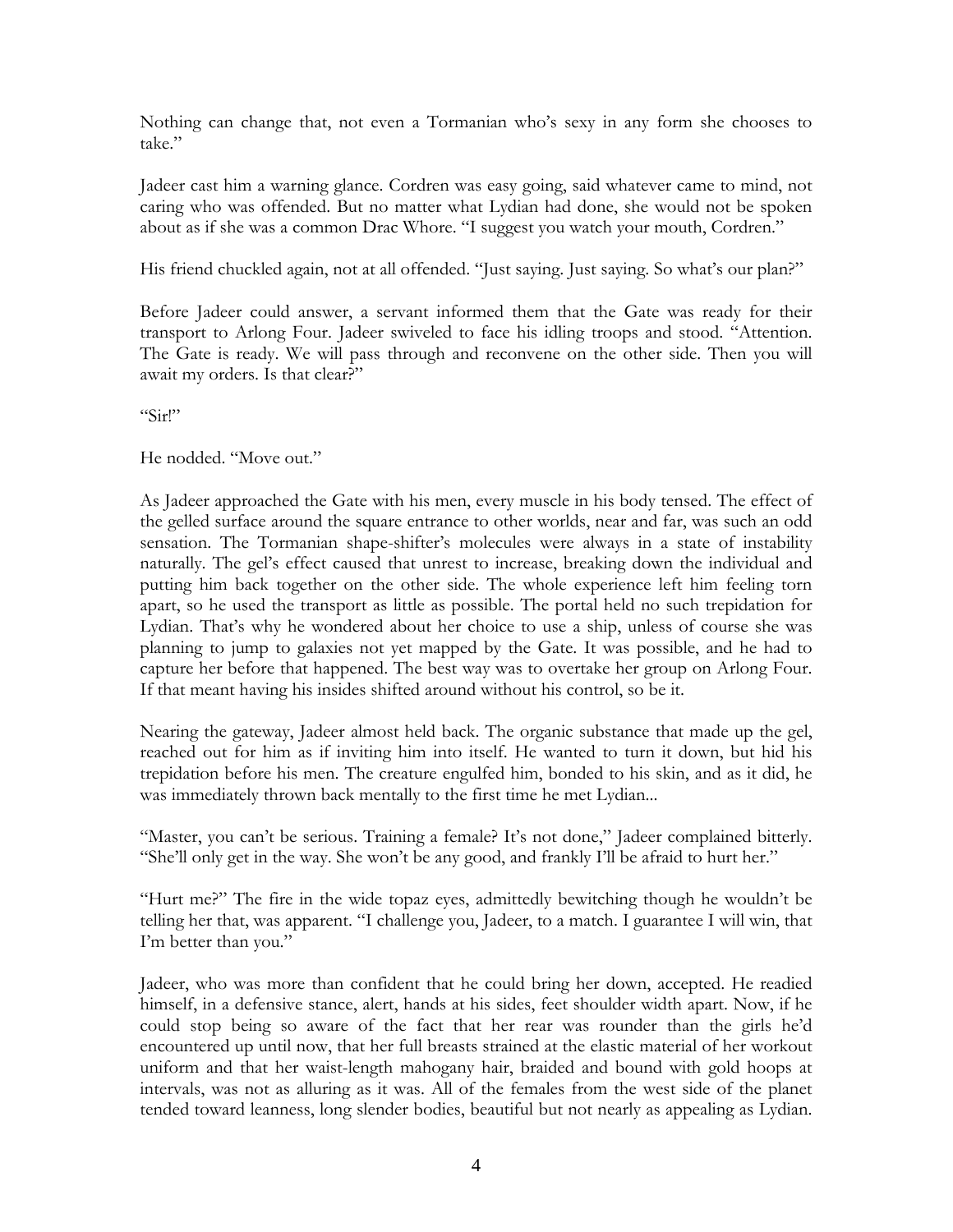Her voluptuous figure had him straining his own uniform, between his legs. He hoped she didn't notice, but the drop of her gaze to his crotch told him she did.

He gave a silent groan before attempting to distract her from his swollen appendage. "Will you fight or admire me?"

She sneered and leapt immediately into the air, shape-shifting as she soared, to an Earth tiger. Stripes lined her soft skin, teeth sharpened and her nose thickened and formed to that of the beast she imitated. In seconds, she was on him, fully changed and digging claws into him. Damn, she was fast. Jadeer pushed backward and landed on the floor, before using his feet to kick away the large cat. With a twist and a roll, he was behind her, wrapping the limbs of a hybender tree around her upper torso. Native to the hybender were dishabilitating thorns that rendered those they pieced, inactive for an hour. But before the thorns broke through the flesh, she changed again to a steel pire. His maneuver failed, but he wasn't giving up so easily.

For hours they fought, the master on the sidelines, calling encouragement and direction to both. Jadeer gave it his all, but soon had to admit she was as good as he was, maybe better. It was a grudging admission, one he kept to himself. The master called the match, and the fighting ceased. Both were panting with exhaustion, bleeding and stood with torn clothing. Jadeer fought to avert his gaze from the fact that Lydian's tight uniform was now torn right along the line between her gorgeous breasts. Again his arousal was ignited. He found himself wishing the material had torn further, so he could get a good look at the erect nipples that were clearly defined.

He licked his lips and ran a hand through his hair. "Well, you didn't 'best' me as you claimed. I knew that you wouldn't, being female."

The topaz deepened, "I may not have bested you, but you have to admit that I am good, as good as any man." She sauntered up to him, the curved hips swaying side to side, almost mesmerizing him. She was so beautiful, so sexy. "So what do you think women are for, Mr. Wanna-Be-General? Mating? Yes, that's what you think. I can see it in your eyes."

Jadeer took a step back. He was actually seeing a woman from his sector. Well, they'd gone out once or twice. They were not committed, but he had no wish to get involved with this female. She was trouble and that was clear by her bold stance and her bold words. Still, he couldn't deny wanting her. Now that she was within inches of him, he could see clear down the front of her torn uniform. Her luminescent skin with its light blue undertone, native to the women of their species, was doing things to his molecules. They jumped and raced about as he grew harder, extending against his pants. "Not interested, thanks."

Lydian looked down and grinned. She stepped closer until her soft body brushed his, "Would you look at that? Doesn't look at all like you're not interested. In fact, I think you want to bury yourself inside me right now, right in front of the master."

Her whispered words set him on fire. He threw caution to the wind and grabbed her close, covering her mouth in a punishing kiss. His tongue extended into her mouth, stroking the underside of hers until the tone of pleasure females emitted began to rise in her throat.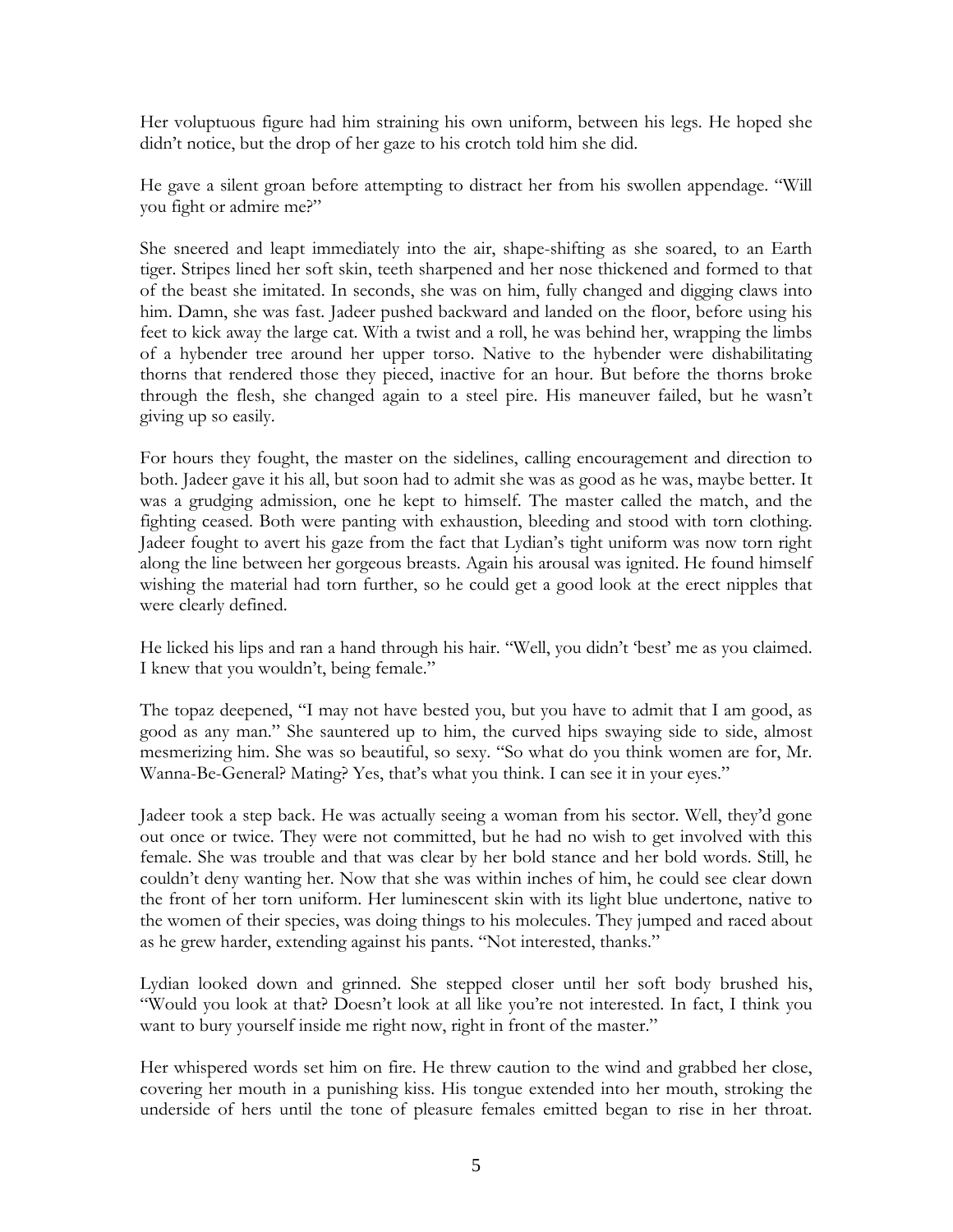Jadeer ran his hands down her arms and slid them around to her rear, lifting her to meet his thick erection. The tone increased, almost drowning out the cleared throat of the master.

Jadeer broke away, pushing her from him. "You're little more than a Drac Whore," he growled.

Sharp nails tore along his face, before she turned on her heels and walked out. Jadeer put a hand to his cheek, knowing he was already done in. Lydian was a force to be reckoned with, a danger to his mental stability. Nevertheless, before the week was out, he was determined to have her in his bed.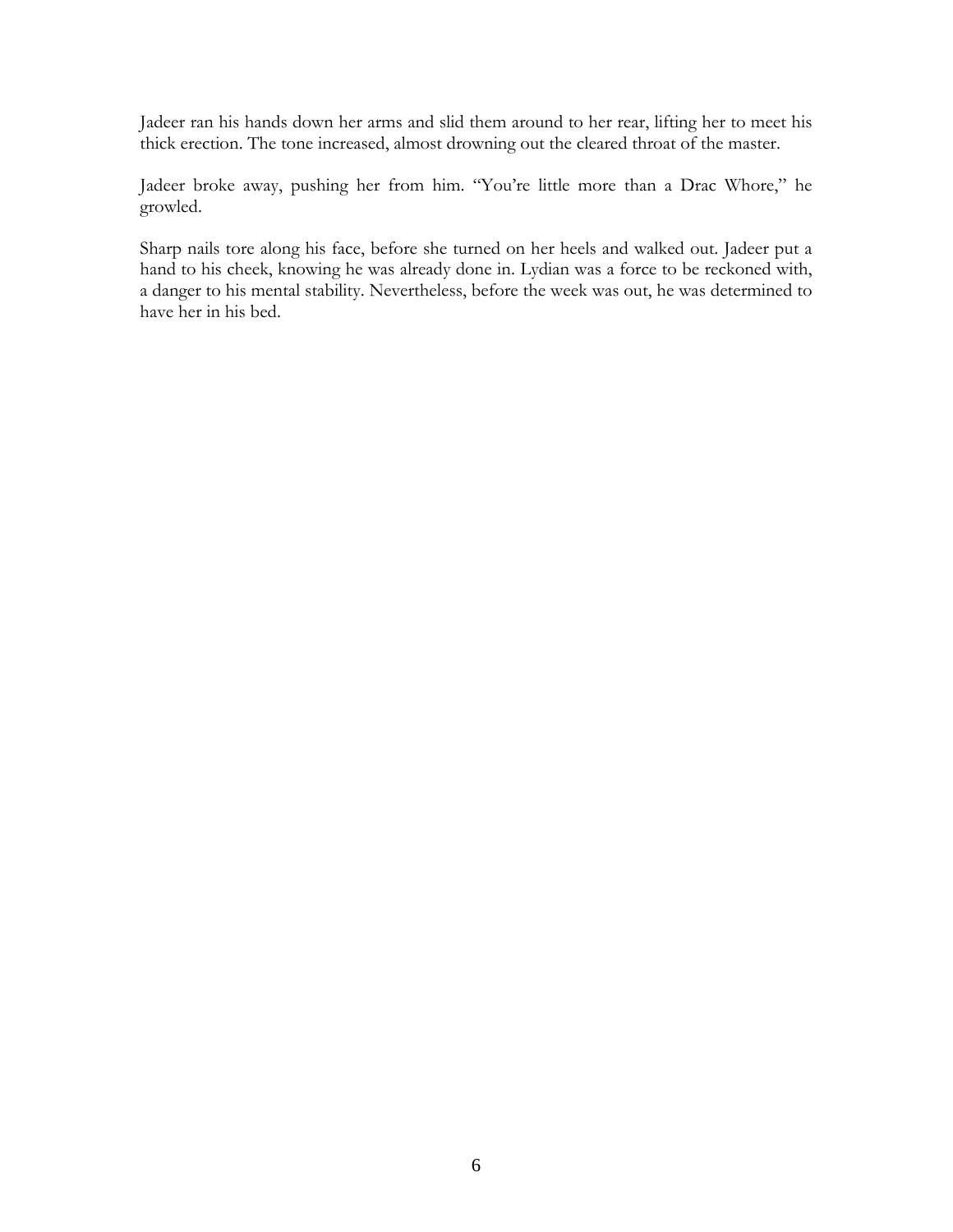#### **Chapter Two**

Jadeer stood on a hill overlooking the Valley of Darkness on Arlong Four. In that valley was most likely where Lydian was hidden, along with the other traitors of their laws. He would track them down if it was the last thing he did. Then Lydian would give an explanation of her actions, before he hauled her in. It wasn't likely that she would come without a fight, but contrary to how it had been at their first meeting, he did develop his skill beyond hers. It came of determination and pushing his body day and night to be the best. That had always been his dream, so that he could obtain the position he held today. It was what his parents would have wanted for him. He did it in honor of their memory.

Cordren moved up alongside him, "Like always? I lead a team and you?"

Jadeer nodded, "Yes, but four. One head north, one south and so on. They're out there." He lifted his nose to the air, having taken on the form of an Earth bear. He could smell for miles. "I have her scent, but it's coming from several directions. A trick to confuse us."

"Well you can be sure if you have her scent, she has yours. They'll be waiting for us, planning an ambush probably," Cordren warned as he transformed to an animal native to their world, one that not only had a strong sense of smell, but was fast on its feet.

Jadeer followed suit. "Let them plan all they want. I will bring her in, one way or another."

"You don't mean dead or alive?" Cordren's voice was thick, his vocal cords not working as easily as in humanoid form. "Did you forget who she is?"

"I know who she is, and no I didn't mean dead or alive. I meant I'll bring her down, and arrest every one of the people who were foolish enough to follow her. She will stand trial, maybe even be killed for her crimes."

"You can't tell me that doesn't bother you, that none of this is getting to you. The two of you have gone through a lot over the last hundred years. What with Kitten and everything. Can you honestly say you're not questioning your position on all this, Jadeer? Your duty?"

Jadeer growled, and moved back from his friend. "Don't dare question my loyalty to the prince and our world. I am not the one who has murdered in cold blood. Lydian has always been impulsive, lead around by emotions rather than logic. I won't lie and say I'm not affected. I wouldn't be Torman if I wasn't affected. But I *do* know my duty if no one else does! Now move out."

He searched for what seemed like hours. Arlong Four was one of the biggest planets in the galaxy, situated on the outskirts of the protected planets. The terrain was rough and dangerous, rife with poisonous plants, Tormanian-eating creatures, and who knows what other undiscovered hazards. The valley itself covered two-thirds of the planet, yet was named a valley because of its deep recess into the surface of the world. Lydian hiding there was a good strategy, both in the risk her hunters took to run her to ground and the fact that if she fled the galaxy, it was only a short space ride to the only stable worm hole in the area.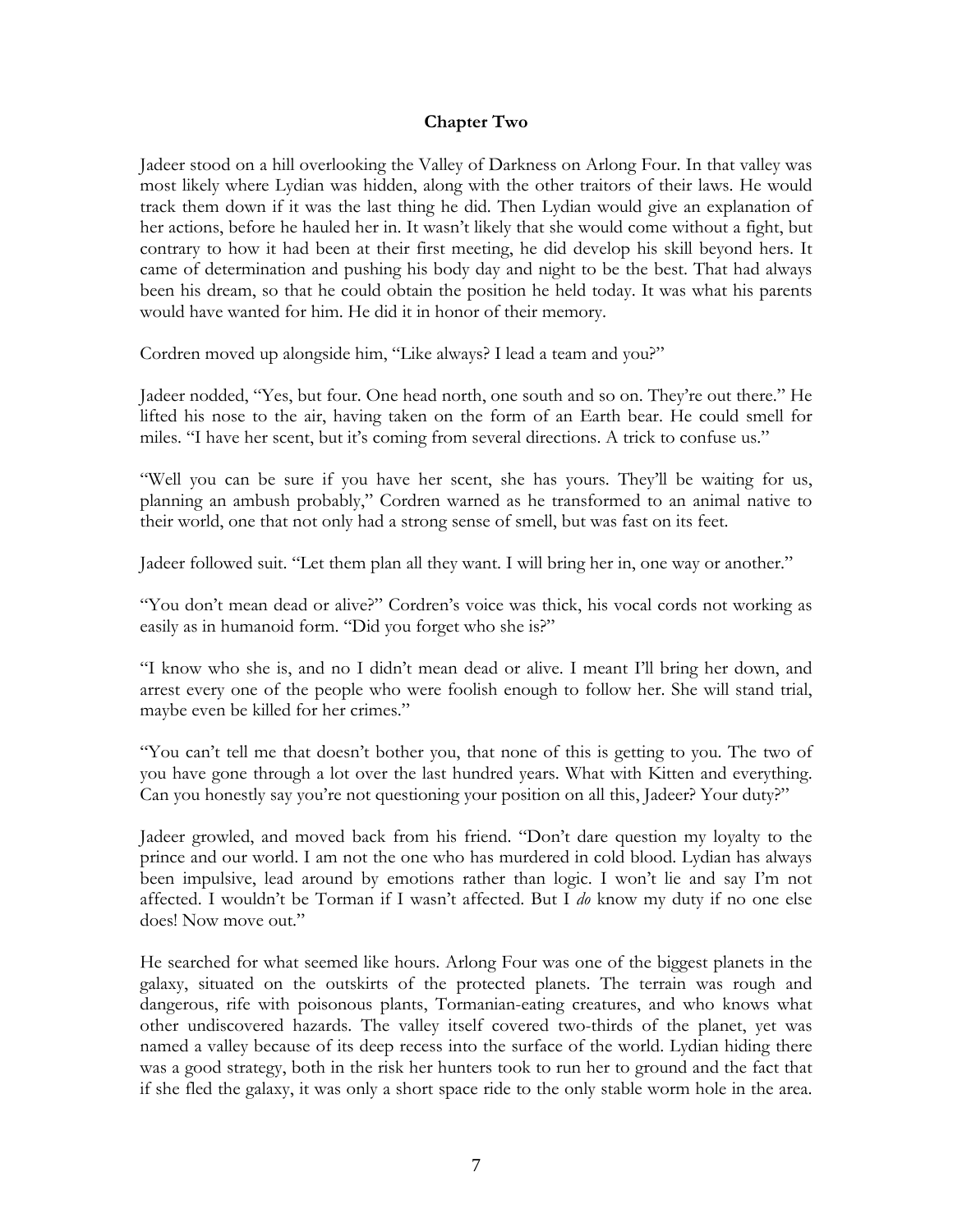With that thought, Jadeer quickened his speed, and fought to isolate her scent. He preferred not to examine the feelings churning regarding Lydian's possible plans.

Coming to a fork where her scent went off in three different directions, Jadeer paused and looked over his shoulder. He wondered at what point he'd become separated from his group. It was a breech in protocol. Everyone stays by someone else. No one goes it alone. "If anything happens to them...," he muttered.

"You should worry more about yourself," a voice called before a black creature leapt down on him from above.

Jadeer rolled left and flipped to face the creature. It was a black panther, large, maybe five hundred pounds at least. Its scent was easily recognizable, the only man who had been a rival for Lydian. A man who'd continued to sniff around her even as recent as a week ago. "Lam, what are you doing here?"

The man transformed and stood humanoid. "Don't you know? Lydian and I are together now. In fact, last night was incredible. I took her as soon as we arrived. We didn't get much sleep at all."

"Bastard!" Jadeer lept toward Lam, claws readied to rip him to shreds. Lam leapt straight up to the tree he'd fallen from, at the same time transforming. He dropped down again, and the two tangled in fur, teeth and claws, each determined to destroy the other.

"Stop it now, you fools!"

At Lydian's voice, Jadeer kicked hard at Lam, sending him flying against a tree. He stood to face her and his breath caught. Always before she'd affected him this way, with her long shapely legs, her large breasts and hips a man could hang on to as he road deep and hard. Desire nearly dropped him back down to his knees.

"Hello, Lydian," he finally said, though not without a catch in his throat.

She smiled that cocky smile, one that told him often that she knew her affect on his senses. "Hello, my husband. Have you come to arrest me?"

"That's the plan." He took a firmer stance, brushing away leaves and dirt from his uniform. "I see you brought Lam in on your activities. So he has you after all, after pursuing you for so many years, despite the fact that you belonged to me."

She sighed, her gaze flicking to Lam and back to Jadeer. "We're fighting for the same cause, darling. It's as simple as that."

"You used to fight alongside me, Lydian. What happened? Why did you become a murderess, killing the prime minister?" Jadeer struggled to understand the woman whom he'd lived with for years, the woman who'd cried—the only time he'd ever seen her do so when they lost their daughter in the ship explosion last year. Kitten had been their only child. It had nearly destroyed him. Knowing Lydian needed him to be strong while she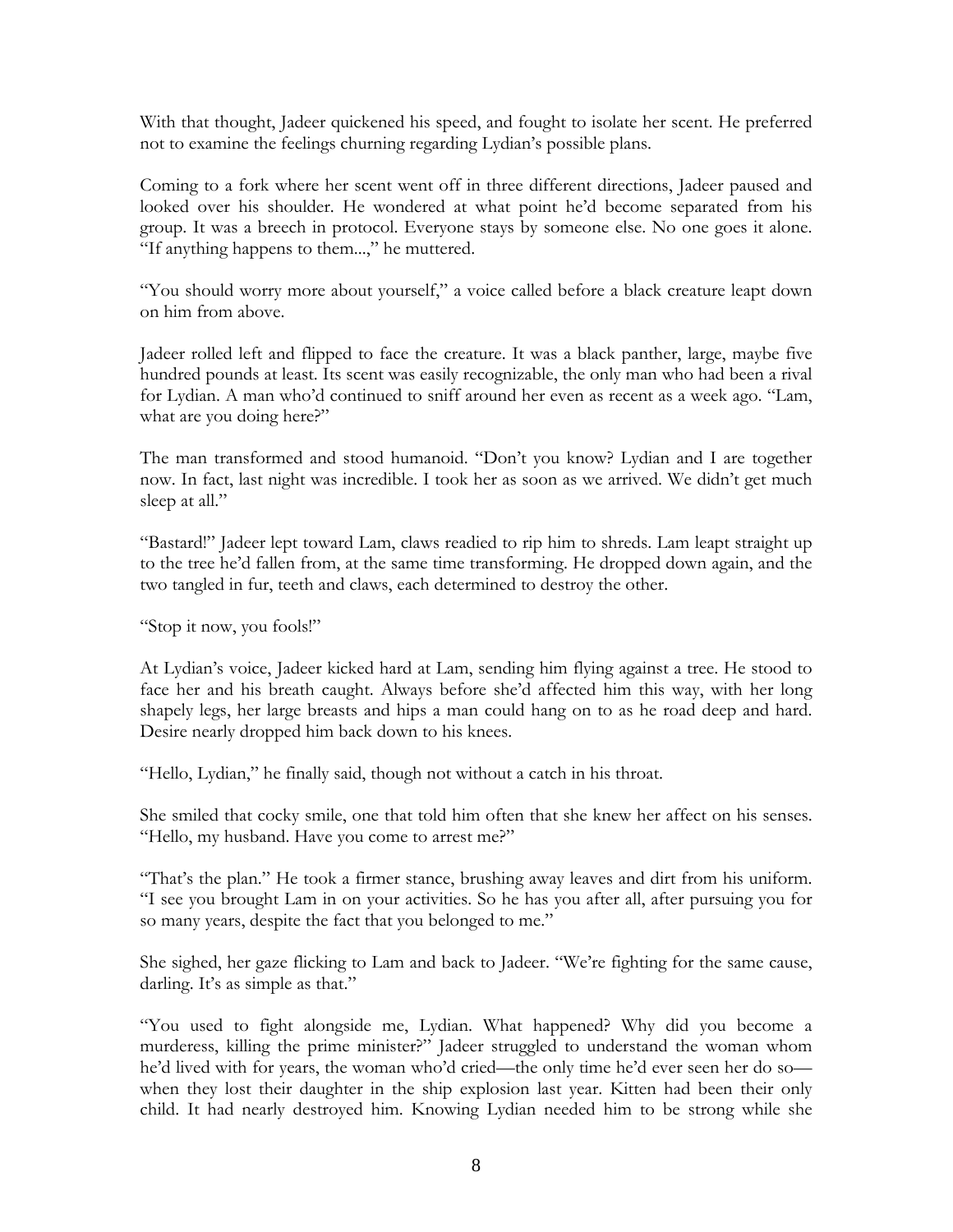grieved was the only thing that brought him through, especially with her parents away on a five year mission. It would take them years to get back. By then, hopefully, the pain that still pulsated inside him would lessen. How could she now fight on the side against her government when all they wanted to do was to protect the people of Torman? He just couldn't comprehend it.

Lydian turned to Lam, "Get out of here. I wish to speak with my husband alone."

"What? No, he'll try to take you back, make you stand trial. That's not a part of the plan, Lydian. You and I—"

"Go!" she demanded. Jadeer didn't think he could feel less respect for Lam having just been commanded like he was a boy. He should have held a leading role, but it was obvious he didn't in this band of criminals. It hurt to know his wife was capable of leading the rebels. Lydian turned back to him. "Jadeer, come with me. I plan to leave this galaxy for a while. We can still fight side by side, as always."

She advanced on him, and he watched her closely for a sign that she would transform to attack. Instead his lust for his wife escalated. It had been days since he'd made love to her. The ache to do so was strong, and he saw it reflected in her eyes. But how could he be sure she wasn't trying to seduce him to get her way? To trap him in order to make it to the worm hole. For the first time, since falling in love with her, Jadeer didn't trust the woman he loved with all his heart. And what if what Lam said was true, that she was now his lover. Lydian hadn't denied it when he said Lam had her now. It hurt and angered him in one stretch.

When she was close, he closed rough fingers around her arms, dragging her against him. She cried out, but he forced away the pain of having hurt her. Bringing down his mouth on hers, Jadeer punished her for leaving him, for being with a man she knew he hated, for making him still crave every inch of her lush figure. Soon the anger melted completely into desire. His senses reeled with her sweetness, and the kiss gentled. He released her arms, to encircle his hands around her narrow waist.

Lydian curved against him, moving in a way to make him grow. She knew how to please him, and it was making him lose control. Duty told him to arrest her and be done with it. The voice of his desires screamed "take her now". He listened to his body. Pushing her down on the ground, careful not to hurt her again, he tugged at her clothing. Before long, she was completely naked beneath him. Her skin glowed brighter as he fondled her firm breasts, pinching her nipples before sucking first one then the other between his lips.

Lydian began to vibrate in that musical tone when she was turned on. Jadeer had every intention of driving it as high as it went, creating a cloud of harmony around them which enhanced both their pleasure. He pulled her legs apart with a brief glance at her face. Her eyes were closed, her lips parted. Her breaths were shallow and rapid. He looked down between her legs at her center. She was already wet for him, so he slid two fingers inside her, stroking deep and then out again. Feeling a need to taste her, he followed the path his fingers took with his tongue. A dip of it inside her delicious mound and he was lost. He lapped and fed for long moments while his wife squirmed and whimpered.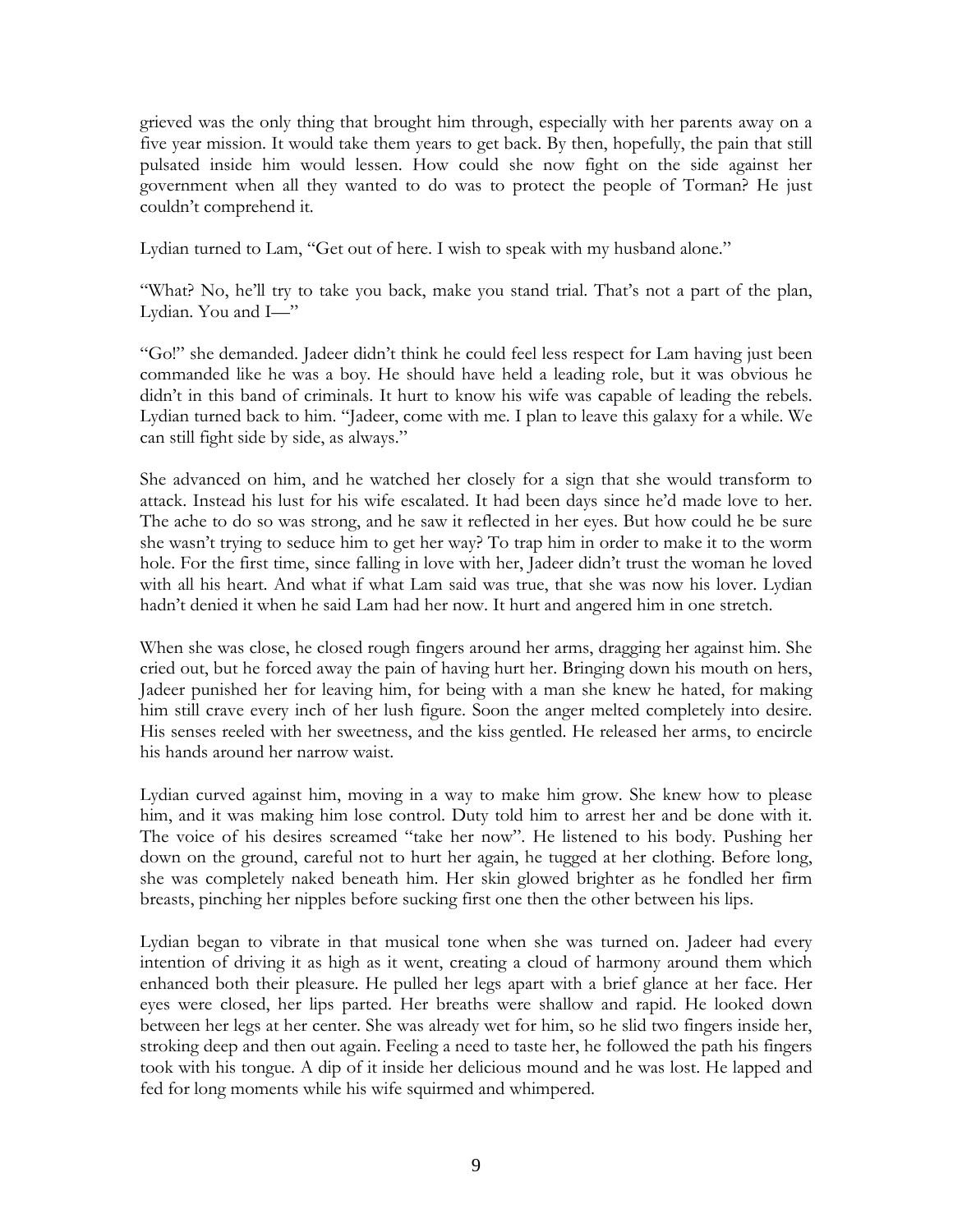She pleaded for him not to stop, which he had no plans to do. When she'd released in his mouth several times, satisfying only the first level of his lust, he removed his own clothes and positioned himself above her. She stopped him.

"Not yet, Jadeer. I want to taste you as you've tasted me." Her eyes were dark and clouded with hunger and desire. She hooked hands on his hips, guiding him higher, so that he now knelt with a knee on either side of her head. He knew he was erect enough and long enough to extend down to her lovely mouth as she lay flat, but she was eager to have all of him. Lydian lifted her head and began to swallow inch by inch into her tight mouth and down to her throat.

Jadeer's head began to spin with how good it felt. Always Lydian had been able to please him sexually. He watched with fascination as she slid his shaft in and out of her mouth, all the way to the hilt and out again. He wrapped fingers in her hair, which had come loose from its customary braid, and began to pump his hips so that he made love to her mouth. The build up came quickly. He was ready to release his seed in her mouth. Lydian loved to drink from him.

Instead, she pulled back. "No darling. I'm aching for you inside me. Put it in me now."

He complied, moving down her body and lifting her legs. He plunged full inside her, her insides fitting against his shaft like a glove. Jadeer groaned, ready to burst. Torman women were the best in the universe, he declared mentally. Their sweet sex was tight with muscles that made a man lose himself inside them. And as far as he was concerned, Lydian was better than every one of them.

With each stroke, Lydian sang louder and higher. The pleasure base increased until every nerve ending in Jadeer's body vibrated with the harmony. He bounced against her bottom when he lifted her higher. He caressed her long smooth legs, pinched her nipples and drove in deeper still, just as he exploded inside her. He threw back his head and cried out his satisfaction, Lydian calling with him.

A few hours later, Jadeer lay still, with Lydian tucked against him. They'd moved to the higher branches of a tree where the leaves were as thick and soft as a bed. He'd taken her many more times, men and women of their species able to make love as long and longer than their battles. Soon enough he'd have to arrest her, put her in shackles to lead her back, but for now, he only desired to lay with himself still buried between her folds. Who knew, this might be the last time he could lay with her, and it was destroying him.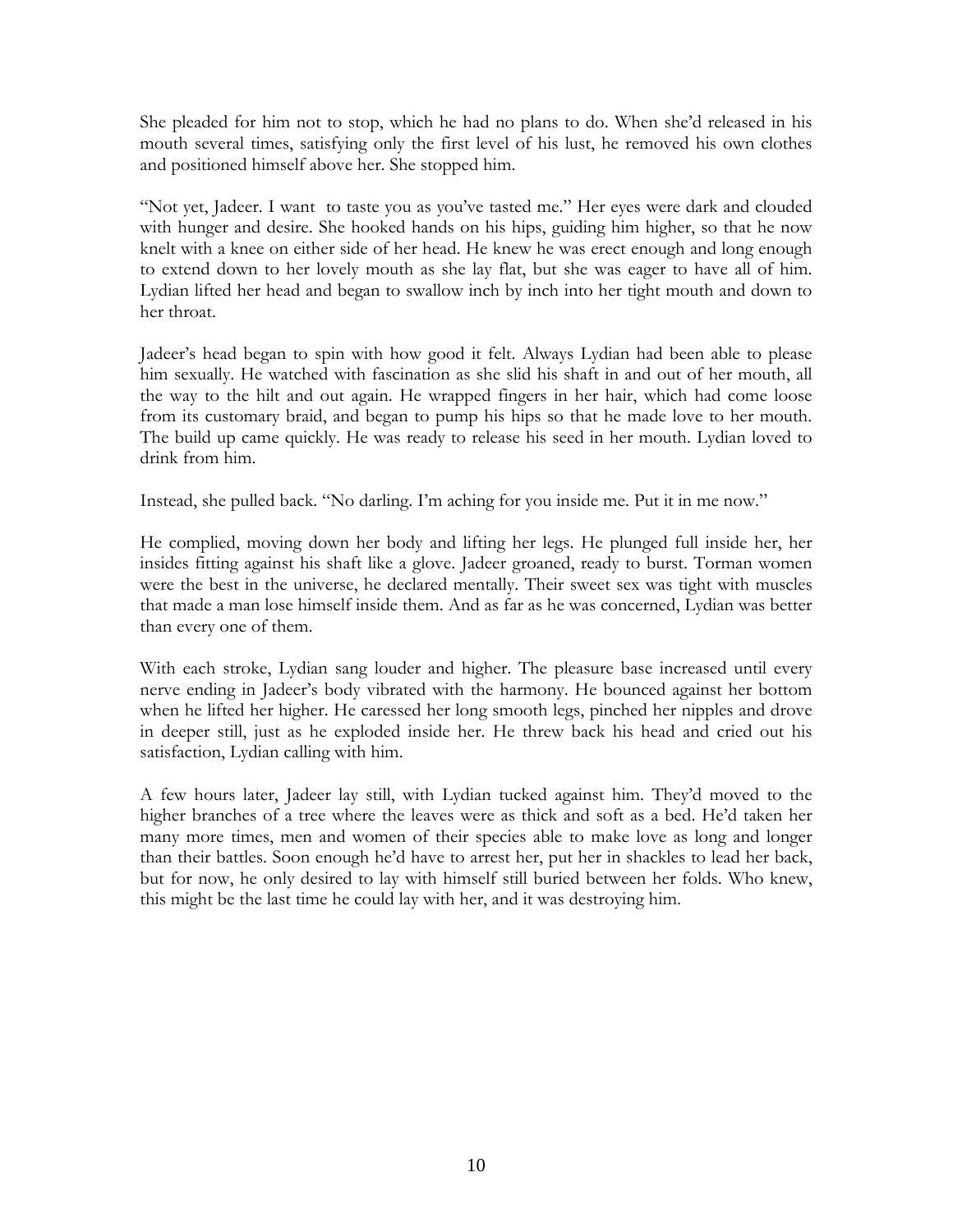### **Chapter Three**

Jadeer had been careless. He'd fallen asleep to regenerate. He should have realized that Lydian would have a plan. Now he was the one shackled, to a hybender tree—naked. One false move and he'd pierce his shaft, which would not be enjoyable at all. She'd kissed him, professed her love for him always. The most humiliating of all was that Lam had stood there watching, laughing at him. How had he let his wife get the upper hand? He was a disgrace to his uniform. Yet, despite his predicament, something inside was relieved. She would have longer to be free, maybe even come to her senses. Then he'd work something out. Yes, he'd changed his mind. He'd figure out a way to save his wife's life. Maybe she would have to spend the rest of her life in jail, but the prince would allow him to visit often. That might work.

"Well, well, well. Looks like someone is in a real predicament." Cordren laughed from somewhere behind him.

"Cut it, Cordren, and get me loose," Jadeer ordered. "If we hurry, we can catch up to them before they get to the worm hole."

Cordren moved to comply, producing a small red key to release the shackles. "Just how do you plan to do that? We came through the Gate, remember?"

Jadeer snatched up his clothes and dressed quickly, his eyes scanning the surrounding area. He didn't doubt that Cordren had told the other men to stay back, saving their commander the embarrassment of being seen the way he was. "I took the liberty of having one travel here just in case we didn't catch up to them. It should be waiting on high ground by now. Let's go."

The ship was just where Jadeer expected, and as he strapped himself in, the pilot booted the engine and shot up to the planet's orbit within moments. The ship was the latest in their borrowed technology, able to go from zero to light speed in seven point eight seconds. There wasn't much Jadeer enjoyed more than flying in one.

When they reached space, an alert sounded almost immediately. "Sir, Commander Lydian's ship has been spotted, just ahead. Shall we pursue?"

He nodded. "Yes, of course. That's what we're out here to do. Catch her."

The words sparked a memory of Lydian running along the shore of the Sadian Sea where they'd spent their honeymoon. He clearly saw in his mind's eye, her long flowing hair bouncing against her back as she ran, tossing over her shoulder, "catch me if you can, Jadeer."

He had vowed then to catch her, every time, to hold her in his arms and never let her go. But simple times like that had turned into heated arguments over politics, the state of affairs and how the prince chose to run the world. Lydian had claimed that there were more things happening than he saw, if only he would get his head out of the stratosphere and open his eyes.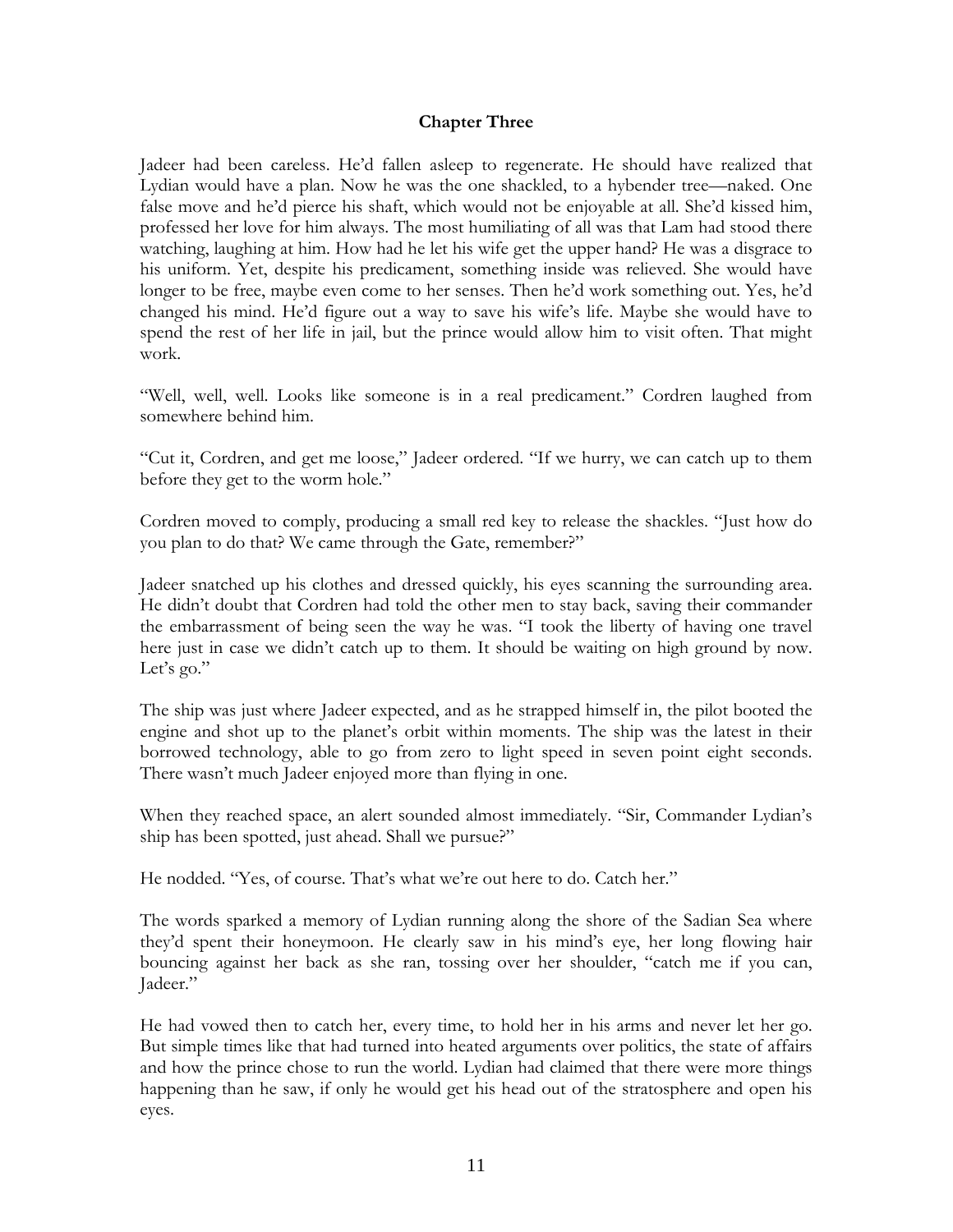"Jadeer, I can't believe you don't know these things. The battle with the people of Earth is over. They don't pose a threat anymore. They don't want our planet for expansion from their own polluted home. Can't you see that?"

Frustration and annoyance battled within him, at his wife's constant need to belittle the prince's caution against a people that had only meant war. "No, I don't see that. Just because they've backed off means nothing. We barely overcame that last time. They have weapons we haven't begun to develop, technology we can only dream of. We were fooled once, being invited there to increase amicable relations. Look how that turned out. And the treaty? A joke!"

She stroked his back then, "I know. I know, darling. The death of your parents in the first attack was a terrible loss, along with thousands of other Tormans, but the Earthlings have left our galaxy and are on to find others. And you must admit it was generous of them to share a little of their inventions to help us in the path to perfecting space travel." She grinned and climbed onto his lap, wiggling to make him hard. "Before Earthlings came along, we were stuck in our own galaxy, never experiencing the thrill of extensive space travel or being able to transform to their interesting creatures."

"I'll give you that." He paused, then continued. "And how will we resolve this argument if you keep doing that. You're making me hard."

"That's the whole point, genius," she giggled. Then she grew serious. "I love you, Jadeer. Promise we'll always stand by each other."

He frowned, "What? Where did that come from?"

"Promise."

He sighed, "Okay, my wife. I promise."

He saw turmoil in her eyes even then. She battled with her own beliefs about the prince's wasted resources. Sure many Tormans had a hard time feeding themselves, and maybe jobs were getting scarcer in order to pay for defense systems, but it was for their protection and for research. They had to make progress, if not to advance beyond Earth's technology at least to match it. They may be gearing up to attack again. The prince believed it was only a matter of time. Tormanians had to be ready whether they liked it or not.

Jadeer shook the thoughts from his mind, as he enjoyed the feel of his wife on his lap. "Let's talk of other things, darling. Like how quickly I can get my fingers inside your sweet wetness."

"Mmm, Jadeer."

He came to himself, as hard as a Tormanian boulder. He'd spent hours the night before, making love to his wife, yet he could do it all over again. How he wanted her, soft and supple. They could immerse themselves in the baths of Torman mountain, making love in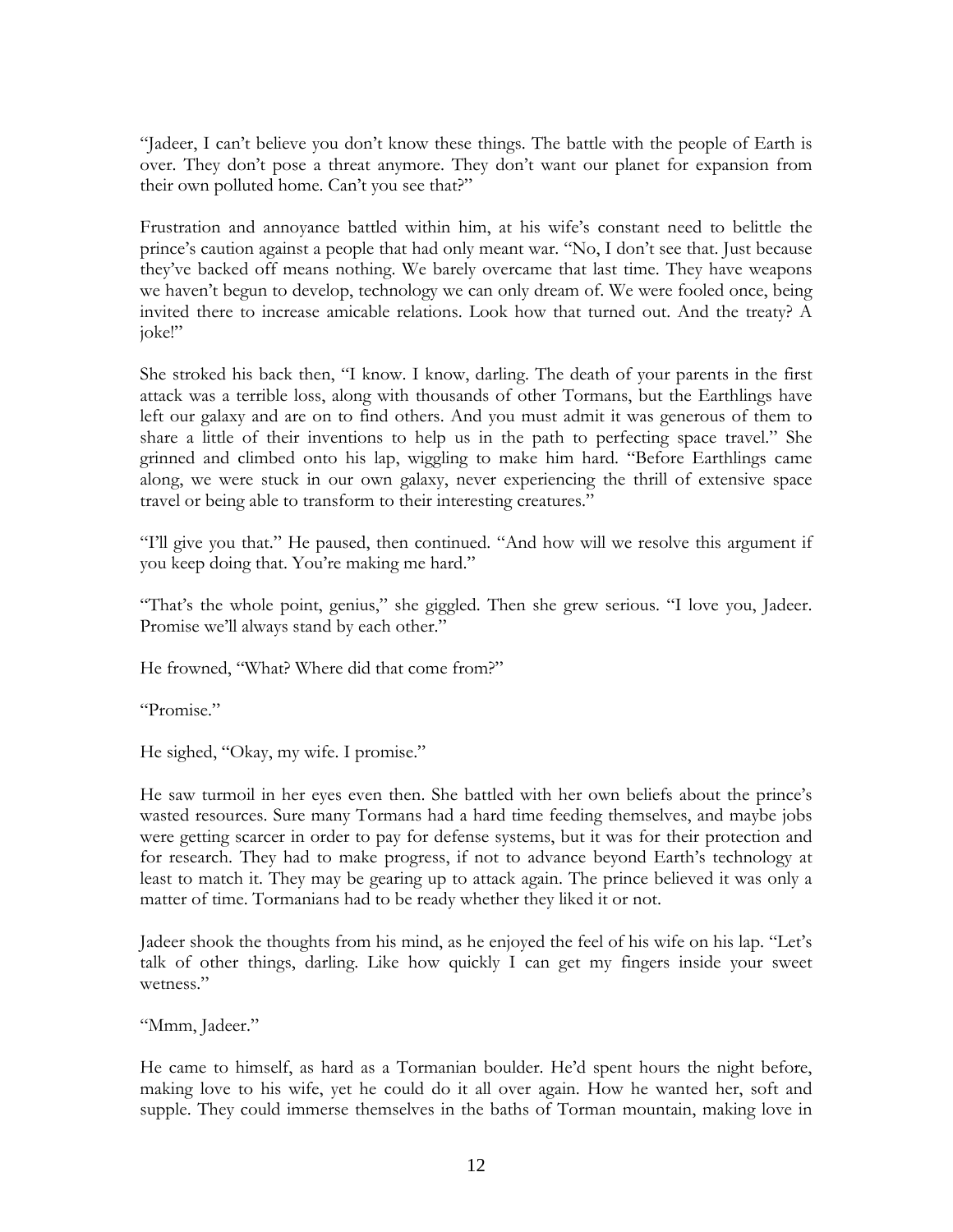the warm bubbles. More than once, he'd been late to duty because he'd been busy taking his wife from behind in those waters. *Just once more*, he pleaded mentally.

Suddenly, a hard jolt nearly unseated him, jarring him from his imaginings. Jadeer looked up through the front window panel of the ship to see three other Tormanian vessels circling his wife's ship. "What in Drac is going on, Cordren?"

Cordren's chair spun out across the floor, levitating above the powerful magnet that repelled their seats just enough to allow them to maneuver all around the bridge, unhindered. "Lydian's under attack. Two, no three Tormanian ships came out of nowhere and began to hit her with pulses set to disable her craft. The idiots don't know what they're doing. They're not in proper position. The shock waves are rocking us and threatening to damage our ship as well."

Jadeer waved his hand above a button in his arm chair and zoomed forward, better to see the activity ahead of him. "Ensign, open a channel," he bellowed.

"Sir."

"Tormanian vessels, this is Commander Jadeer of the Torman Prince's elite force. I order you to cease and desist attacking that craft. Why have you interfered with my mission?"

The answer came immediately, though the attack did not lessen. "Negative, Commander. We have orders from the prince. Should Commander Lydian head toward the worm hole, we are to destroy her vessel, no questions asked."

A knot closed Jadeer's throat. He started for a moment, unable to comprehend that his fellow countrymen had been ordered to kill his wife. Lydian, whom he loved to distraction. Lydian, who had born his daughter and who he had hoped to one day convince to have more children with him, when she was stronger from the loss of their little one. This was not, could not be happening.

Before Jadeer could issue his next command, Cordron flew past toward a silver panel, punching buttons fiercely. He brought up a two by two screen littered with glowing lines, Jadeer knew was navigational. No one was a better pilot or shooter than Cordron. The pulse was readied. Jadeer noticed the green flashing light indicating that it was primed. His friend turned to look at him, ready to punch it when he gave the order.

Jadeer turned back to the screen as fire ignited the back of his wife's ship. Though she and her people fought hard, they were no match for three other vessels with trained gunmen aboard. At best, he imagined she had no one more qualified than Lam. It was common knowledge that Lam couldn't hit the broadside of a Tormon mountain at fifty meters out. He had to make a decision.

Unexpectedly, the black screen of their window transformed to the face of his wife. The connection was weak. Lines threaded through the picture, distorting her lovely face. Tears ran down her cheeks, a spot of dirt smudged her face. In the background, her comrades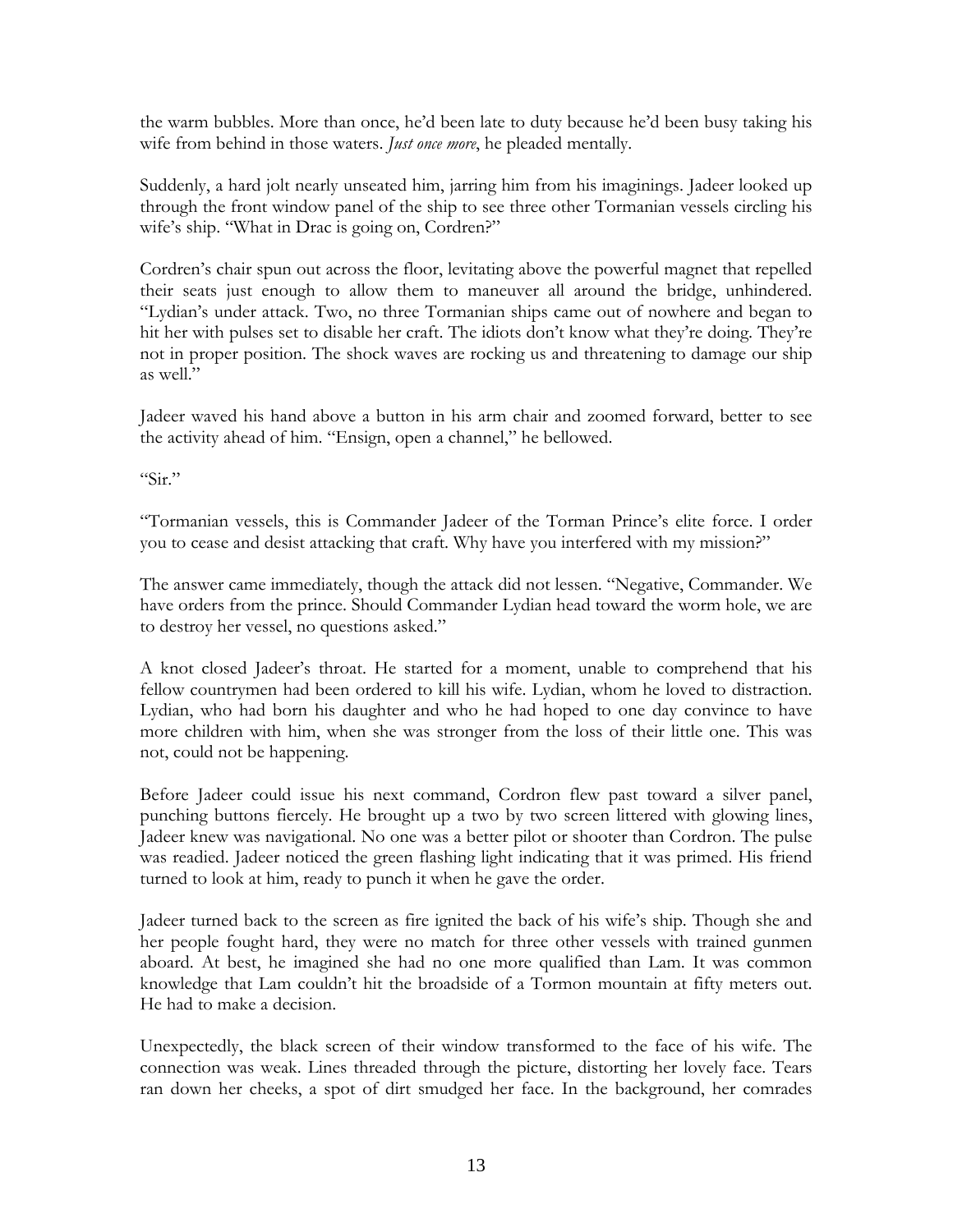were running about attempting to put out fires. As he'd just been thinking earlier, Jadeer marveled that she was crying. It tore at his insides.

"Jadeer please," she begged, clutching her stomach. Had she been injured? He stood, leaving the stability of his chair. The rocking of the ship tossed him about with each shockwave from the attack only meters away. He gripped the dash in front of him for stability, his eyes drinking her in. For a moment she closed her eyes and then spoke again. "I know what it means to walk away from all you stood for, Jadeer. And it's not an easy choice. You promised to stand by me through anything. I love you, my husband. I would not ask you now, if it was only for myself."

His eyes widened. He leaned closer still, aching to touch her, to let her know everything would be okay. But how could he promise that in a time like this?

"Jadeer," she whimpered. "I'm pregnant. I'm having another baby. Please, Jadeer. If not for me, please save our baby. I don't want to lose another one, not like this. Please, not like this again."

Duty. It had been everything to him. His position as the number one commander beneath the prince had been a dream come true. He had a wife that Torman men—and even males from other planets—had desired. The world was his. But maybe it was too much. Maybe a man wasn't meant to have it all. He became too proud. Something needed to happen to humble him, let him know he was still insignificant in the grand scheme of things.

"Jadeer!" Cordron and Lydian called out to him simultaneously.

He spun around, nodding to Cordron. "Do it. Save Lydian. Save my wife."

Cordron immediately let loose a volley of shots that peppered the three Torman crafts. Being skilled in flight and fighting ability beyond his opponents, he spun the craft, dislodging Jadeer from his perch and dumping him on the floor. Jadeer sprung up, to strap himself in his seat again. When his gaze met the place his wife's ship should have been, only debris was in its place.

"No." Tears pooled in his eyes and fell from his cheeks, to stain his uniform. His wife, his baby? Gone? How could he possibly live through it or with the guilt, knowing if he'd acted sooner she'd be okay? "Lydian," he gasped.

"Don't worry, my friend," Cordron laughed. He spun the craft and angled it so that Jadeer could see his wife's vessel making a hard and fast descent into the worm hole. "She might be bouncing of the sides of that snake, but she'll make it through, I don't doubt."

Relief flooded Jadeer. He swiped away the tears before anyone could take notice. He cleared his throat and sat up straighter. "Cordron, send those vessels back to Torman, ready all pods to send back the crew and yourself. I will pilot this ship through the worm hole after my wife. From this moment on, I'll be in exile, but at least I'll be at her side."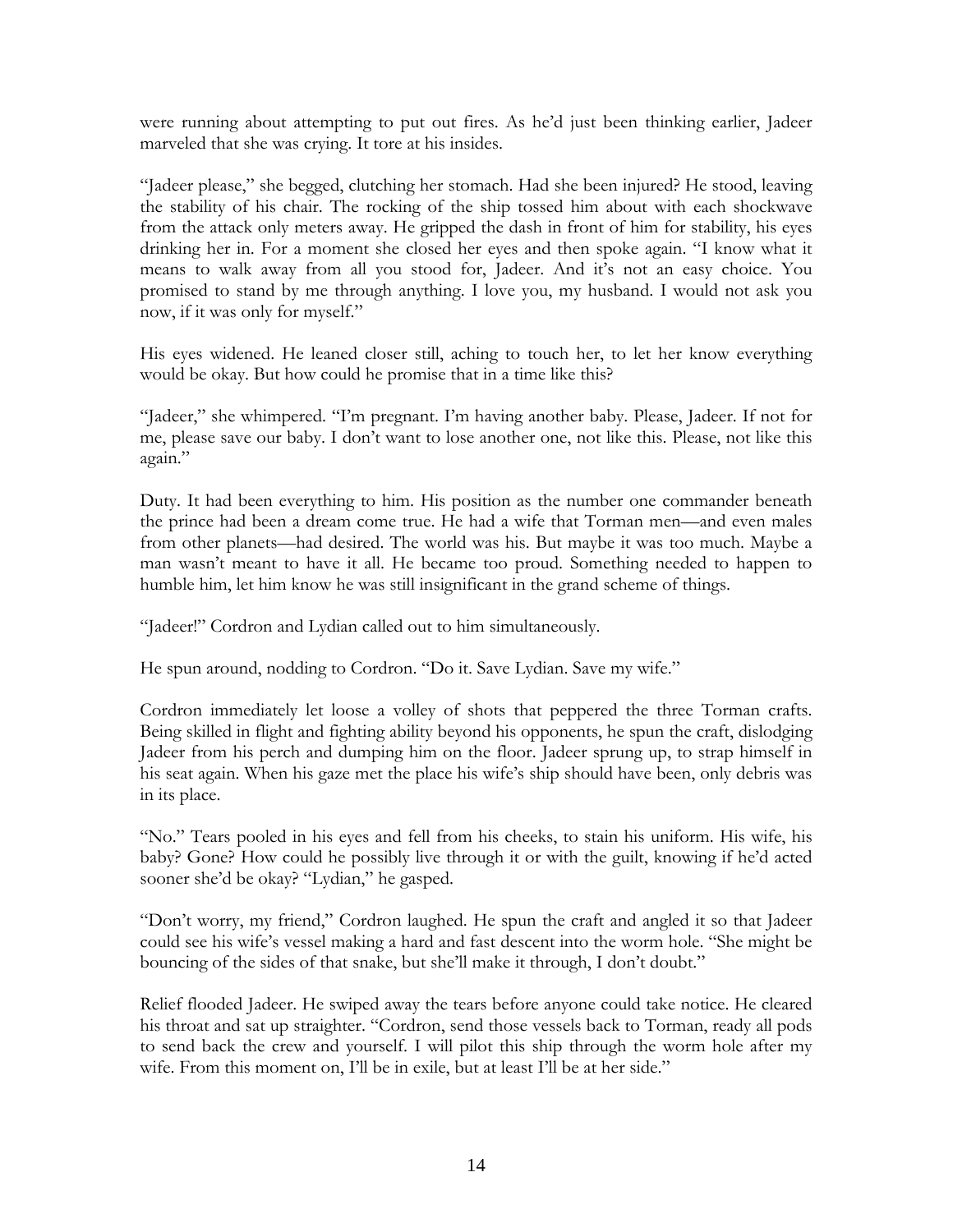Cordron, obviously having enjoyed himself to Jadeer's annoyance, laughed again. "Negative, my friend. I've been wanting to see the universe. This is as good a time as any."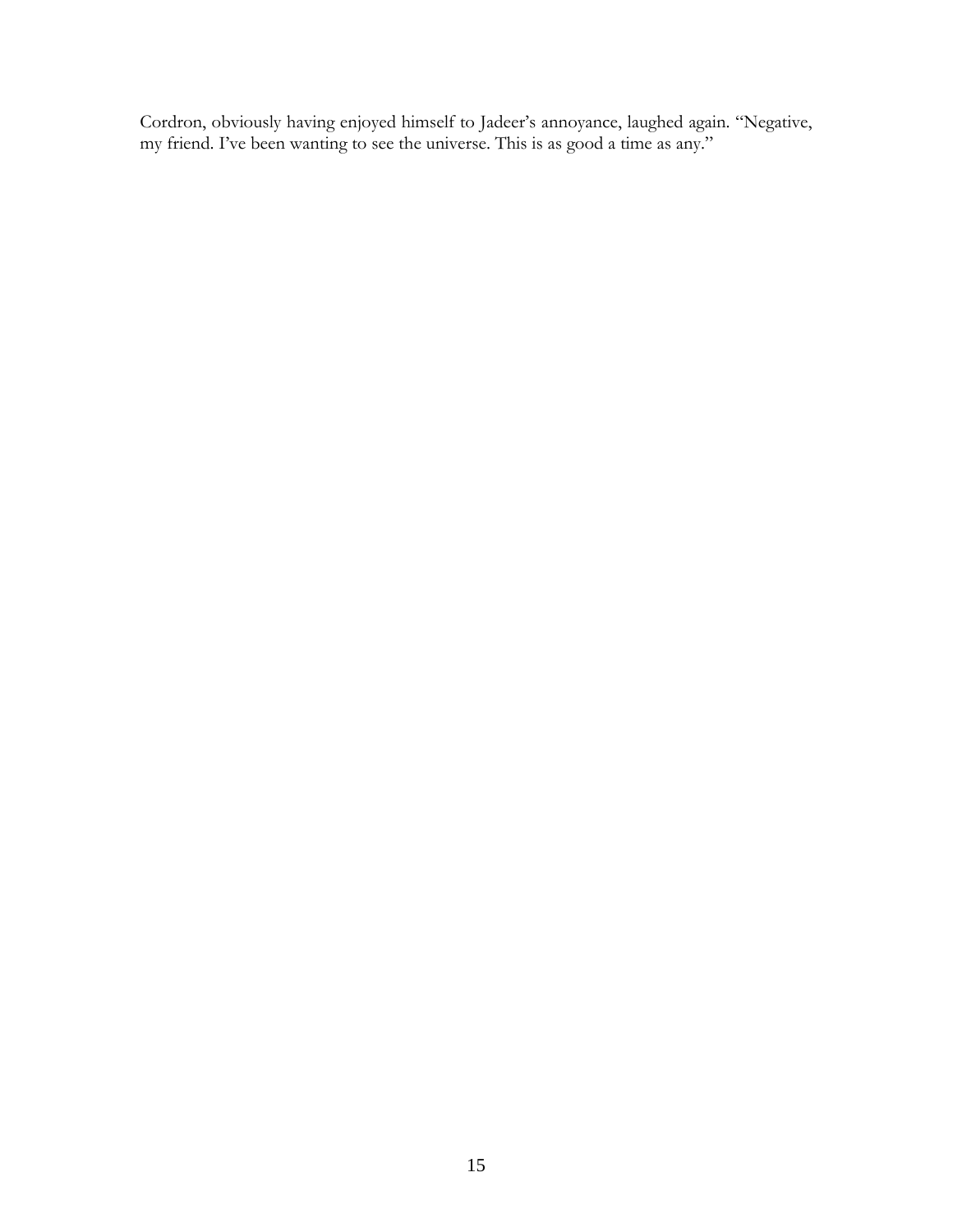### **Chapter Four**

Waving a hand over the door panel of his ship, Jadeer rushed down the stairs, even as they extended. His only thought was getting to Lydian to be sure she was okay. Getting all of his men launched in pods before he and Cordron headed inside the worm hole, took longer than he anticipated. Later they'd followed Lydian's trail to a small satellite planet three hundred thousand miles from Earth. He could only hope she and the baby were fine.

The wreckage was extensive; parts of the fuselage littered the grounds. He had to climb over seats torn from their magnetic guidance. When he rounded the hull, still seeking survivors, he paused at coming upon Lam with his arm around Lydian's waist, supporting her. Rage and jealousy battled in his mind. Doubts assailed him. Was the baby Lydian carried truly his, or was it Lam's? He could not help thinking that the two of them were using him, making him a fool. While there had been no mistaking the love that always shined from Lydian's eyes when she watched him, it could have been manufactured.

He surged ahead, allowing his anger to strengthen him. Without a thought, he used one hand to lift Lam off his feet and toss him away. The planet's lesser gravity egged on the thrust by causing Lam to hurtle backward, head over feet for several yards. Jadeer turned to face his wife, taking her into his arms and holding her close. "Are you okay, Lydian? And the baby?"

She nodded, nuzzling closer to him, "Yes, Jadeer. I know how hard it was for you to throw away your dreams to save...our child."

Why had she hesitated? He lifted her chin to stare down into her eyes. He could read no guilt. "Not just the baby, but you also. I don't know what I would have done if I lost you. Losing Kitten was more than I thought I'd have to bear in this lifetime."

She agreed, "As did I, darling. But now we can start again. I had hoped to travel to Earth and convince its leaders to travel back to Torman with me. Somehow I thought they could convince the prince that they had no ulterior motives. The fighting is actually over."

"Oh my sweet Lydian," he sighed into her hair, which smelled of smoke and honeysuckle. "Had you returned with Earth's leader, he would bring a whole entourage of protectors with him. Imagine what that would look like to our forces? Hmm? An invasion maybe? Without trying to, you would have caused a war. You are more intelligent than this. Your plan is not well thought out."

He knew he shouldn't have said it a second after it left his lips. She shoved away from him. "How dare you, Jadeer? Why must you always belittle me as a warrior? I am as good a fighter as you are. And I want what's best for our people."

She was even more beautiful when she was angry. The golden flecks in her eyes danced about, lighting a fire that bewitched him. "First of all, my dear wife, yes. You are indeed a fine warrior, *almost* as good as I am. However, you have never been the strongest strategist. You are impulsive, quick to act on whatever has your dander up at the time. Which brings me to the prime minister. I don't believe my wife is a murderess, so I have to wonder what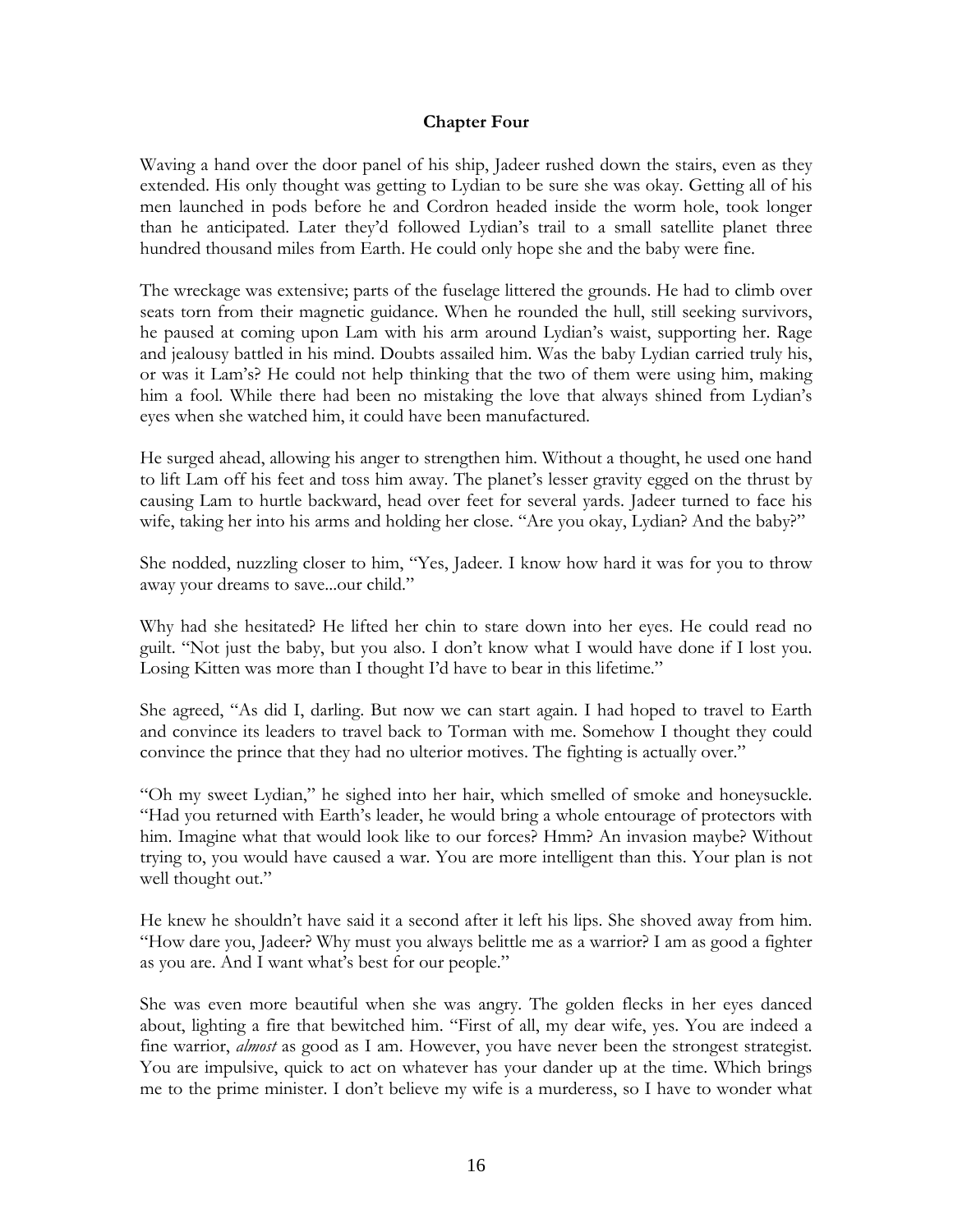happened. And why you felt you could confide in Lam, but not me, the man who has loved you completely and without fail."

"Oh, Jadeer. I'm so sorry. I—" she began.

"Hey, did somebody drop this?" Cordron strolled up, a grin spread across his face, with Lam clutched in one fist, arms crossed and angry at being man-handled. Cordron, not only Jadeer's best friend, but also the biggest Tormanian in existence. With his shoulder width and height, let alone the rippling muscle he expertly manipulated into air creatures, it was a good thing that he was so good-natured. "Just thought I'd return your pet."

Jadeer chuckled, "Hm, no, don't want it. Should have let him float until he left orbit."

"Oh Jadeer," Lydian chastised.

Jadeer flashed her a look that told her she wasn't off the hook. He'd get to the bottom of why she'd done all the things she did soon enough. The sooner the better. He did not like feeling as he did, and he was a man who would rather have the truth and be done with it even if it was something he didn't want to hear. If Lydian wanted Lam, she had only to say so and he would travel to some dark corner and live his life until his molecules were as random as the prince's.

"Your orders?" Cordron inquired.

He turned on his heel, "Gather all survivors. Everyone in the ship. We don't want to use more of the breathing tube reserves than necessary. No telling if there'll be more trouble before we reach Earth, or even after we reach it."

Lydian gasped, "So we are going there? You'll go with my plan? Thank you, Jadeer. I only want to clear my name. We can discuss later all the details."

He took her arm, not allowing his body to touch hers or let his gaze rest on her figure. Nevertheless, his flesh nearly hummed with longing, being so close to her. A resolve to keep her at arms length until the truth could be uncovered, wasn't very likely. In fact, he didn't doubt she'd be in his bed that night if she was physically up to it. However, she did not need to know that. Lydian had held the upper hand emotionally too many times. A peek at her now, told him she was worried. Her powder blue lower lip was caught between her teeth. His groin tightened, but he forced himself to look away.

\* \* \* \*

"Talk to me, Lydian. What's going on?" Despite himself, his voice cracked. They were finally on a course to Earth again, though slowly since their warp speed thrusters were offline from the battle. Cordron's engineers were working on it, but he hadn't promised anything. Especially since the engineers made up only two men. Lydian's group of followers turned out to be smaller than he'd thought. Seemed many rebellious Tormanians were more talk than action. Quite a few refused to go on what they feared was a suicide mission to Earth.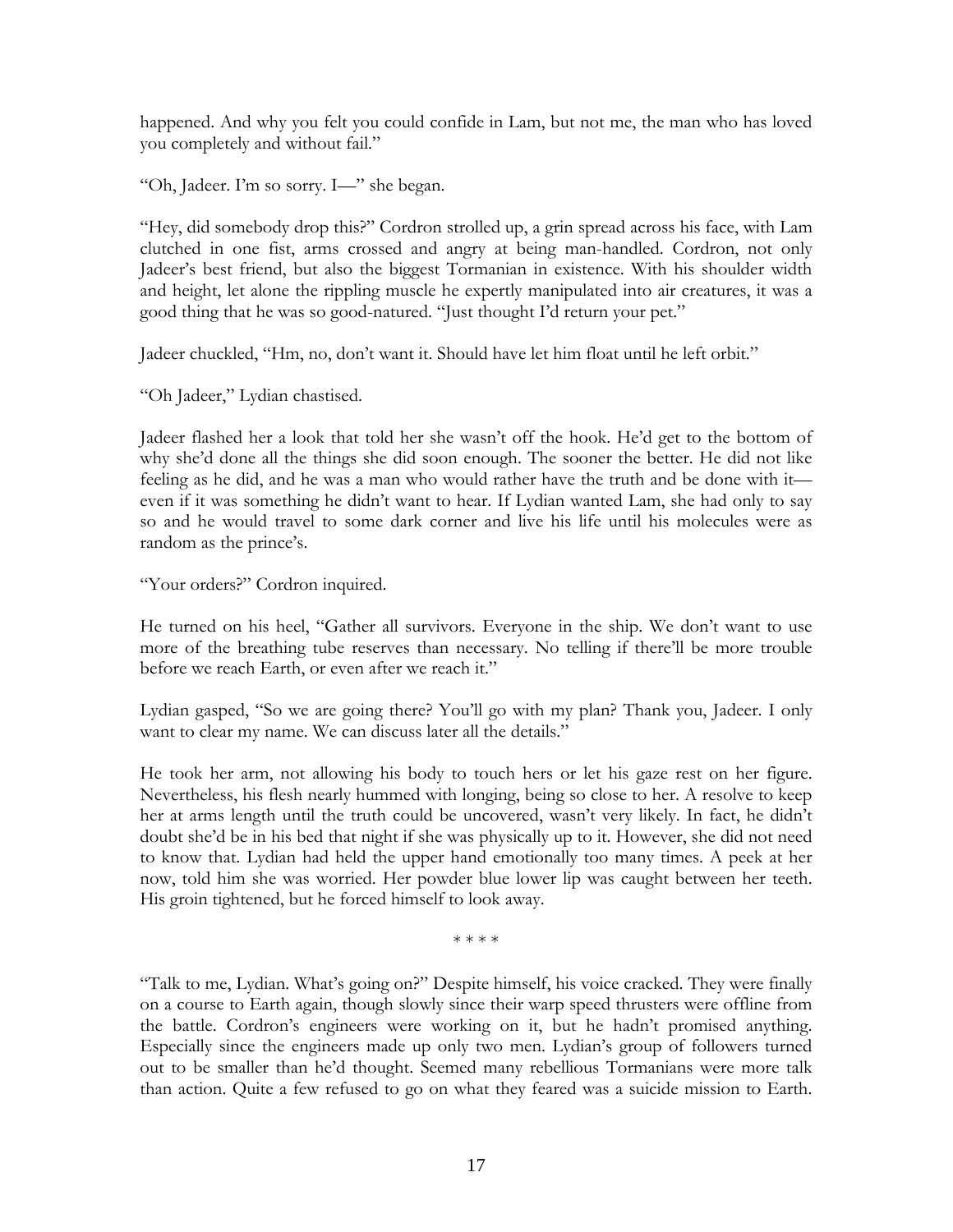Or at the least a one way ticket to exile. It was common knowledge in their galaxy that the men of Torman loved their planet just as much as they loved a good woman.

Now they sat together in his cabin, drinking hot liqueur. There would be no more putting this off. He wanted the truth from her sweet lips, and if their marriage wasn't destroyed after the fact, then he would taste her too. Watching her cupping her drink, eyes downcast, he had to resist pulling her up into his arms. Instead, he folded his arms across his chest and waited.

She glanced up, "Well you needn't look so forbidding, Jadeer."

"I wasn't aware that I was." He dropped his hands against the side of his writing desk in attempt to look less intimidating. Lydian was not normally so...soft and feminine acting. He guessed it was the child inside her. His medical officer had already confirmed that she was indeed pregnant. Jadeer had been hesitant to allow it to get out that he doubted the baby's paternity. The thought angered him again, that his wife of so many years had gone off with Lam. "Explain yourself, Lydian. Why did you leave me?"

She sat down her mug. "I didn't leave you, darling. I ran. I was afraid."

"You're never afraid, or you don't give in to it. Why now?"

With a sigh, she stood and moved to a window overlooking deep space. He thought she wouldn't speak when the silence went on for so long, but then she continued. "Jadeer, I was investigating a possible plot to embezzle funds by the prime minister. I spoke to Lam about it and he agreed to help me."

He growled angrily, his fingers becoming claws that ripped into the hard surface of the desk without effort. "You would dare go to him instead of me. You didn't share your suspicions with me."

"How could I?" she railed. "Every time I even hinted that our government was not the perfect entity that you believed it was, we ended in argument. Just like we are now. I was sick of it, Jadeer." She gave him her back. "You wouldn't listen to me, so I went to someone who would."

"The worse someone, a man who wants nothing more than to get between your legs. And it appears he finally has. Tell me, whose baby is it that you're carrying—mine or his?"

She gasped and paled, swaying dangerously. He steeled himself to keep from reaching for her. She noticed. "I can't believe you said that. I can't believe you would accuse me of infidelity."

"And I can't believe you've not yet denied it," he muttered. "Get out, Lydian. You have what you wanted, to be free of Torman. Now I cannot return, even with proof of what you say. I attacked my own men, defied the prince. My life is less than worthless. From now on, whatever happened to cause the death of the prime minister is your business. Now get the hell out of my room. I'm sure Cordron can have another assigned to you."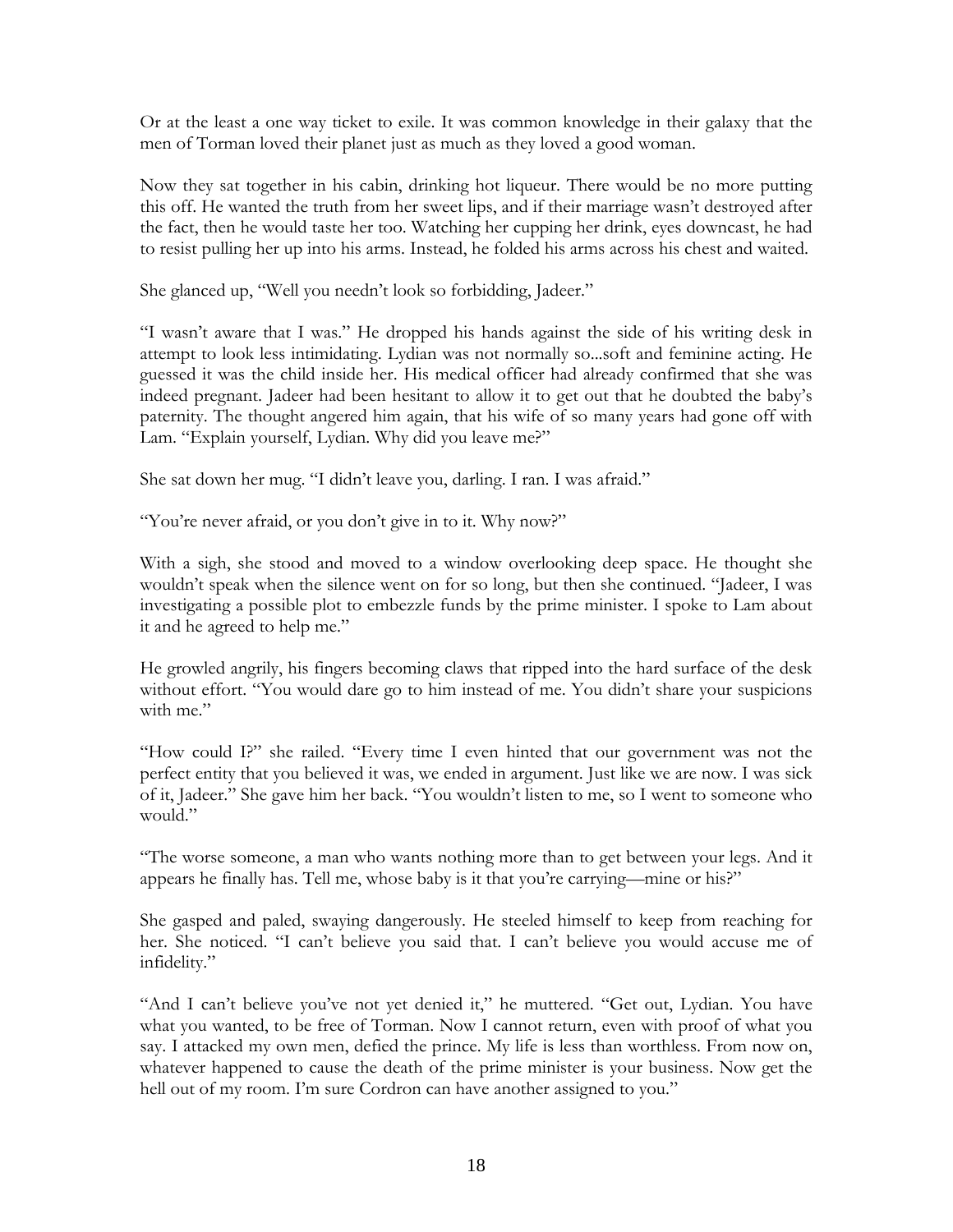For a moment, he thought she would say something to defend herself. He hoped she would, but Lydian was as prideful as he was. She would expect him to have trusted her, even in the face of her being with the man he hated, who made no secret of the fact that he fully intended to have Lydian one way or another. She had been foolish to choose Lam. The whole thing was too wearying for him to continue to think on. And eventually when he turned his back on her, she left the room. Jadeer let his body go soft as he flowed across the floor and lay on his bed, willing darkness to overtake him.

\* \* \* \*

"You realize you're being an idiot, right?" Cordron scolded. "You're pushing her right into Lam's arms."

"So be it," Jadeer muttered. He rolled away from his friend to face the wall of his cabin. He hadn't left his quarters for a day, putting Cordron in charge.

"Come on, Jadeer. This is Lydian. She's only had eyes for you ever since she met you. You can't believe she'd give you up for that freak Lam. He's less than a man, can't even shift to anything interesting."

Jadeer's laugh was dry. "He did a convincing panther the other day."

"You're defending him?" Cordron moved to perch on the edge of the desk, propping a foot on the top while biting into a piece of fruit. "She told me what happened with the prime minister. No answer? Okay, I'll tell you. The guy was embezzling, taking the food right out little Torman babies' mouths, so to speak. He was glad to push the prince into believing the Earthlings would strike at any moment. Gave the control of it to him. A good portion of it did go to arms, but a large amount went to his pocket. More?"

Jadeer remained silent.

"Okay, I'll tell you. Our foolish Lydian, warrior queen that she is, confronted him. Told him she was going to report her evidence to the prince. She can kick your butt better than the best of men, but not too good at negotiations."

A growl rumbled up in Jadeer's throat. He clamped down on it.

"Ha, all right my friend. I will not insult your sweetheart. Suffice it to say the prime minister took exception to being reported to the prince. They fought. He never had a chance. When he would have shot perdorvon rays into her, killing her instantly, our little jackal jumped high in the air, transformed into a bear and sliced his throat open. As I said, he never had a chance.

With the prime minister dead, Lydian's snitch disappeared into the starlight. He was suddenly too afraid to present his evidence. Lydian was left high and dry. What could a woman who would be accused of murder and treason do, especially when her beloved husband abandoned her?"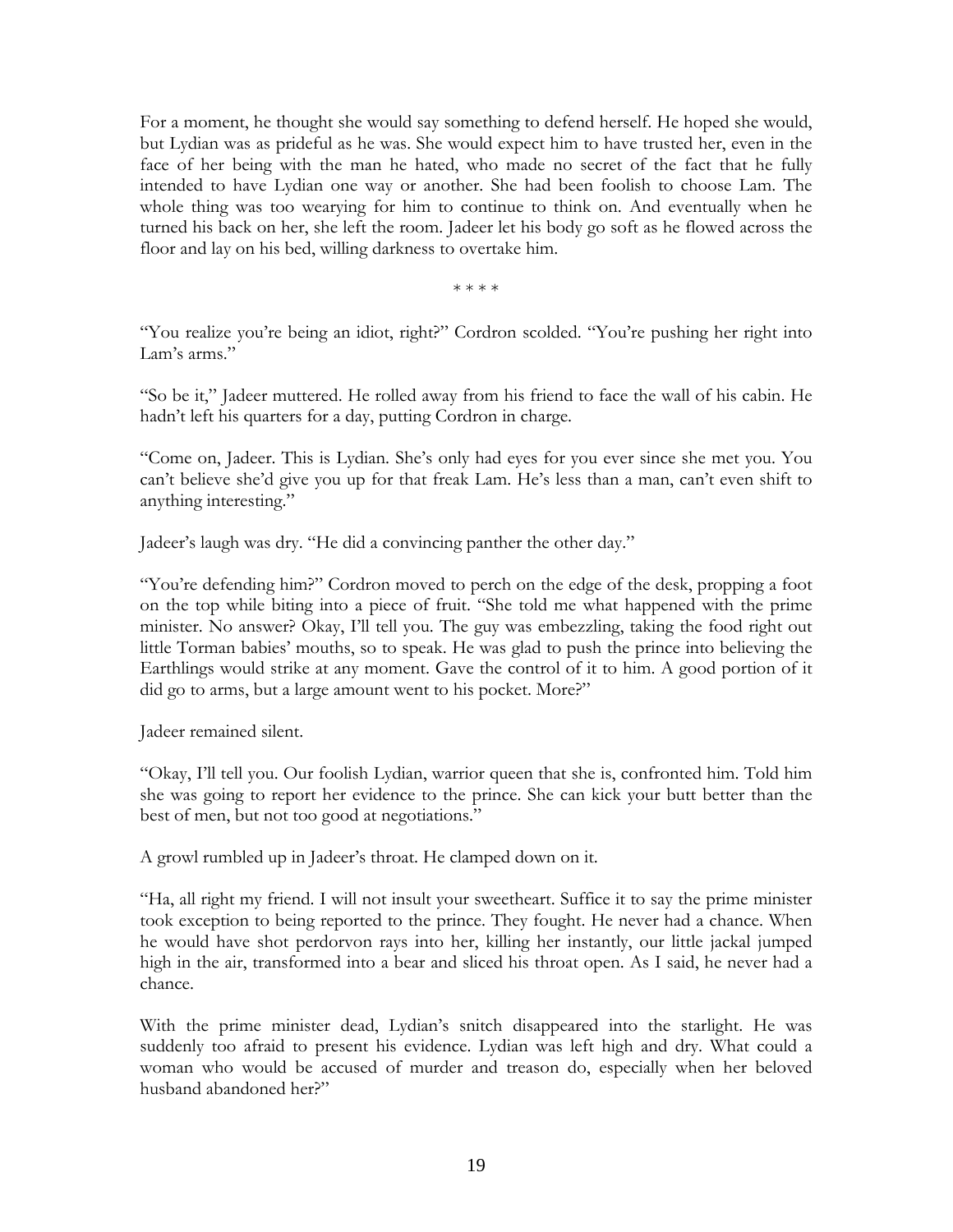Jadeer jumped to his feet, anger nearly blinding him. "I never abandoned Lydian. She was my life."

Cordron stood to his full height, towering even above Jadeer, who was quite tall. "You abandoned her when you thought less of what she thought compared to what you 'knew'. I care for both of you, but you can be an arrogant Drac sometimes."

Jadeer sneered, turned away. "You don't understand, Cordron. She went to him. I saw him touching her. I can't...live with that."

"Then kill him and get it over with. We still live by Torman laws. He touches your wife, you destroy him. Simple. But get your butt out of this room and stop feeling sorry for yourself. There's three other women on this ship. Get one and satisfy your desires." Cordron grinned mischievously. "That always helps me."

"Loser," Jadeer accused with a laugh.

But Cordron was right. Why should he hide in his rooms when Lam was probably hanging all over his wife, feeling he'd won? Jadeer had his own plans. One of the Tormanian women might be just the thing.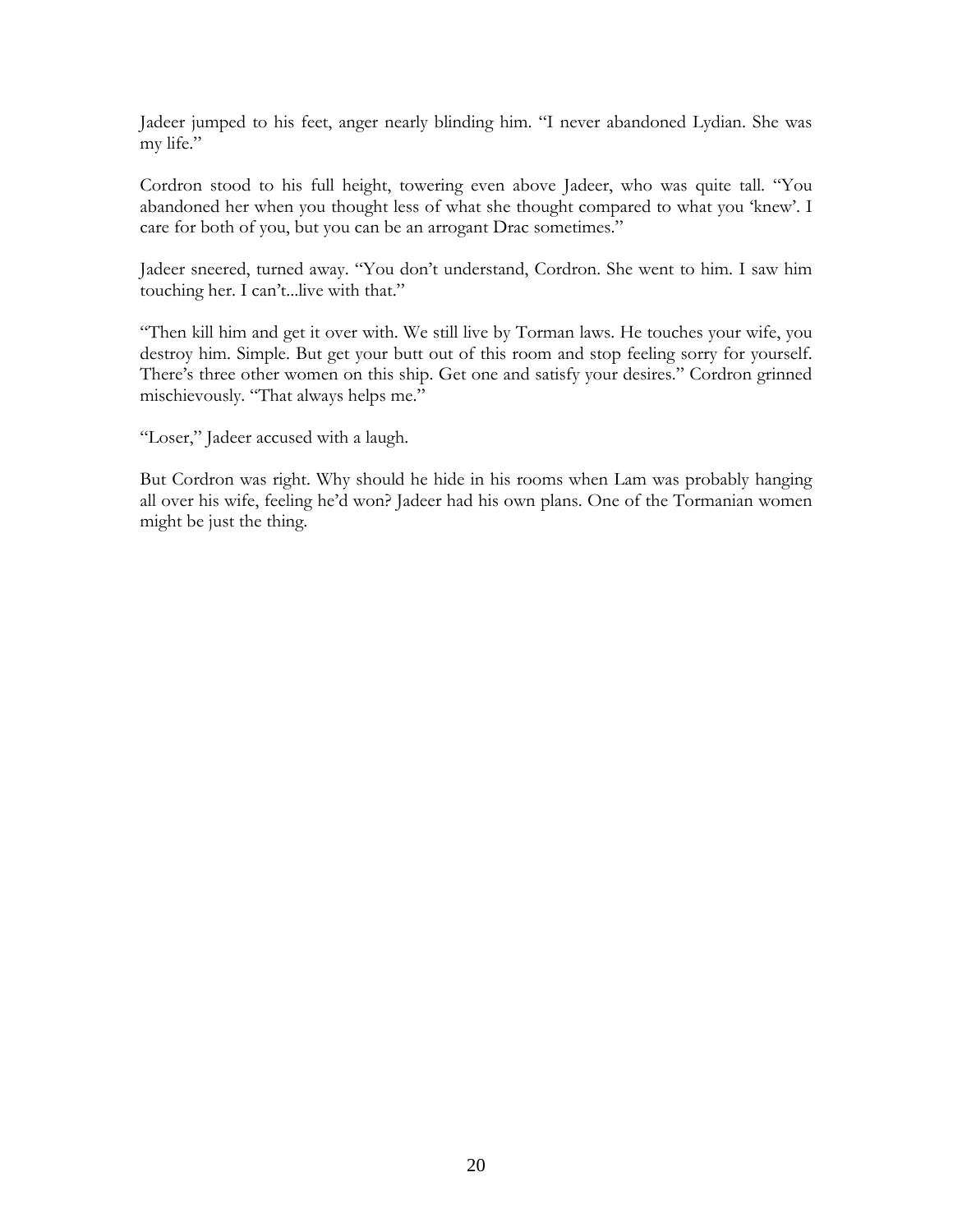#### **Chapter Five**

Reaching Earth took less time than initially thought. Still, the wait was white hot torment, as far as Jadeer was concerned. He had followed Cordron's advice and began escorting one of the female ensigns to meals. She had been more than flattered, making it clear she was willing to jump right into his bed, but he held back.

Watching Lydian escorted by Lam was impossible to his sanity. At least she was looking pale and sad. Jadeer wasn't sure whether it was due to the changes in her body or to not having him. More than once he'd found her watching him, but always those full lips tightened in determination. She was as unwilling as he to speak. It looked like his marriage was truly over. And he was stuck with the ensign, though pretty, not nearly as fiery and challenging as his beloved wife.

"Jadeer?" The ensign waved a small hand before his eyes. He turned to face her. "Isn't it exciting that we'll be docking on Earth tomorrow? A whole new adventure. I can't wait. I was too young to go when our people visited years ago at the signing of the treaty. If only my mother could see me now."

A shadow crossed her face. He knew she was remembering the fact that she would likely never see her loved ones again. They were homeless, planetless. If the Earthlings didn't accept them, where would they go? Travel outside their galaxy was still limited. It would be years before they were fully ready and with a small crew, it would be near impossible.

"Yes," he smiled kindly. "It is exciting. You will see things you've never imagined. They have animals with odd shaped heads and bodies, thick fur and sharp teeth. It will be a challenge to imitate them. What they call cities are full of people, cramped together. Not like our open plains and fresh air. Well some places are similar, but it will be interesting to explore."

Her face lit up. He knew being as young as she was, almost like a child, her sense of adventure would be high. While his mind would be filled with plans on securing his people's safety, she would be doing that thing that human women did. Shopping.

The ensign grasped his hand, almost bouncing in her excitement. Her tone vibrated in her throat.

He grimaced, "Don't do that. This is a public place. Anyone would think we were being intimate."

She stepped closer, pressing her breasts against his arm. He wouldn't be a man if it didn't stir something in him, and she knew it. "Well, we could be in a private place, like your chambers." Leaning closer still, she whispered in his ear. "And I can do all kinds of interesting things with my tongue."

Like a snake, her tongue slid into his ear, twirling along the edges of the lobe. Before he could determine whether this particular 'trick' was appealing, she was wrenched away from him, to go flying across the room, landing on her backside against the far wall. Jadeer spun around to see his wife's face so pale of late, now violet with anger.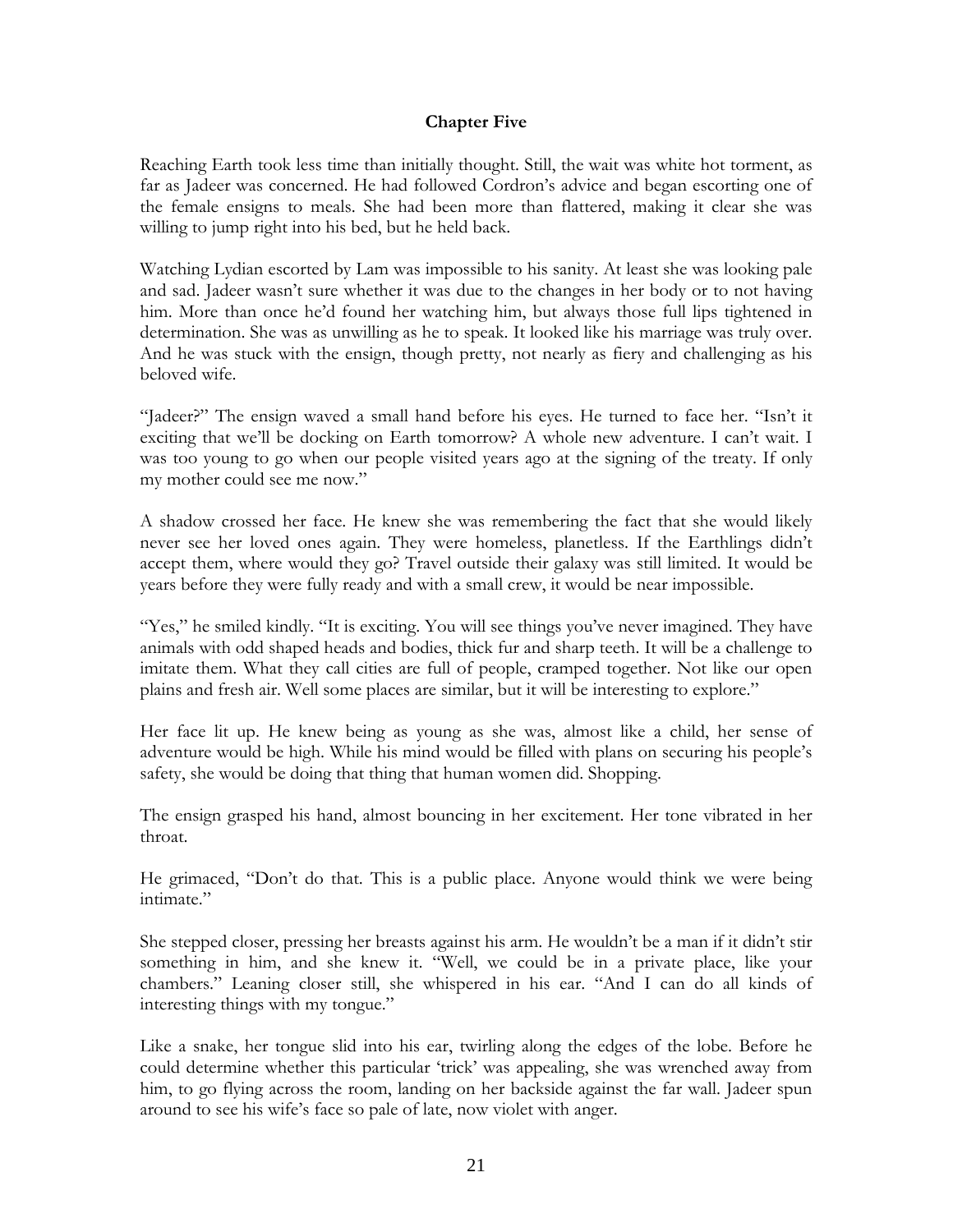She growled, "You will not treat me this way, Jadeer. I will not stand for it."

All eyes were on them and he found himself angering at her attitude. How dare she rage at his behavior when hers was just as guilty? She had not admitted it, and he told himself he didn't care anymore. But he would not be disrespected before his men, not by his wife, not by a subordinate. "You forget yourself, Lydian. You will address me as Commander Jadeer. You will not rail at me in this public place. If you want to speak with me, then set an appointment."

His body tensed. He expected her to claw his face, to hit him, attack him or yell at him. Anything except what she did. For the third time in over a hundred years, his wife cried and tore his heart to shreds.

"Jadeer," she whispered. "Please."

Without a word, he lifted her in his arms. As he strolled toward the exit, Cordron waved a hand over the door panel and Jadeer passed through with a nod. He headed straight for his quarters. Perhaps now they would work things out. He hoped so. He prayed so.

Placing her gently on her feet, he resisted crossing his arms and stood before her waiting for her to speak. He still didn't feel inclined to beg her to return to him, to set his mind at ease.

She trembled before him, then stepped into his arms. He dragged her soft form against him, sliding hands over her arms, before finding her lips with his own. Minutes passed as they kissed. Finally Jadeer leaned back, found the clasp of her uniform and unhooked it. He pulled until her breasts were bare before him. Stroking the tight little buds, he moaned in need. He covered them with his mouth, teased them with the tip of his tongue as he cupped them to gain better access.

Lydian arched into him, her head thrown back, her moist blue lips parted. Jadeer, seeing it when he released her nipples, covered her mouth again. His erection grew and grew until it was painful inside his pants. His wife clawed a finger and cut out a patch from the material. He chuckled seeing the results. He had popped free and stood ready to take her. But he pulled back.

"No. Not yet, Lydian. There are things between us. I'm not sure we can get past it."

He thought he heard her cry again, but he didn't want to look and give in to her. But when she spoke, though her voice was soft, it was clear. "I understand that, Jadeer. All our married life and even while we were courting, I insisted you follow me. If I wanted to go on a trip to the mountains, that's where we went. When I wanted to transfer to Gablane for six months, you came without too much complaint. Though it had been your dream to work at the palace. I was selfish. I've taken more than I gave to this marriage."

"That's not true." He rushed to defend her. She had been a wonderful wife.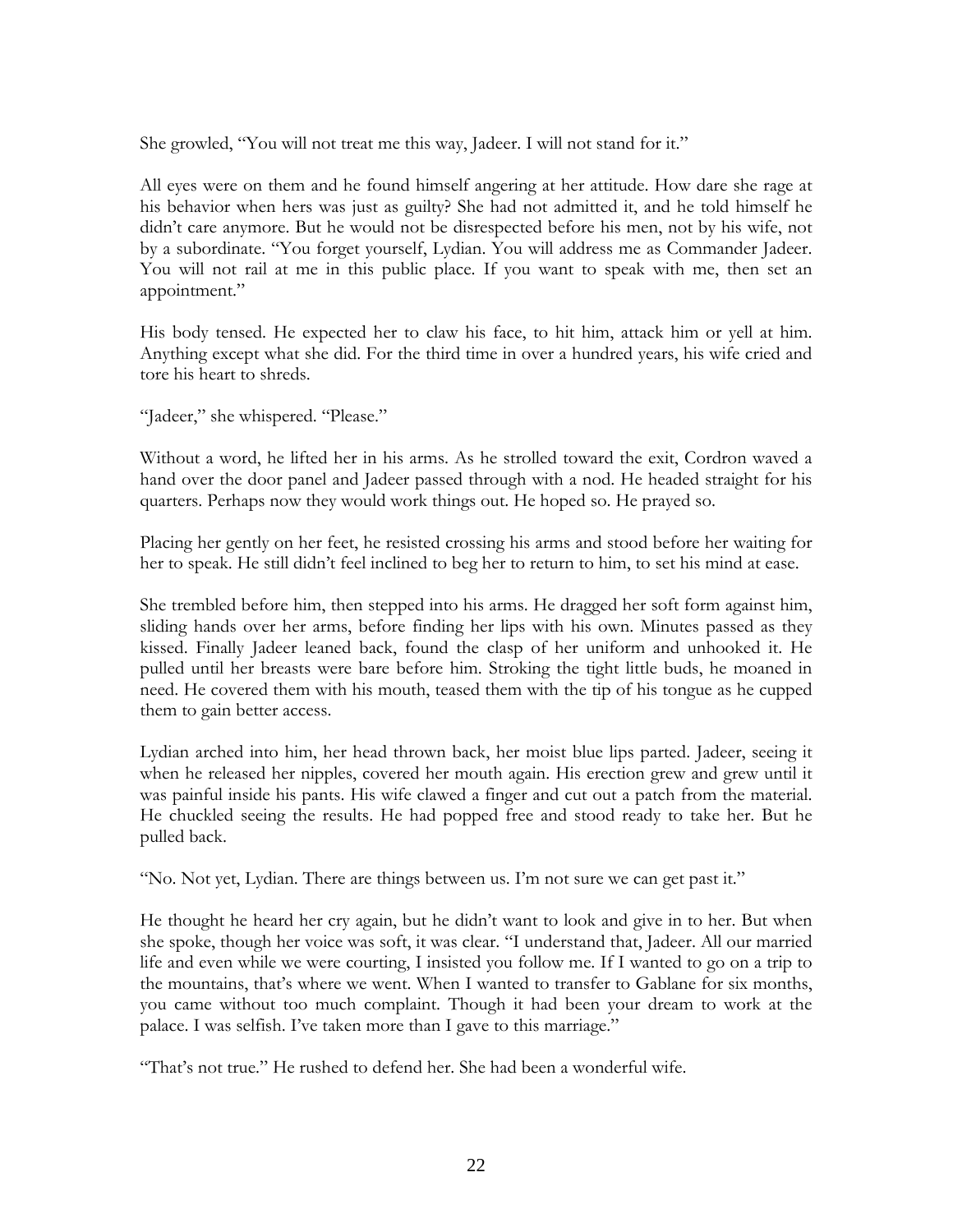"It is true. You spoiled me, and when I couldn't get you to listen to my theories, when I had no proof at all, I should have tried something else. I should have found some other ally and not Lam. But I wanted to get back at you for not paying attention to me. It was childish and foolish. I never meant to lose my husband." She moved closer to him, though their bodies didn't touch. "Jadeer, I've never slept with Lam. I had no wish to. And frankly, he is not so well endowed as you."

He frowned, "How do you know that?"

She laughed, "Because on the first night we arrived at Arlong Four, he got me away from the others only to remove all his clothes. He thought that would entice me to sleep with him. I had to fight to keep from laughing at him. But he never touched me, darling. Never. This baby in my belly is yours. I have no doubt of that. I have not been with another man since our first time together. Jadeer, I cannot live without you. I love you so much. Please, won't you forgive my stupid pride and foolish choices?"

Jadeer didn't need to be asked twice. Lydian had always been the one, from the time he fought her in his master's training class, when he wanted to make love to her even while she dragged painful claws down his face and across his body. He still wanted her as much now, maybe more. He stood tall above her, looking down on her. Her eyes were wide and pleading, her lips trembling slightly. As vulnerable as the look in her eyes and the expression on her face was, it was amusing to see that she still held the warrior's stance, with back straight, legs spread and feet planted firmly on the floor. She was still his warrior queen, just as Cordron had called her.

"Lydian, you will not see Lam again. He will never be your confidant. If you need to discuss something, you will come to me. Is that clear?"

"Crystal," she murmured.

"Good!" With that he reached out, lifted her and carried her across the room to his bed. Unable to wait another second, he parted per legs, lifted them high and plunged himself as deep inside her as he could get. With a vengeance born of being denied of what was his as her husband, he stroked in and out of Lydian's gripping mound until he could hold himself no longer. With a cry that matched the song in her throat, he exploded inside her, shooting his warm seed out until he was completely sated.

When he'd repeated the movements several times, and brought his wife to climax many more times, he climbed higher on the bed to lay at her side. Tucking her in closer to his body, he curled an arm protectively around her middle. Finally, he was where he belonged and so was Lydian.

\* \* \* \*

Cordron cut the thrusters and set the craft down gently in an open field, on Earth. If Jadeer had hoped they'd make a quiet entrance, his hopes were dashed. Peering out the window, he took in the crowd and the officials in their dark glasses and identical suits. Several of them, had guns trained on the craft. He turned to look at his wife and her slightly swollen stomach.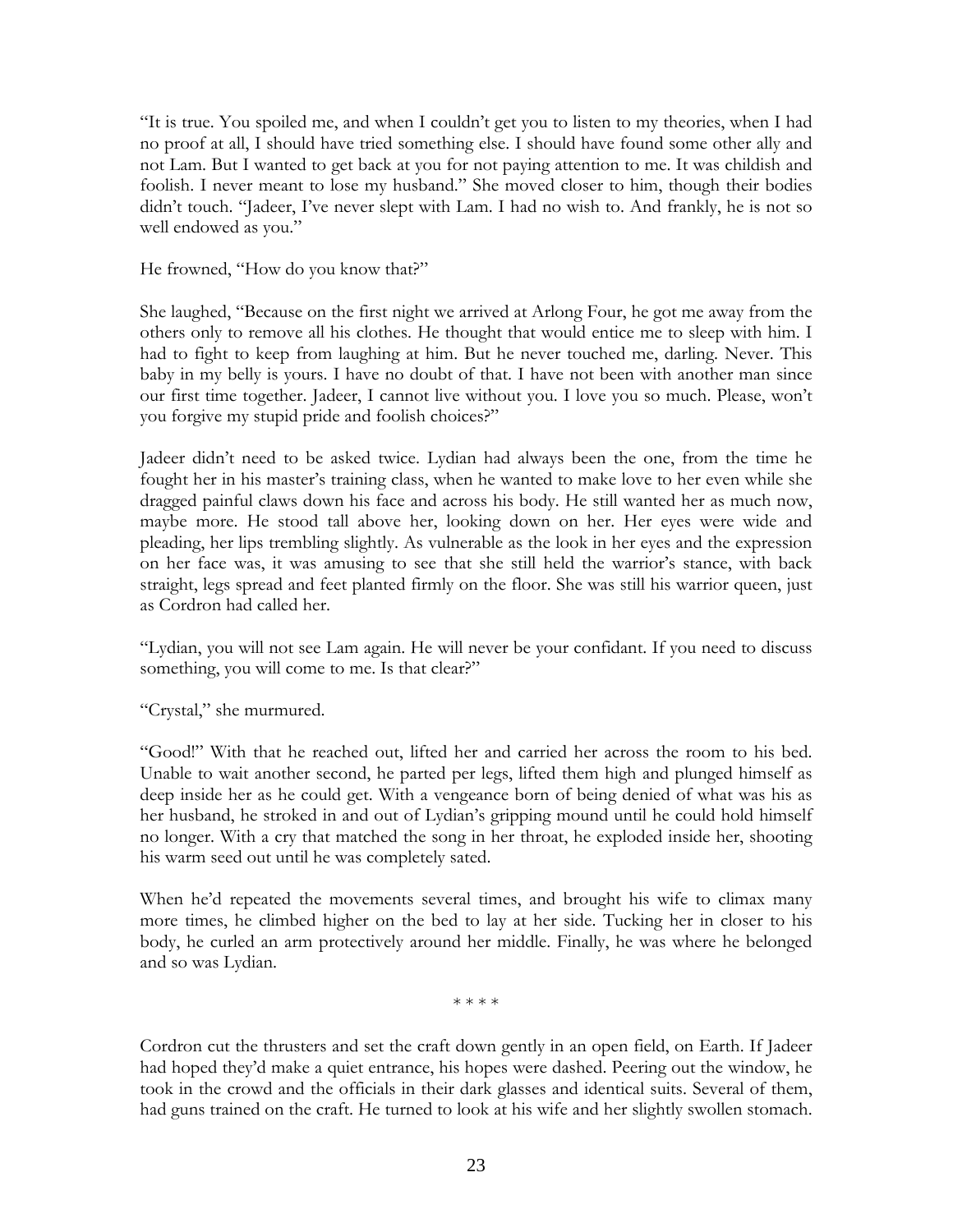Had she been wrong about the Earthings? Was this another trial he'd have to face, possibly losing her and the baby? He prayed it wasn't. They were just getting back on track. Lam had been assigned to kitchen duty and commanded never to come near Lydian again, unless he wanted to be killed. Cordron had begun to speak to him about a plan to get back into the graces of the prince or at least his successor. Now was not the time to battle Earthlings.

Then Lydian turned to him, her smile radiant and confident. The love she always showed openly to him was apparent in her eyes, fortifying him. "Don't worry, my darling. It's just as I said it is. And most of all, we're together again. I will stay by your side. I promise."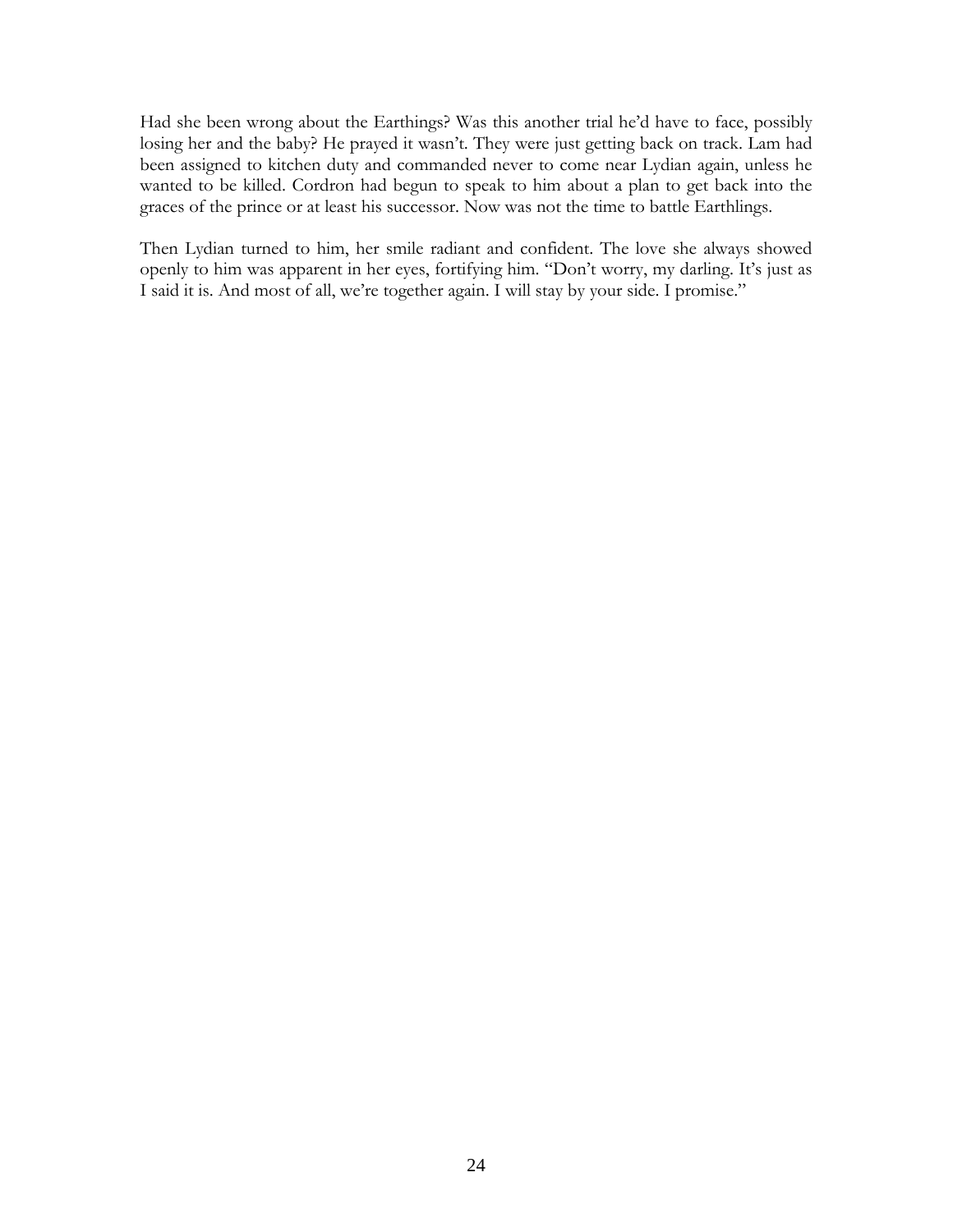### **Cordron**

#### **Chapter One**

Cordron stepped off the ship to face the Earthlings holding guns on himself and his few comrades. Scanning the crowd of humans—both male and female—he began to question his decision to follow his friend into this foolhardy venture. After all, he wouldn't have been in exile. Only the top ranking officer, the one giving the orders, would be held accountable for attacking his own men. Cordron had been following Jadeer's orders in shooting down the ships attacking Lydian's ship. The fact that Cordron had enjoyed the battle completely had no bearing at all. He chuckled inwardly at the thought.

But this was different. Like every Torman man, he nearly worshipped a good Torman woman. Her body was made to pleasure him in every way. Besides that he reveled in watching her powdery blue skin shimmer when she was sexually excited. It was so unlike the bland one tone navy-colored skin of the males. Watching a Torman woman writhe beneath his expert loving was the epitome of sexual activity. Well that and how she fit him like a glove when he was buried inside her.

But the few Torman women among their group were already mated with other Torman men, even the vixen who'd attempted to seduce Jadeer. He, Cordron, had no one and it was making him cranky with just the thought. His normal good nature was sorely tried. How could he find a woman for his bed among these tiny human ladies? He desired a plump woman, like Jadeer, with a round bottom, big breasts and a mouth ready to swallow all of his large erection. Being that he was one of the biggest among Torman men, it wasn't likely a human woman could accommodate him.

His spirits plummeted further as he, Jadeer and the others were approached by a group of officials. The only woman among them was indeed plump, causing his crotch to jump with interest, but she was petite and very much human. That small throat could never take him. He sighed inwardly. Just how long would it take for him to lose his mind from lack of satisfaction?

"Greetings, friends. I apologize for the reception; however, one can't be too careful now that we are intergalactic. We've come across quite a few species in our space travel who are not as friendly." The wide smile was insincere if ever Cordron saw one. The man continued. "If you'll come with me, we'll find a place for you to rest while you're here for a visit."

Jadeer stepped forward, "Actually, sir, myself and my group would like to request temporary sanctuary on your planet. Ah, for the moment, we cannot return home."

Cordron snickered, and then remained silent. Jadeer was still in charge. He'd voice his own opinions in private. He followed the others in the direction the human led them. Riding in the odd land vehicles had never appealed to him. But he'd been told years ago when he visited, it would be better for the peace of the Earthlings if his people did not shape-shift to travel. So instead, he was forced to stuff his large form inside what was called a Jeep.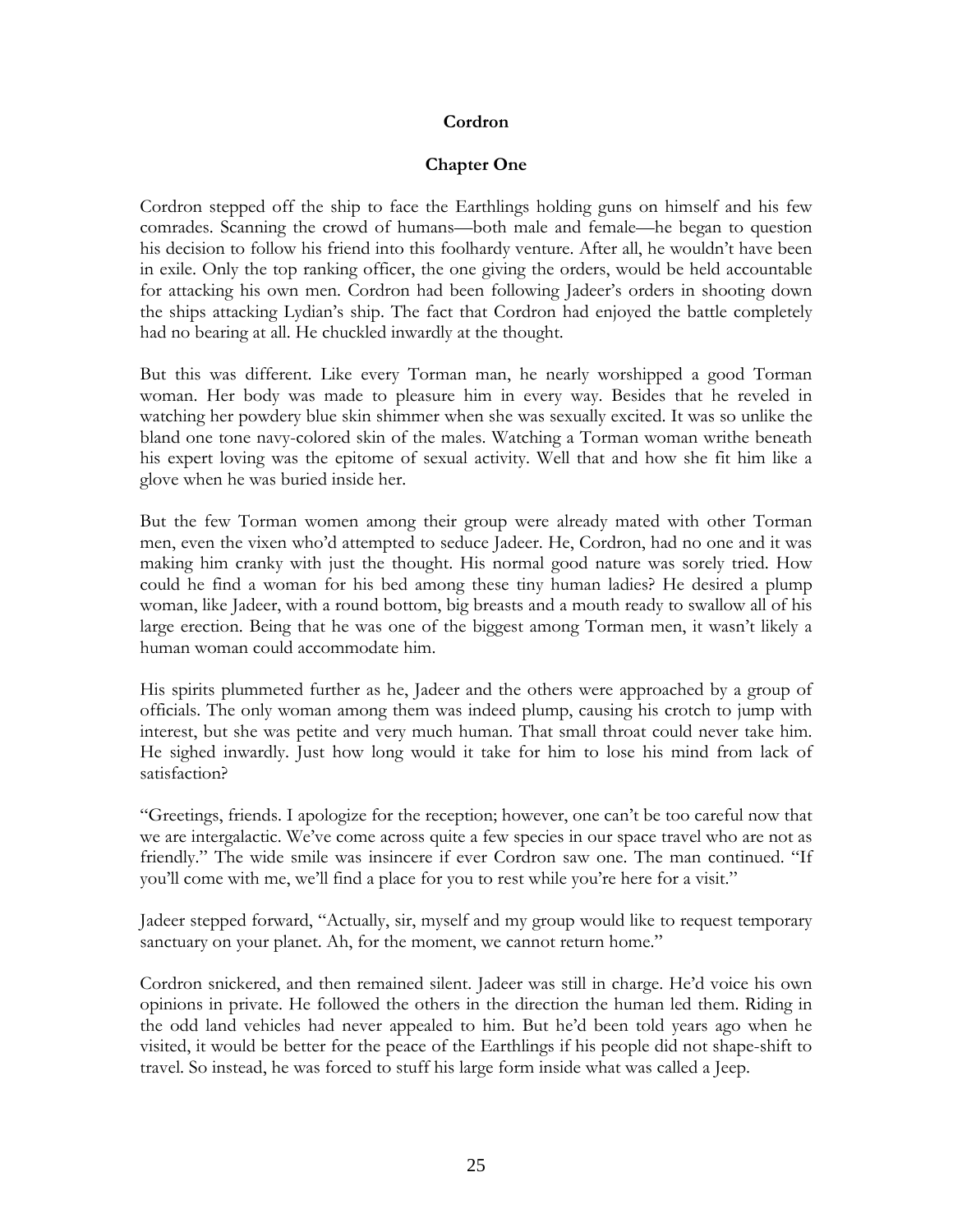The contraption creaked as he eased in his bulk, ducking his head beneath the roof. Instantly, the entire vehicle leaned to his side, straining the tires. Apologetically, he turned to the driver, who judging by the grunt of frustration, was struggling to stay in his own seat rather than slide across to Cordron. Surprise must have registered on his face to find that his driver was none other than the female whose rear he'd been admiring a minute ago.

"Ah, sorry. I'm very big," he laughed.

"No, really? I hadn't noticed." The twinkle in her eyes warmed him. He found himself interested, despite her own size.

He attempted a shrug, "Well, I would fly but was told it frightens you humans the last time I was here. Also, the last time, I was stuffed into a bigger vehicle."

She laughed outright. "Poor thing. So cruel, aren't we? I would think after much more interaction with the species of other worlds, many of whom have visited Earth in the last twenty years, they'd be less frightened. But that will have to be determined by my superiors when we get to your hotel."

"Hotel?" He watched her lips move as she spoke. They were full and pink. The bottom, unlike Torman women, was fuller than the top. Her skin was smooth and tanned, not unappealing at all. At least, he thought, her eyes were blue like the Earth's sky, and her hair a short curly bob of blond. His fingers itched to touch her, to fondle the large breasts. Despite her being human, her sweet scent reminded him of home.

She winked at him, as if she knew his thoughts. Maybe she'd studied Torman men. It wasn't a secret that he, like his countrymen, had a strong appetite for sexual pleasure. But no. He shook his head. Even if he wanted to take this woman to his bed, there was still the problem that she was just too small. His shaft when erect was two sizes larger than the biggest human male. A human woman could not take him without being injured. He would not allow himself to hurt her.

"Yes," she answered his question, while watching the road. "We now have a beautiful site, erected just for our intergalactic guests. It has all the amenities of a top of the line resort, pools, a beach, daily activities. You name it."

He frowned, glancing around at the surrounding area. "All of those things sound like what would appeal to humans, well those that I understand the meaning of. What is a pools?"

She laughed, making a spark of joy shoot across his mind. "Oh, I'm sorry. You're right. What was I thinking? The last aliens to visit were much closer to humans than you are. They can enjoy a pool. A pool is a small body of water to play in, like a lake but more contained. You wouldn't be able to get inside. The chemicals that keep it clean are poisonous to your skin."

His eyes widened, "Yet, this is the place you're taking us. Maybe we should worry about your people attacking us."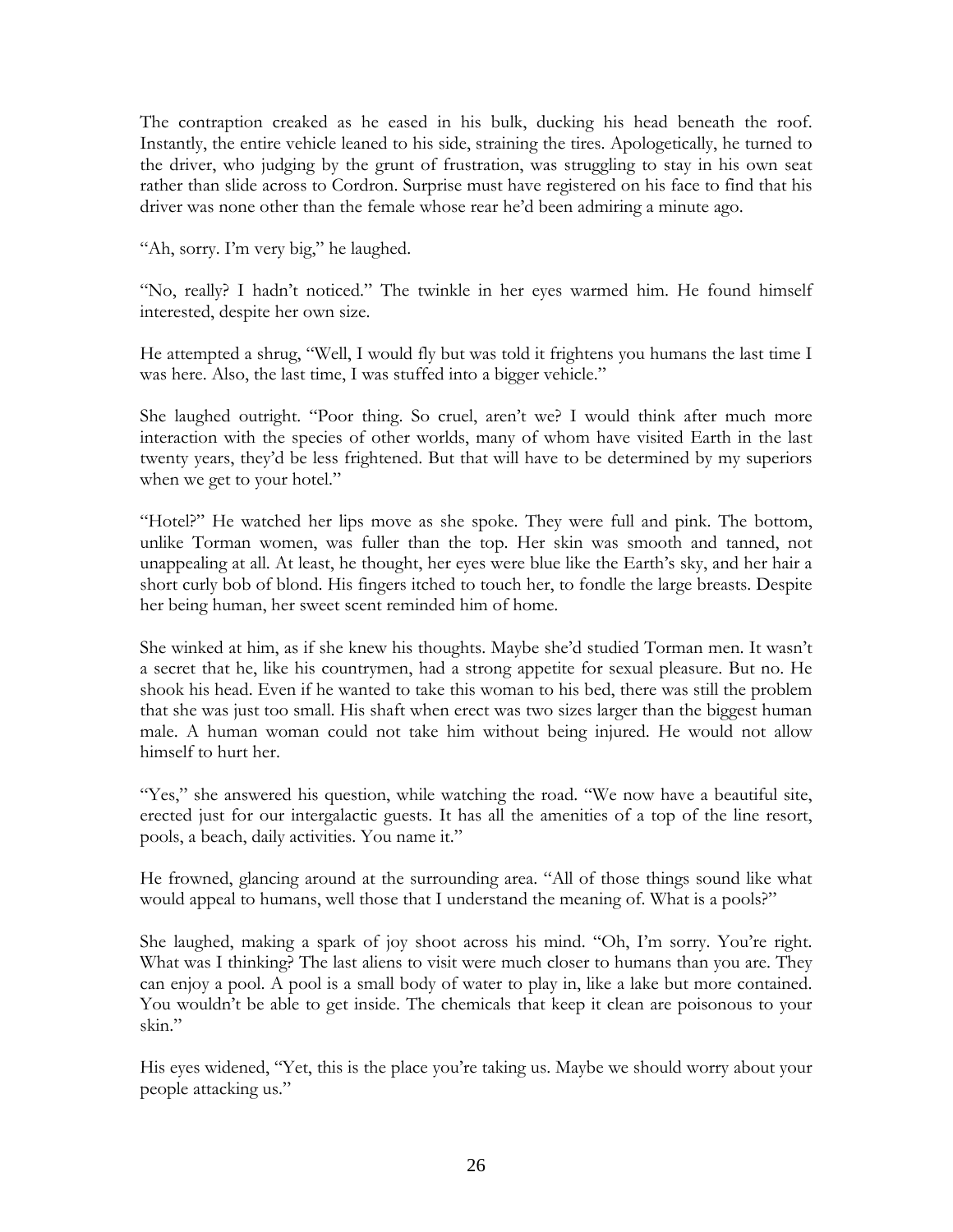Her eyebrows arched, "What do you mean? No, that's not where we're taking you. The hotel has various buildings, all specialized to the visitor. You will be taken to the one with a forest behind it, to allow for feeding. What do you mean when you say you should be worried that we will attack you?"

Cordron thought fast. He didn't know how much he should share with this woman. If Jadeer's and the prince's fears that the Earthlings were gearing for attack on Torman was correct, then letting them know that he and his groups suspected it would not be a good move. They'd be locked away in some forsaken place until the war began. If it was not true, then voicing such thoughts would only cause a strain on the relationship.

"I meant that when you showed with weapons, we were concerned. Now you take us to a place hazardous to us, what is a guy to think?" He held up his hands and shrugged.

She nodded her understanding, and then cursed as a loud pop sounded and the car began to swerve across the road. Cordron scanned the road ahead and behind looking for what must be attacking. The only thing visible was the other vehicles in their party, the sheer cliff on the left side of them and the wall heading straight up on the other.

He watched impressed as the woman yanked the vehicle to the narrow shoulder of the road and stopped. She turned to him. "Sorry, um...shoot, I just realized we never introduced ourselves. But I am Morgan and you and I are stuck until another vehicle can come for us."

"Cordron," he introduced himself. "And frankly I'm relieved. Had I embarrassed myself by becoming sick in that can, my friend would never have let me live it down." Wrenching open the door, he forced himself free of the vehicle, already feeling better. "Tell me, Morgan, how far is it to this hotel of yours."

She joined him at the side of the Jeep, running a hand through her curls. Cordron clasped his hands behind his back to keep from doing the same. An image of himself with his fingers tangled in her curls, while driving deep inside her, flashed through his mind. "Stop it," he muttered.

"Sorry?" Blue eyes questioned him, and he shook his head. She turned as her comrades filed out of the other vehicles. "It's not far. Just another ten miles straight ahead. No worries."

He wondered at the strange expression. When she turned to face her superior, Cordron allowed his gaze to drop to her rear. He wondered what she'd say to him stroking it or squeezing. With a thought to finding out, he took a step closer behind her.

"Cordron!" Jadeer's call interrupted his thoughts.

He turned to face his friend and commanding officer. "Jadeer?

Jadeer's look was stern. "Get that thought out of your mind, my friend. She's human. You'd rip her open, and we really would have a war on our hands."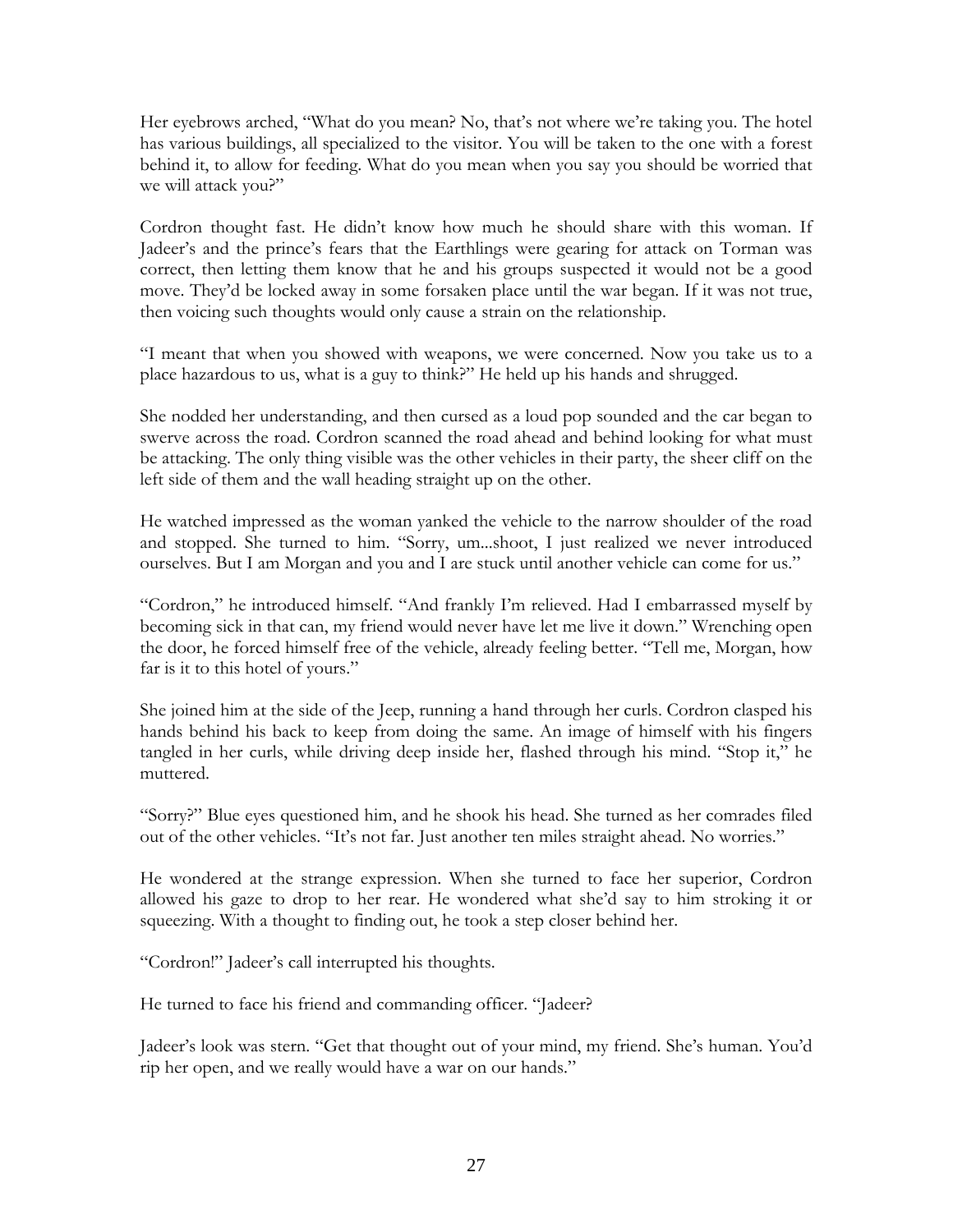Cordron grunted. "Am I to have no pleasure then? Damn it, Jadeer. I have no woman. You can imagine how I crave a Torman woman. Believe me, there's none better, but I have to have some satisfaction. Of course, you couldn't understand that, having Lydian in your bed each night." He raised an eyebrow. "I don't suppose you'd consider sharing that hot body of hers?"

Jadeer laughed, "Not unless you want me to stuff your manhood with hybender thorns."

"Ouch."

The beautiful Morgan turned back to them after speaking with the other human. Mentally, Cordron transformed his sense of smell to that of a Torman creature's, in order to enjoy her aroma all the more. It was heady, almost bringing him to climax right there in front of everyone. It was a good thing his uniform was built with a little something extra to hold him in place. Her parted lips and gasp let him know that she had again guessed his thouughts, was not adverse to it. She was enticing.

"Okay, it's arranged, Cordron." He loved how she spoke his name. "I'll wait here with you until another, larger, vehicle arrives. Commander, you can go with the others."

Jadeer tossed Cordron a warning look, then took his leave. Cordron waited until the other vehicles pulled out before leaning cross armed against the Jeep. "So do you have a lover, Morgan?"

She chuckled, gaze toward the ground. "You don't mince words do you, Cordron?"

"No need to. I say exactly what's on my mind. Always have, always will." He reached out a hand to her small chin and lifted her head. "Tell me you don't find me attractive."

Hands on hips, she struck a sassy pose. "We are not allowed to mingle in that way with aliens. I'm sure somewhere, somehow tests are being done to find out just how we can mate so that humans can advance to some of your exciting abilities. But until it's determined safe, no human can have sexual relations with an alien. Hefty fine and imprisonment for violation of the law."

Cordron snorted, "Determined safe? I can guarantee you it's not safe to share my bed. Though I've been told that I have a natural knack for pleasing a woman."

"A human woman?" She cocked her head to the side, teasing in her tone. He let his attention wander to the cleavage displayed for his pleasure. What would her nipples look like? He could guess by the taut imprint through her silk white blouse, but he wanted to see them bared.

He waved a hand, "A woman is a woman, no matter the species. You all want to sing. Maybe a human woman doesn't have the tone that a Torman one does, but I have no doubt you'd cry out for joy should I enter you."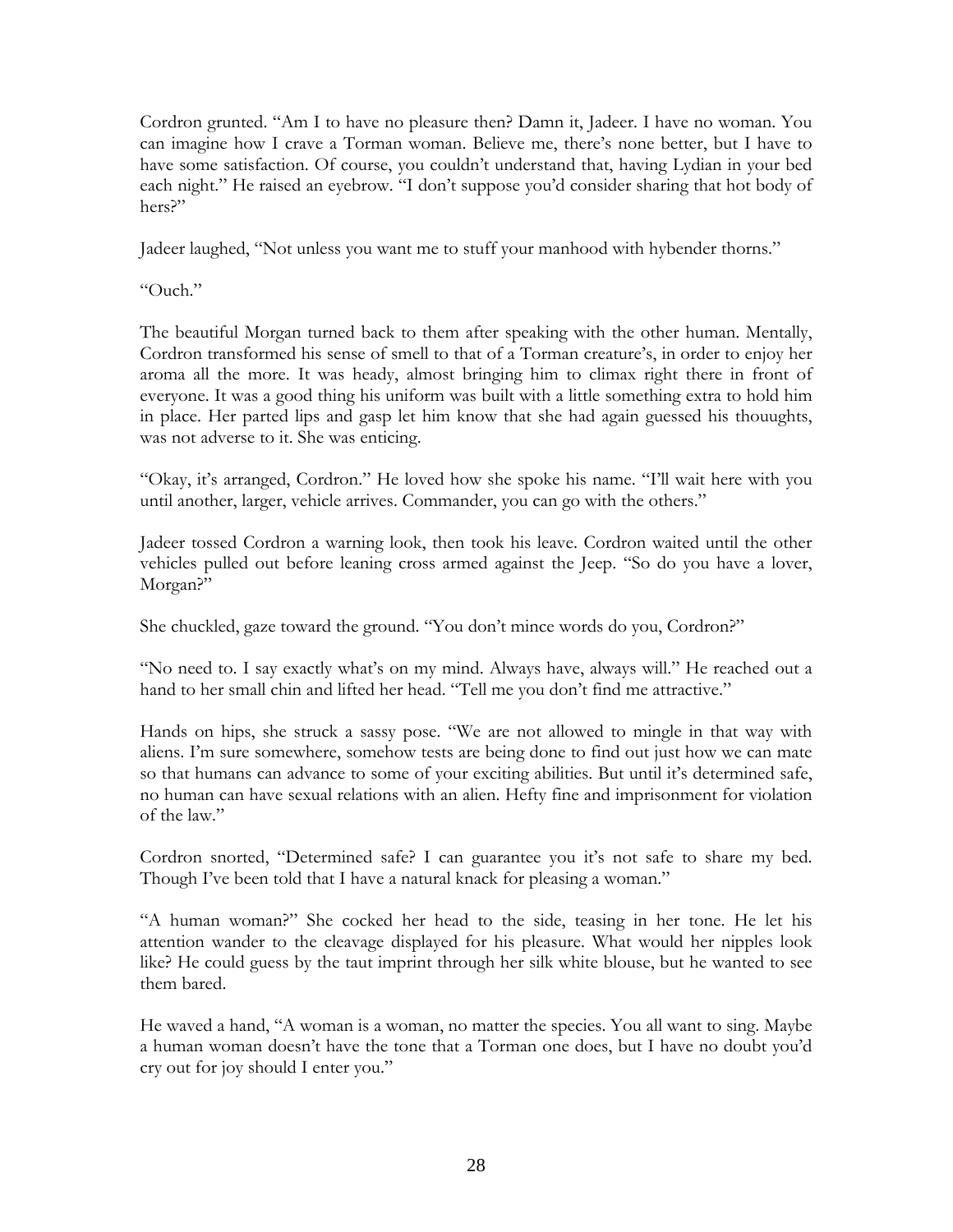Cordron was excited to note the increase of her pulse. The subtle tattoo at the side of her throat was a giveaway. Her breaths were clipped and rapid. He moved closer to her. Just one taste of her mouth was all he required. She wanted it, just as he did. And surely he wouldn't hurt her.

Hands at her waist, he lifted her onto the hood of the car so that she was high enough for him, and he bent forward while sliding his hands beneath her skirt. The impact was immediate and earth-moving. With his tongue, he parted her lips to invade her sweet soft mouth. The flavor was not unlike his home world women, and Cordron found himself drowning from the pleasure of having her. He wanted more.

Trailing kisses down across her cheek and onto her throat, he pushed her skirt higher. The moisture already having soaked through the thin cotton material at her core had him panting. He tugged the material aside and would have pushed fingers inside her had she not held on to his wrist to stop him. He pulled back.

"Are you afraid?" Disappointment laced his words.

"I've just met you," she breathed shakily. "I'm not having sex with any man I've known five minutes, even if he is a hot alien. And like I told you, that's illegal. I work for the government."

Cordron dropped his hands to his sides. "So no roadside excitement, huh?"

"Nope." She slid down to the ground, rearranging her clothing.

He suddenly flipped her around so that her back was to him, then whispered in her ear. "Well, how about some excitement in the air?"

Before she could respond, Cordron had caught sight of a bird circling high in the sky. His enhanced vision took in all the details of the falcon, and he transformed his body into the biggest of the feathered creature ever seen. Muscles contorted, bones realigned and feathers grew from his skin. A flap of wings with a span of fifteen feet sent him into the air, as he grasped Morgan around the waist to take her with him.

Her small scream held more delight than fear, and Cordron's heart was warmed all the more to her. He knew he'd spotted a woman with the boldness to meet his drive. After he took her on their unusual joy ride, he'd waist no time in convincing her to experience the best adventure of all—that of making love with him.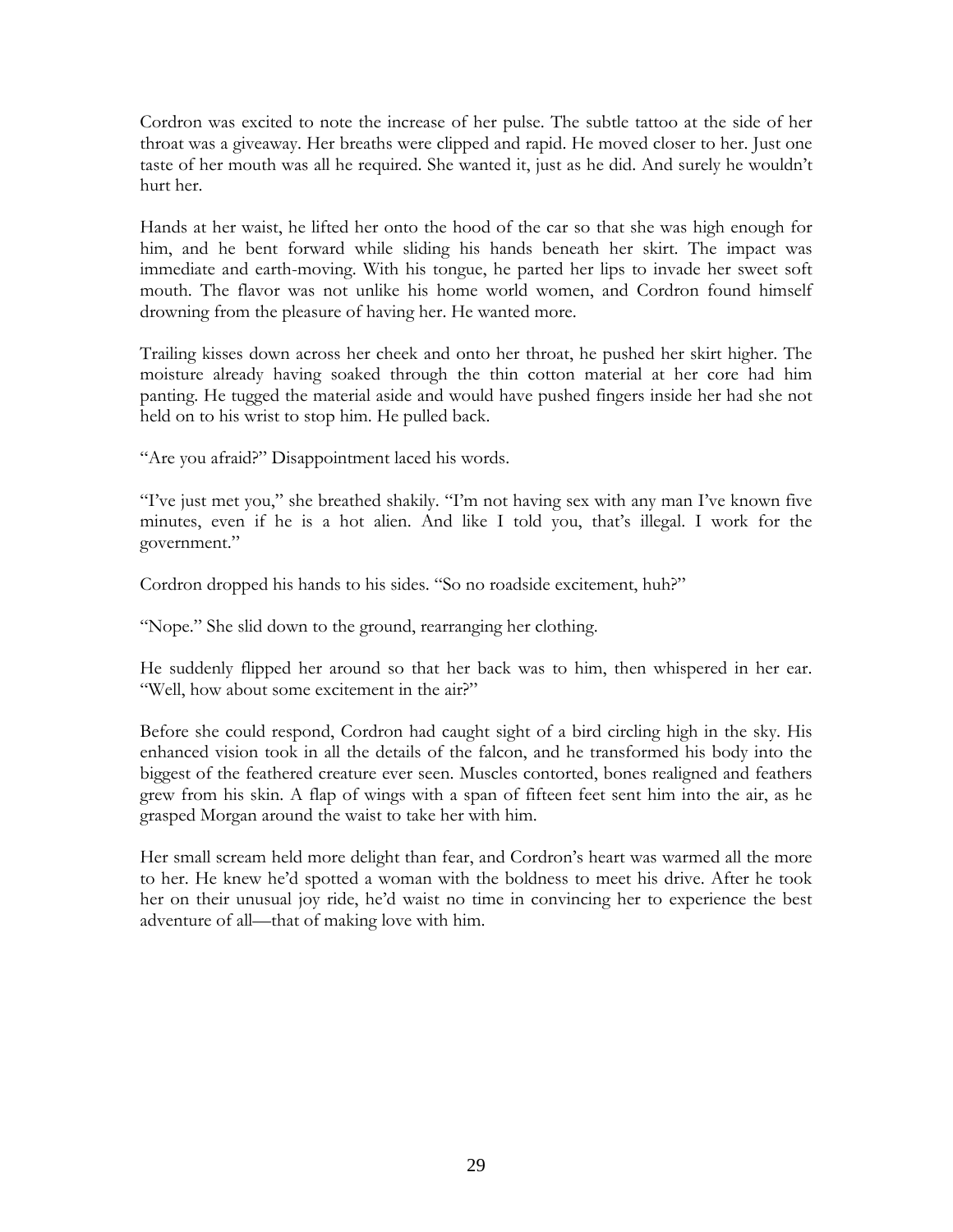### **Chapter Two**

"Just what do you think you're doing, Cordron?" Jadeer admonished. "We are in exile from our home world. Who knows when the prince will send out troops to hunt for us and bring us to justice. I'm not altogether certain that regardless of our reception here, the Earthlings mean no harm to us. And here you are breaking their laws by transforming to a falcon, flying one of their top employees over the city. It's no wonder we don't find ourselves in jail already."

Cordron grinned, dropping into a chair to prop up his feet. "Don't be an old woman, Jadeer. I swear, since you have a little one on the way, you've gone soft. I remember a time when you ran right along with me into adventure. And I know it's still in you, or you wouldn't be in exile right now."

His friend scowled, 'I am in exile because I would not let my wife and baby be killed. Maybe some day you will understand that you would give up your life for someone you love, to keep them safe. Lydian and the baby are everything. As my friend, I expect you to take that into consideration."

Cordron found himself checked. Jadeer was correct. He'd always longed for what the man had. Lydian was fiery and beautiful, one of the sexiest women he'd ever laid eyes on. If he didn't care about Jadeer so much, he would have gone after her himself. It had always been an enjoyable challenge to make a woman crave him. He was good at it, the best in fact. But watching them over the years had caused him to secretly long for something more. He wanted a woman who stood by him, who watched him with love in her beautiful eyes, never once straying. Surprisingly, he wanted to feel the exact same way for her. It didn't seem possible though. All of his adult life, there could not be enough women to satisfy his lust.

"Fine," he sighed. "I'll take it easy. But I will not turn Morgan away if she pursues me. Have you seen her rear? As soft and round as a Torman woman. And I do like taking a woman from behind. Damn, I'm hard just thinking about it."

"Are you crazy, Cordron?" Jadeer demanded. "She is human. We are much bigger than human men. Her opening cannot even begin to accept *your* size. You'd rip her apart."

"Then I'll allow her to suck me, while I eat her," Cordron teased.

Cordron thought Jadeer would explode. His dark skin was almost as light as a woman's. He chuckled at the obvious distress on the man's face, knitted eyebrows, eyes shooting thorns at him. It was some moments before speech returned to his friend's mouth. "You've studied them just as I have. Their anatomy. Her throat will never expand as our women's does to allow you to get all of yourself inside her mouth. And before you start denying anything, I know you. You'd want to shove it all in there in the middle of your ecstasy."

"Well, I still say there's a way. But as my leader, I'll keep a tight reign on my lust." Cordron stood. "Now if you'll excuse me, Morgan has promised to show me around this place."

"Cordron!"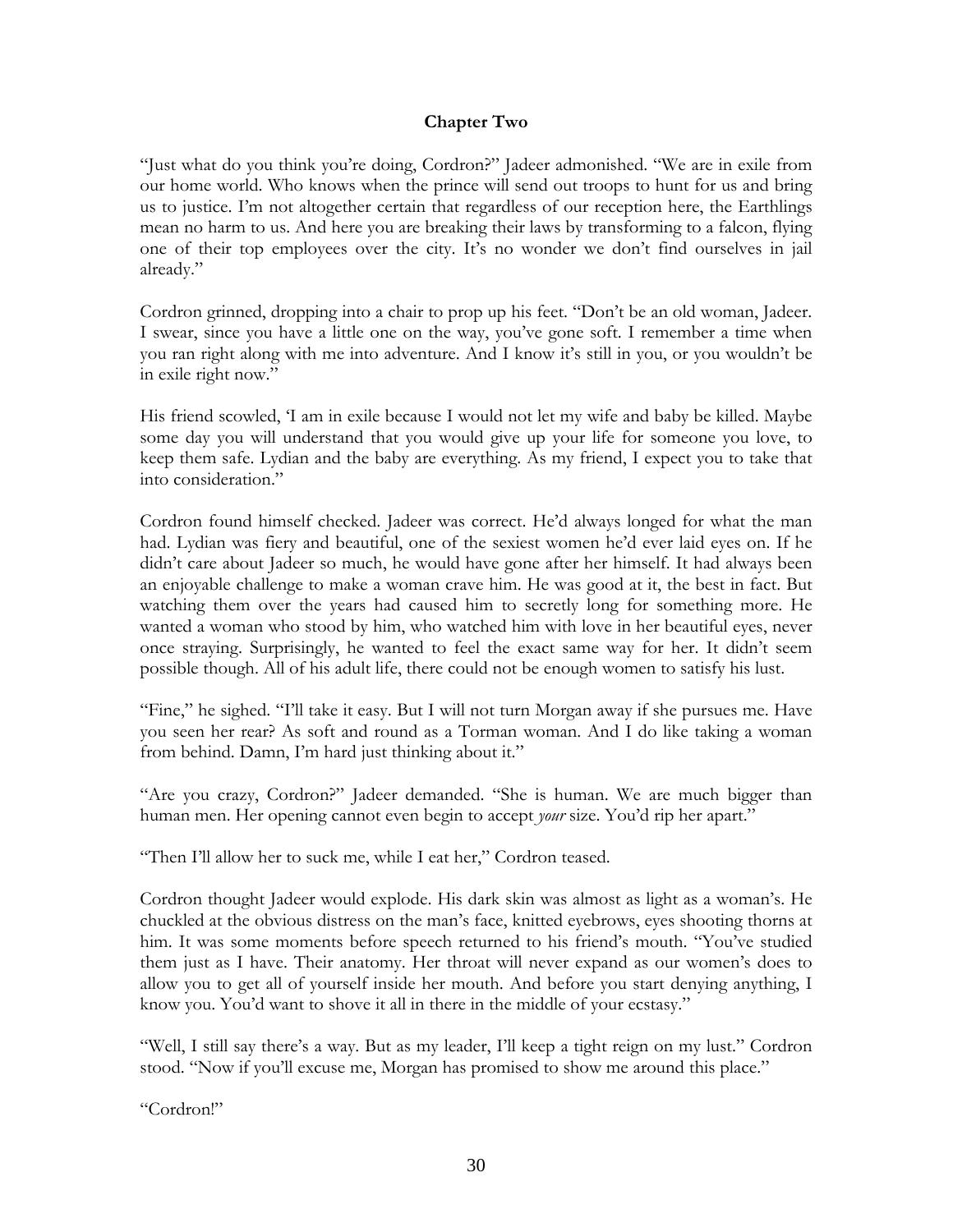"Relax, Jadeer. I'm not likely to possess her body in the middle of a tour of the grounds." With a laugh, he proceeded to the exit of their suite. Waving his hand over the panel, he waited for it to open. Nothing happened.

"You have to push the button," Jadeer informed him.

Cordron frowned, "They design ships that travel the universe but no hi-tech doors? Get me home quick!"

\* \* \* \*

Cordron watched her. For two weeks they'd been seeing each other every day. He had found it hard to concentrate on anything other than Morgan. Each day, when she was free of her duties, she met him at his suite. Then they'd walk through the forest together behind the Torman housing. It had been a thrill to find she found the trees and wildlife preferable to the city, just as he did. She seemed so natural among its untamed beauty.

Today, she wore another dress, more casual though, with sunflower patterns amid a white background. The buttons at the throat were undone, something that he liked and insisted on the moment he laid eyes on them. Her cleavage was a work of art, and he suspected so was her entire naked body. Now, he wondered if she'd consider taking it off if he asked her to. Just to look, nothing more. He chuckled silently.

"I have the feeling your laughing at me, Cordron," she said from her position of laying her head on his lap.

"Never. What is there to laugh at? You are perfection of womanhood." He meant it. Again, the question he wanted to ask her popped into his head. She'd probably think he had a one track mind.

She smiled up at him, tempting him further. "I'm not perfect. My breasts are too big."

"Crazy!" He nearly yelled. "A woman's breasts can never be too big. And yours make me want to nibble them every waking moment. Even through your dress, I can see those nipples are long, just right for suckling."

## "Cordron!"

He grinned like a boy of sixty years. "Well they are, aren't they? Would you consider taking off your dress so I can see for myself?"

She rolled away, then sat up. "Cordron, you think of nothing else, but sex. I hear that there are great political concerns on your planet, issues that need to be resolved. Yet, here you are only wanting to make love to me. Aren't you the least interested in what Jadeer has said about the welfare of your people? The report doesn't seem good."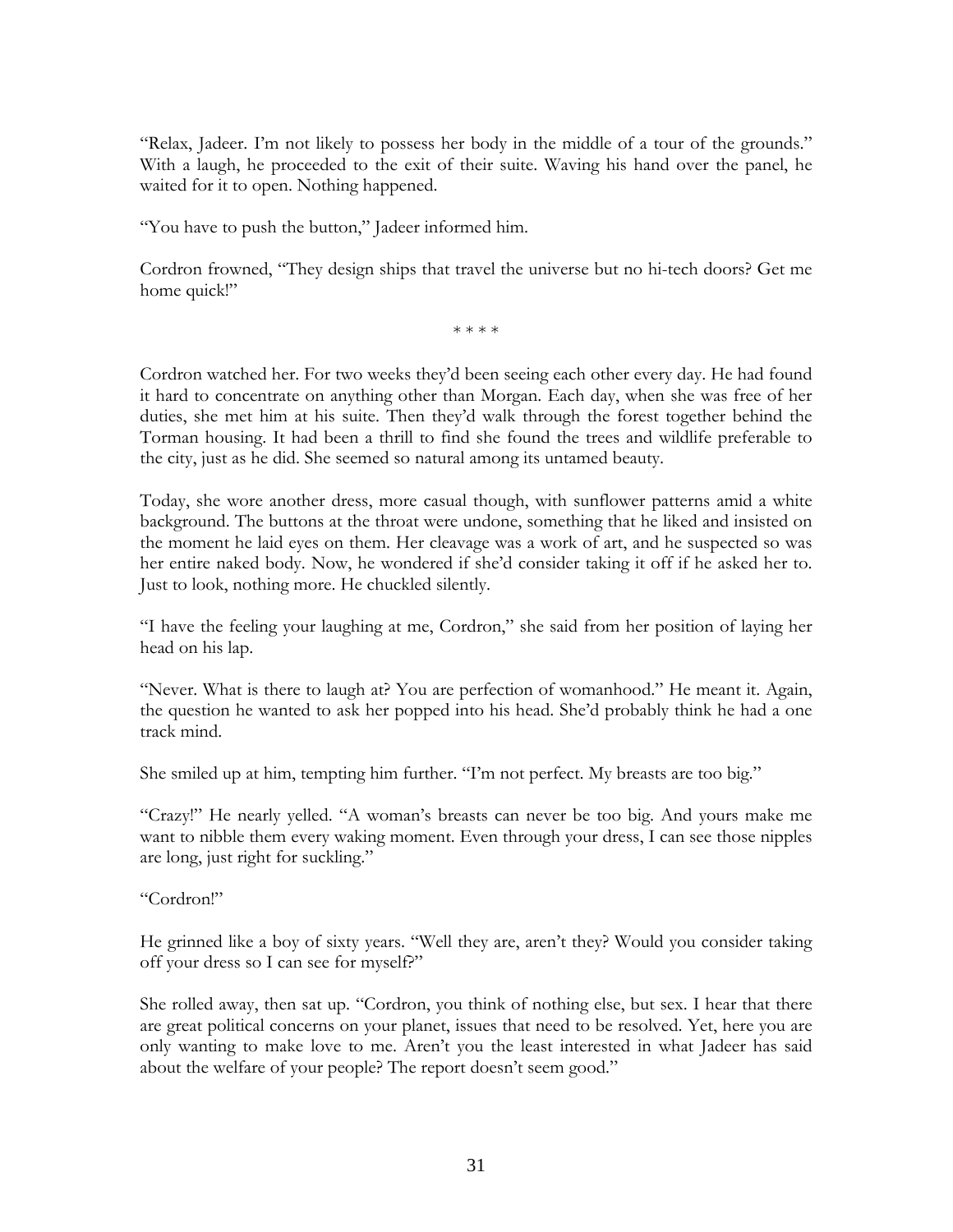"You should worry less about Jadeer and more about me. Don't tell me you're attracted to him. He's married, with a baby on the way." Suddenly, he felt depressed. He didn't quite understand it. Normally, he could care less if his women wanted other men. He'd dated more than one woman at a time, never spiting his female bedmate to do the same. It was most likely the fact that she'd not allowed him to do more than stroke her lovely breasts and kiss her sweet lips. Not once so far had she allowed him to finger her, or enjoy the taste of the cream between her legs. It was driving him insane.

He stood and moved away from her, still fighting his anger. The emotion was not something that usually tormented him. Cordron was known far and wide as the happy go lucky guy. Nothing got him down or upset. Morgan was screwing up that harmony, and he didn't like it. "For your information, human, I do care about my people. I've met regularly with your people and Jadeer and Lydian. It is *your* people who refuse to help us. I fear because the prince is getting so old, ready to pass on, he is getting delusional, seeing threats where there are none."

"The prince?" Her voice wavered. He turned to catch confusion and something else in her eyes. "Is he dying then?"

"Yes." Cordron turned away again. Looking at her without touching her, even discussing the seriousness of his world's state was not keeping him from aching for her. What the hell had gotten into him? Always, he'd separated business from pleasure. "He is already fading, having more and more trouble holding his form. Soon he will liquefy and return to the Torman from whence we all come. But that could be years or only months. Meanwhile, our people suffer. No rebellion has been strong enough to dethrone him. We are a proud and honorable people. It's not an easy thing for anyone to rise against the ruler of our land."

"I-I understand," she whispered. "So you chose exile instead."

He nodded, "Yes. I guess you would consider it running away."

"No. You did what you felt was right, and you still seek to go back when you've found a solution. I admire that." She moved to his side, resting a small hand on his arm. His shaft stiffened and grew out, pressing painfully against its restraints.

He groaned, "I suppose we should go back."

"Not just yet."

He faced her again, to find her unbuttoning her dress further, until she was able to slide it down over her shoulders and drop it on the ground. She wore what he'd learned previously were lacy panties and a matching bra. He had unashamedly encouraged her to go without both. A Torman woman never wore such hindering garments. With a sniff, he knew she was already wet. The pungent aroma was intoxicating.

"You shouldn't do that, Morgan. I have been ordered not to take you, but a man can only stand so much," he warned.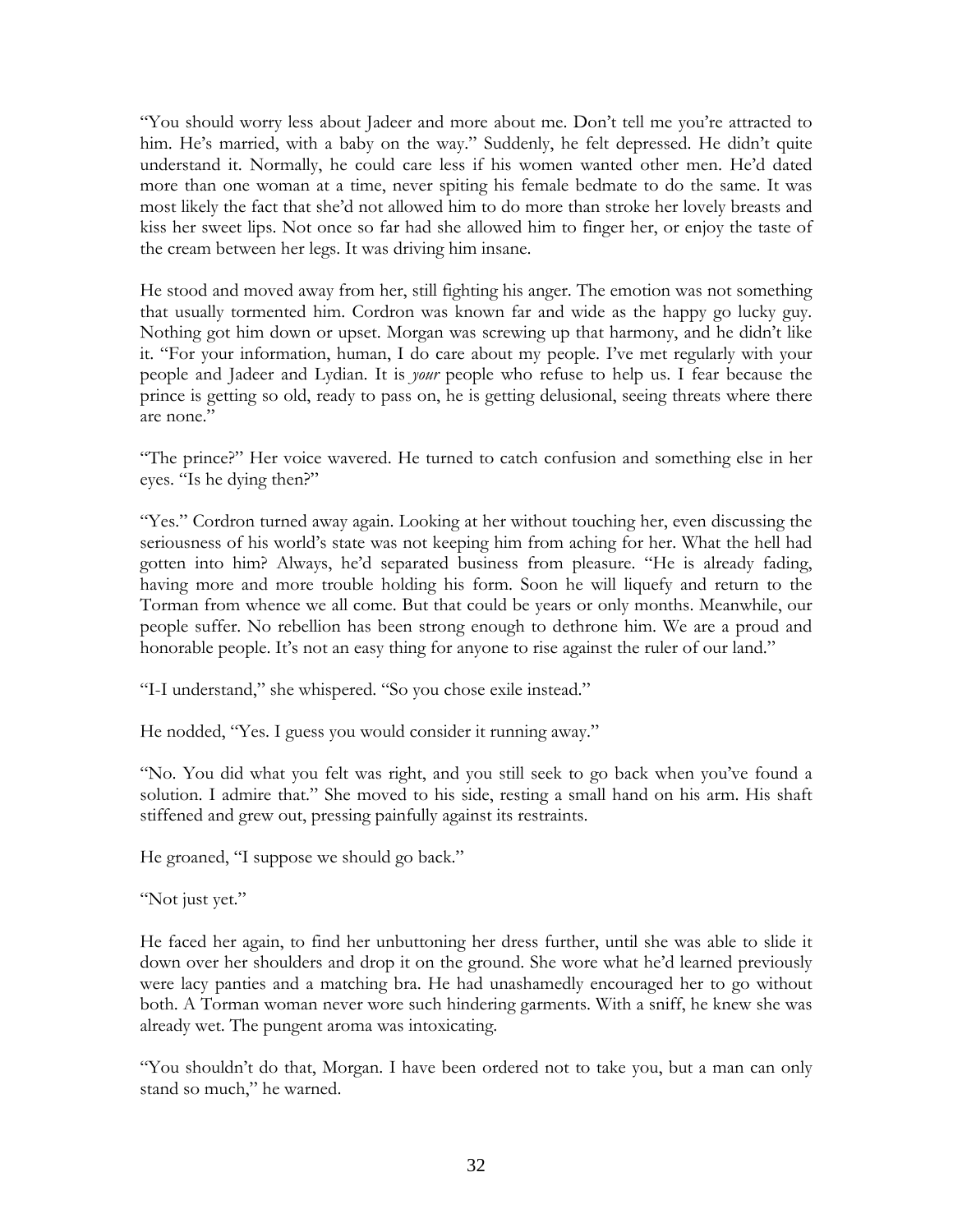Her only response was to kiss her fingertips and blow him a kiss. His crotch jumped to life; he was ready to howl like a wolf in anticipation. Next, she removed the panties and bra. Just as he suspected, her breasts were incredible. Tight nipples stood at attention, just calling out to him to nibble on them. Her wide hips were a sharp contrast to her narrow waist, and the pouch of hair at her apex was intriguing since his world's women had no hair there. He wanted to tangle his fingers in it while licking deep between her legs.

"Morgan," he panted. "What are you doing to me?"

She strolled toward him, "Poor Cordron. That uniform must be so uncomfortable. You're the only one who's not taken to wearing Earth's clothing."

He gave a sheepish grin. "The material is too light for me. I need extra reinforcement too. Ah, you will probably be afraid once you see what I mean."

"I'm a brave girl. Let me take a look."

Nervous fingers fumbled with the catch on his clothing. He didn't think he could stand it if she rejected him. There was only so much a man could yank off in the woods after rubbing against a round bottom such as Morgan's. He had desperately wanted her to drink from him. He had no doubt he could fill her belly with his juices. When the last article of clothing was dropped to the ground, he waited for her reaction, watching her expression intently.

He could have released right there, when he saw the desperate lust in her eyes, eyes that if he was not dreaming had sparked topaz for a second. He blinked and looked again, but the sky blue was in place. She licked her lips, then dropped to her knees. Realizing her intension, he leaned against the tree behind him and squatted enough so that his shaft was level with her mouth.

*I won't pump into her mouth*, he promised himself repeatedly. Just a little licking of his head and that was all. She wouldn't get hurt.

All bets were off! As soon as her lips closed around his shaft, Cordron forgot his promise to Jadeer and himself. He tangled fingers in her short curls and yanked her forward. His head held back and eyes closed, he could not imagine how she took all of him without gagging and screaming in pain. Every aching inch of his thick manhood slid down her luscious throat. The warm, wet tunnel massaged him until he was ready to explode. Cordron pulled at her head and pumped his hips so that he slid in and out. Seconds later, he howled to Earth's moon as she drained him, drinking every last drop of his juices. He leaned slumped against the tree, amazed that he had finally had the beginnings of his lust satisfied. And then he came to his senses. She should be dead.

He looked down to discover the cute and sassy human he'd been lusting after for the past two weeks, had transformed to a Torman woman, with shimmering light blue skin. Her blond hair turned dark as charcoal and the lips on the mouth was as pleasing to his eyes as could be. "How? What?"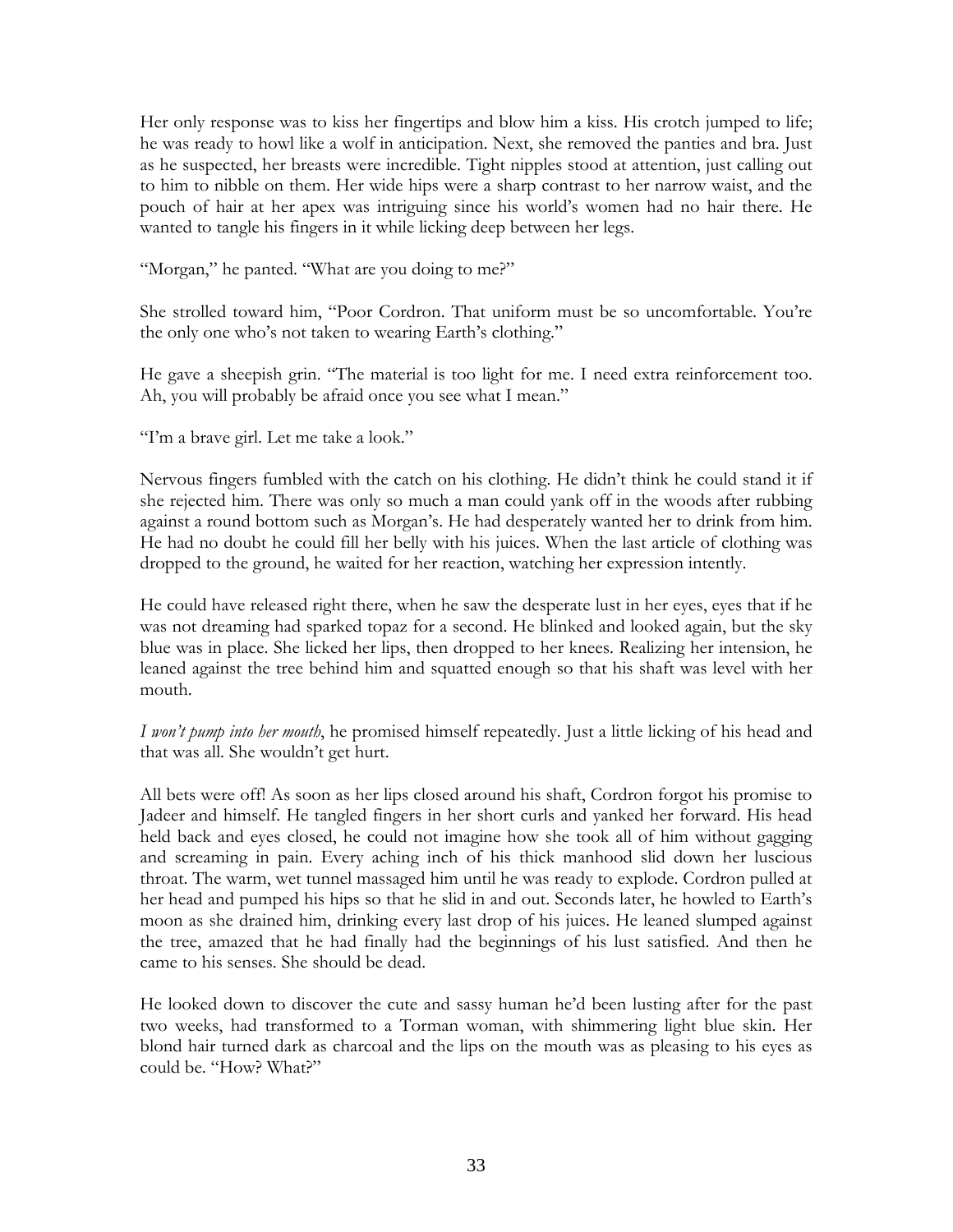Explanations weren't important when she stood. He grew hard again, his shaft dancing in the moonlight in synch it seemed with her shimmering skin. A Tormanian. He would never have expected it, but should have. His people found joy in transforming to all kinds of creatures and plant life. But they'd always been prejudiced to feel that nothing was better than being Tormanian. No one to his knowledge had desired to look like any other humanoid.

"Do you really want me to explain myself now, Cordron? Or would you like to pierce me with that beautiful piece you have there? Perhaps taste what I have all wet and ready for you?"

A growl of sheer lust escaped him. "I will have you now, Morgan. Explanations later. Yes, I think I will fill you with myself now, and then eat you!"

He rushed forward, taking her into his arms and kissing her once. "Sing for me, my darling," he pleaded.

"I know I will," she murmured.

He lifted her high to bring her down on his erection. Nothing up until now had been as good as sinking deep inside the sweet sex of a woman who was his perfect match. Cordron, drove in and out of Morgan until her sensual tone rang out into the night. He could only hope no one was nearby, for he intended to slide inside and out of her until morning. Being Tormanian, he knew she could take every inch of him. Her moist box, conformed to his thrust, latching on and massaging him until he felt ready to release yet again.

"Morgan," he groaned into her ears. He drew her closer, pressing as tightly to her as he could. He ran his hands over her body, fondled her firm breasts and pinched the taut nipples before bending to suckle them. "I just can't seem to get enough of you."

"Don't get enough my love. Never enough," she told him.

When he heard the words, Cordron was terrified. Yet, he knew it was too late. Morgan was that woman, the one he'd been searching for all this time. Even had he tried, it wasn't possible to get enough of her. She was his and his alone.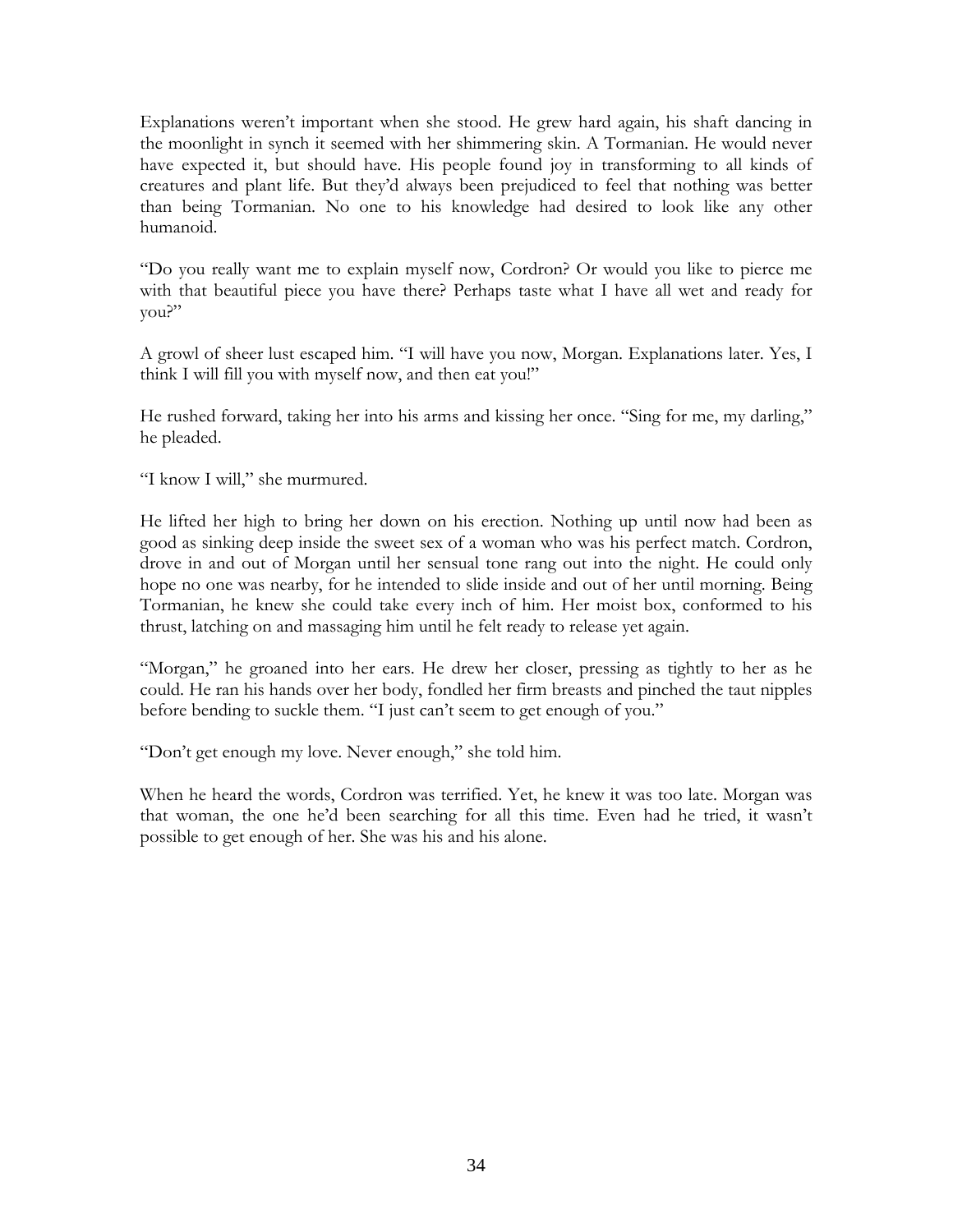# **Chapter Three**

"There's something different about you, Cordron," Lydian announced at the table when they were preparing to meet with Earth leaders yet again. I can't put my finger on it."

"I can," Jadeer interrupted. "He has the look of a man who has had his lust satiated. Isn't that right, Cordron? If, however, it was not a Torman woman, you will answer to me. If anything has happened to Morgan, then—"

Cordron rolled his eyes, "Now, now, Jadeer. Calm down. Nothing has happened to Morgan. In fact, when she left my bed this morning, she seemed quite healthy." He chuckled, knowing his friends were eaten up with curiosity at his announcement. "Anything decent to drink around here?"

Jadeer ignored his request, "What do you mean, when she left your bed? She is not physically built to withstand your love making, Cordron. Even by Tormanian standards, you are oversized."

A guffaw nearly choked Cordron as he downed a concoction the humans made to imitate their favorite drink. "Thank you for the compliment, my friend. I don't think you should let Lydian hear that though. She may become interested in me and I wouldn't want to cause trouble in your marriage."

"Don't be silly," Lydian chastised. "I am only interested in my husband. And frankly with this baby refusing to show up, I'm not in the mood for anything."

Cordron choked again, "So that's why he's so cranky of late."

"Lydian!"

"Sorry, Jadeer. I didn't mean to say that." Her eyes were full of amusement.

Cordron loved them both, was happier still that maybe, just maybe he might have what they had. If he could convince Morgan to be his wife. He hadn't told the truth when he announced how she was in leaving his bed. In fact, she'd left before he was fully recharged from their night's activities. There still remained the explanation as to why she was masquerading as a human, and how long she had been doing it. He didn't recognize her in her true form at all. He could only speculate that *Morgan* was not her real name.

Cordron found that his sexual cravings could be triggered by just the act of his luscious beauty entering the room, for as soon as she appeared, his clothing became tighter around the crotch. He followed her with his eyes, taking in every sway of her amazing hips. When she took the seat at his side, he immediately slid a hand between her legs to stroke her sweet spot. The low tone emitting from her throat made him pull away just as quickly, and he feigned ignorance at the look of reproach from his superior.

"Am I going crazy or did I just hear you sing, Morgan?" Lydian's topaz eyes narrowed in suspicion.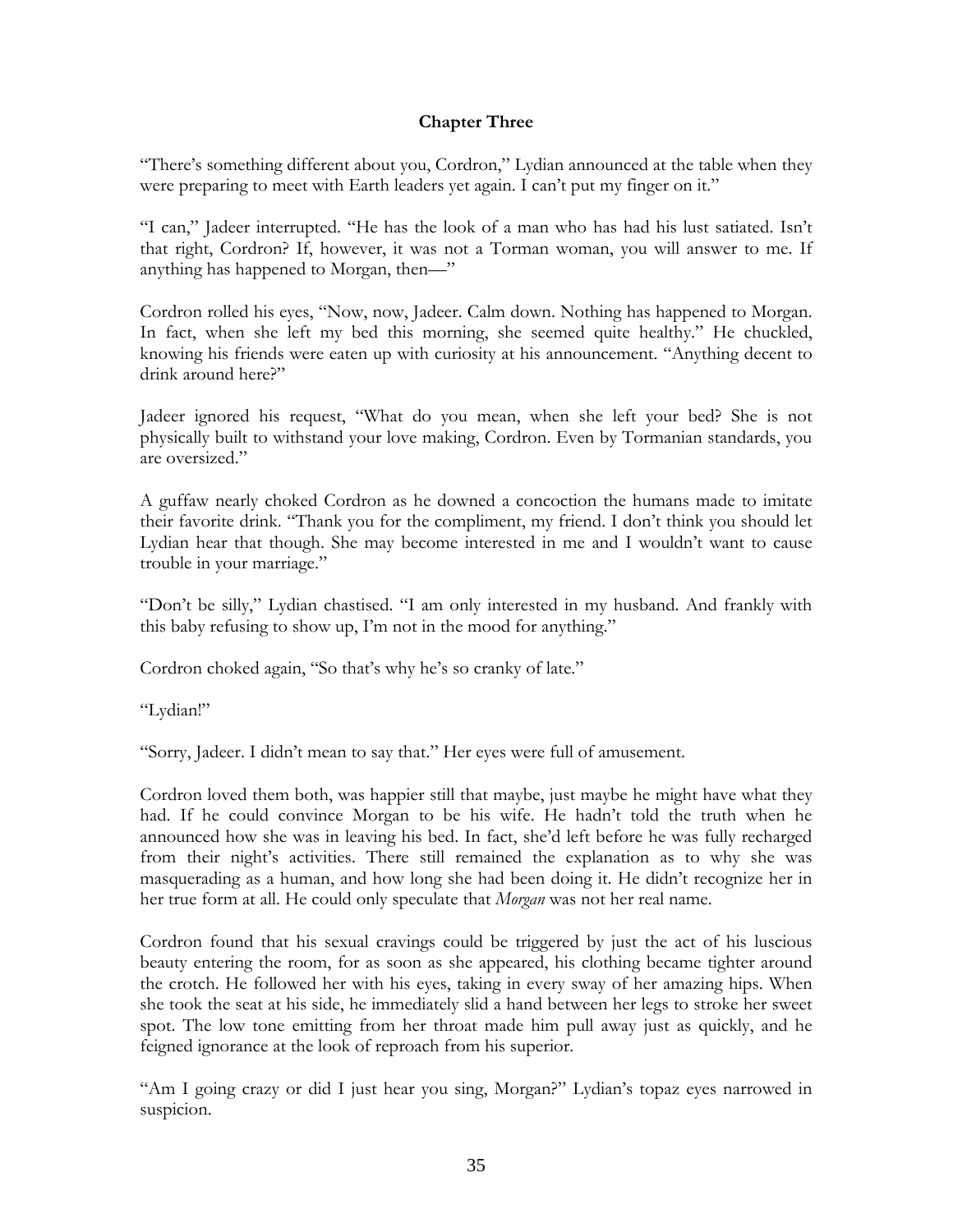Before their secret could be revealed, the door opened again and the human officials filed in. No further discussion of Morgan's sexual emittance could be discussed, which was a relief to Cordron. He liked keeping Jadeer wondering about how he was able to make love to Morgan. And he wasn't so sure he wanted to know just what it was she'd done to have herself exiled. No Tormanian would leave willingly, at least not meaning to stay away. She didn't appear to want to return. Or could she not?

Jadeer stood, as did Cordron and the rest of the party, to greet the officials. "Mr. Rowan. Thank you for meeting with us again, sir," Jadeer began. "We cannot press upon you enough the importance of speaking with our prince. Our people are the main concern here. I'm sure you can appreciate that."

Rowan nodded, but Cordron wondered if the man gave a damn. The age spots, wrinkled skin and gnarled twisted fingers, made him think the leader had his own worries to contend with. He couldn't be overly concerned about their dying prince, or their people. Cordron suspected had their request been beneficial to Earth, they'd already be on the way back home by now. He watched Morgan from the corner of his eye. And she'd be at his side.

Not able to be so close to her and not tough her, he reached out a hand again to slide it between her legs. But this time, she caught his hand and held it back. She leaned toward him to whisper, "You know I'll sing, Cordron. Why do you temp me?"

He shrugged with an impish grin. The first moment he got her alone, he'd demand she switch back, so he could enjoy the sight of her blue skin tone. He was nearly on fire in anticipation. Shaking himself, he attempted to pay attention to the conversation.

"Rowan, you know as well as I do, if this benefited you in any way, you'd jump on the next transport out of here." Cordron was tired of pussyfooting around these people. Jadeer was the diplomat, not him. He was a pilot and a warrior. This political debate, light stepping didn't hold his interest.

"Cordron, hold your tongue," Jadeer commanded. "Sir, this does not just concern a small group of exiled Tormanians. This concerns millions of others. You have told us that you are generally peace-loving people, that it was the war-minded leaders before you which took it upon themselves to invade our planet. Why not demonstrate your good will to all our people. We would not fail to back up your claim with accounts of how well you've received us here. Surely, you can see our position."

"I do see your position. And I'm grateful for Mr. Cordron's directness. That's not often the case in our line of work."

Cordron gave Jadeer a wink.

The argument continued, neither side wanting to give an inch. Cordron leaned back to let it all flow over him. His thoughts were full of wondering what Morgan would say to joining him on a trip to other worlds. He had interest in exploring the universe as far as he could.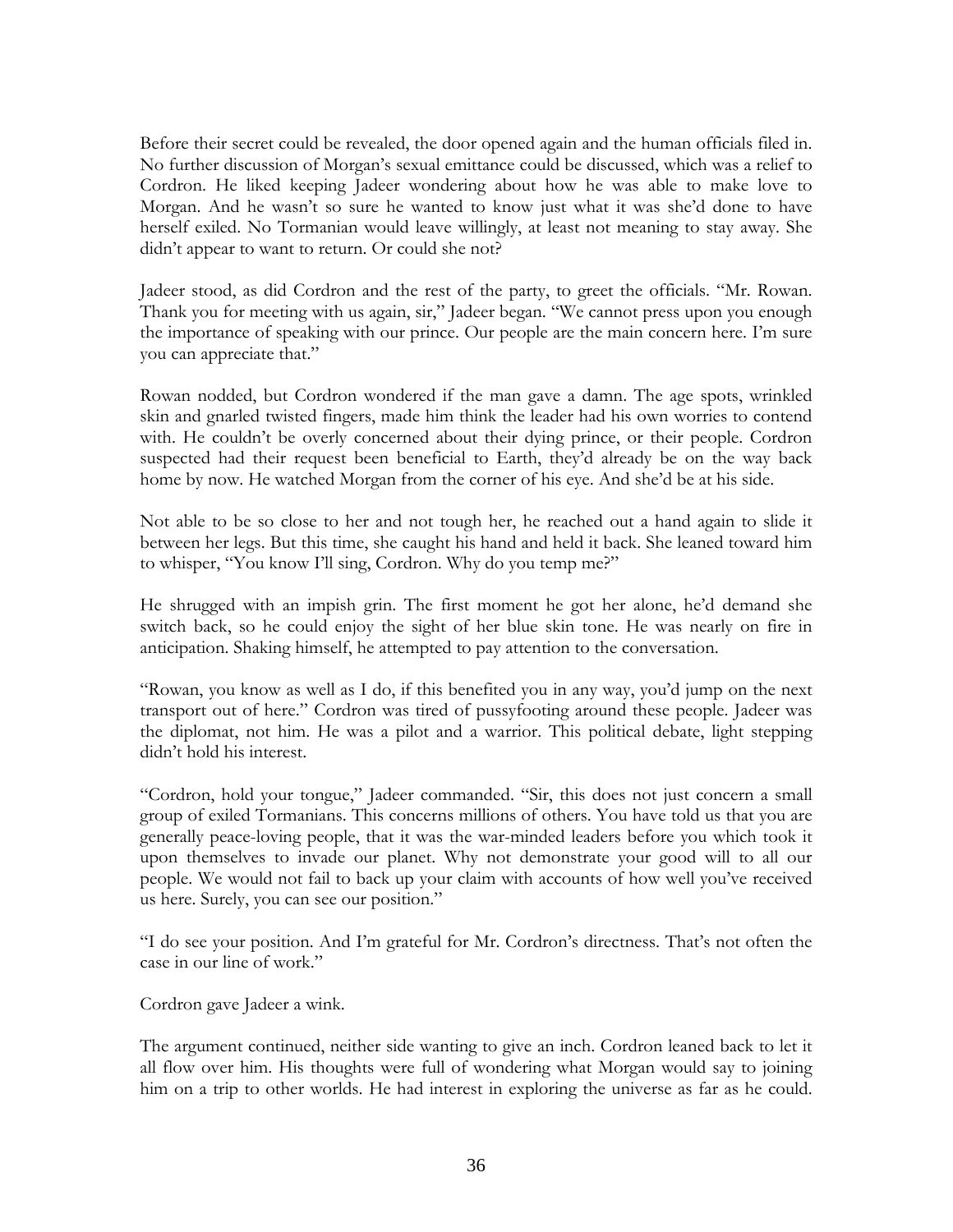And maybe one day they could return to their home world, to raise a family. The joy that rose inside him at being with her was overwhelming. He never expected to feel this way.

"If I may say something."

Cordron glanced up from his reverie to focus on Lam. The man had kept a low profile since trying to destroy Jadeer's marriage. He couldn't believe the fool would have the gall to speak in these proceedings now. It would be interesting to hear what had to say.

"With all due respect to you, Mr. Rowan, and to you Commander, I think that you are both missing an important factor in all of these negotiations."

Cordron stiffened at the cat in the cream expression on Lam's face. The man was up to something yet again. No doubt about it. Something told him that he was looking at more upset in the next few seconds. Instinctively, he reached beneath the table for Morgan's hand. She curled her fingers around his, giving him a squeeze. It reminded him of how she'd gripped him so firmly when she drank from him. Would he ever get his mind from between her legs?

"Just what is it that you feel we're overlooking, Lam?" Jadeer demanded. Cordron knew he still didn't like the man, and who could blame him? "Speak quickly, and let us get on with our discussion."

Lam paled at Jadeer's tone, but continued. "Many years ago, our prince did have family who could have stepped in to see that this whole thing was resolved. But that person ran away from responsibility like a coward."

Cordron felt himself grow cold.

"That person was the prince's daughter. Little was known about her since the prince was not married to her mother. He had sent them away to Drac, where her mother was born and raised." Lam paused. "We all know what that world is famous for producing."

Drac Whores. It was a common expression that Cordron had tossed around in jest himself. No one wanted to think of their next leader as a Drac Whore. It was disgraceful, and would possibly cause more unrest than resolve it. So, if Lam spoke the truth, where was this princess, and why hadn't she come forward when she must have heard about the state of her people and her father?

"Do you have evidence to prove what you're saying, Lam?" Lydian's eyes were not on the man she spoke with, but on Morgan. Cordron refused to consider what was obviously already churning in her mind. *No*.

None of them—he hoped, not even Lam—would betray their own people. They would not reveal Morgan before the humans if she was indeed the princess. But he refused to believe it. His wife to be was not a Drac Whore's daughter. He'd been too happy, too content in his life, more so of late. It couldn't be.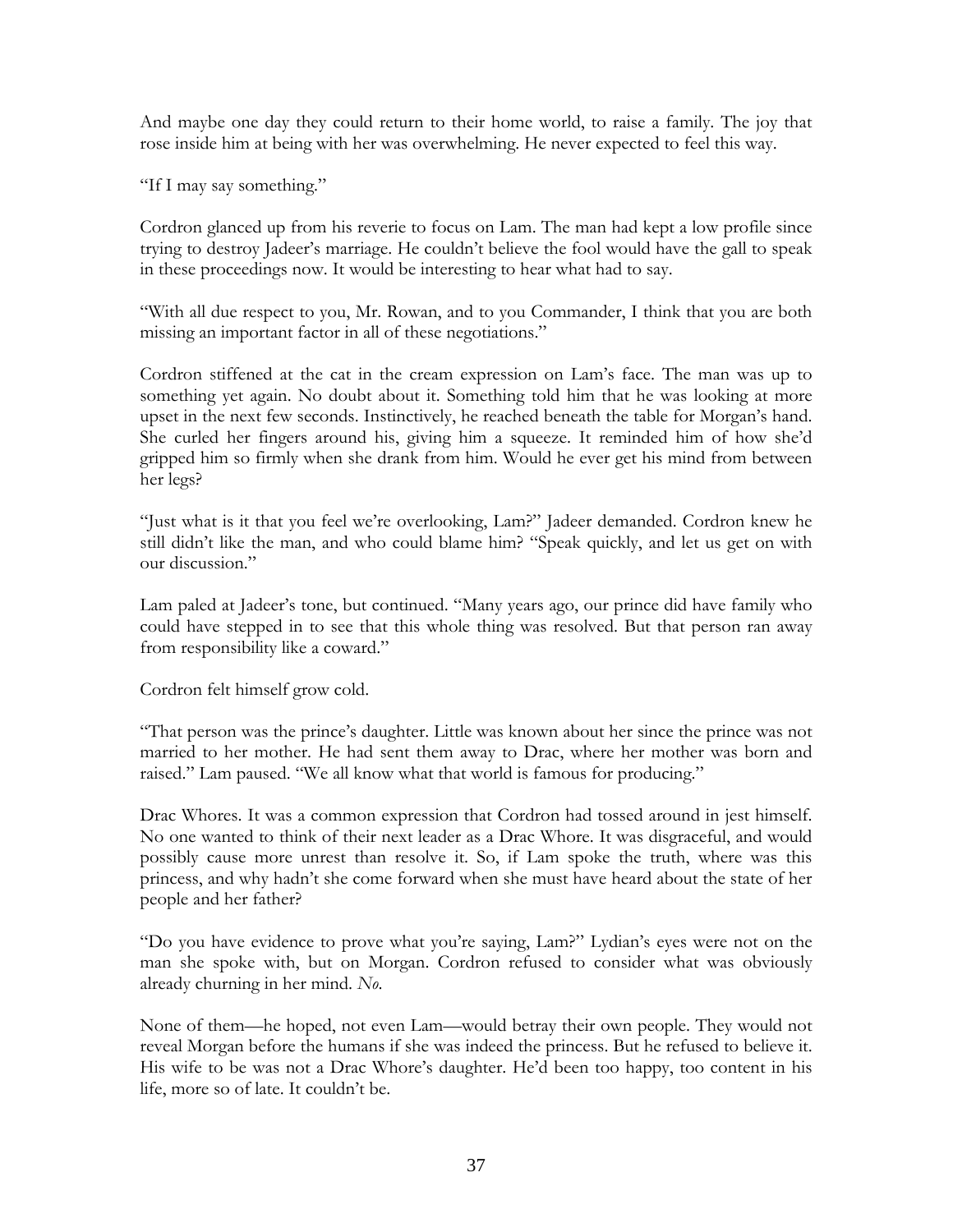The conversation swirled once again around him. He didn't hear whether Lam admitted to evidence. Eventually, the officials took their leave while Cordron remained seated. Only half attending, he heard Morgan say she'd be back shortly. Jadeer, Lydian and Lam remained at the table. No one spoke.

Soon Morgan returned, but she didn't take the seat beside him this time. She sat at the head of the table, almost as regal as any monarch could be. His heart sank.

"What Lam has said is true." She transformed before their eyes, in all her *half* Tormanian glory. Cordron's heart skipped a beat. Damn, he still wanted her with everything inside him. She continued, "I was born Mornain, first and only child of the Prince of Torman. It's also true that my mother was a Drac Whore. My father sent her away when he found out about me as a young child. Mother had kept me a secret. To save his own face, we were banished to Drac, but soon after my mother died of a broken heart."

Lam grunted, "Spare me."

"Shut up, Lam," Lydian commanded. The man grew silent.

Mornain sat straighter, her topaz eyes flashing. "I did what I had to do to survive until I reached my majority. And then I went back to Torman to confront my father. He wanted nothing to do with me. Said he wanted me off his planet. When the humans attacked, I saw it as my opportunity to get away. I held no loyalty to the Tormanian people. Their leader had tossed away my mother as if she was garbage and did not view me as much more."

Cordron slumped in his chair, his mind a whirl of confusion. All of his foolish dreams were just that—foolish. What had made him think she would come to live on Torman with him? And why would he ever marry a woman who would turn her back so willingly on her people, no matter what her father had done? When her gaze met his, he turned away. His body wept if not his eyes.

Her voice cracked at her next words. "I was not raised a warrior. I do not fight. I do my duty and I survive. That's all. I am not a leader and have no wish to return to Torman, for the prince or anyone else. I'm sorry that he's dying, but I can do nothing about it."

"Then you're the coward that Lam accused you to be," Cordron blurted. He stood, shoving his chair back until it smashed against the wall behind him. "How foolish of me to think that you were good enough to be my wife."

"Cordron!" Lydian gasped at his cruelty.

He turned without another word and left the room.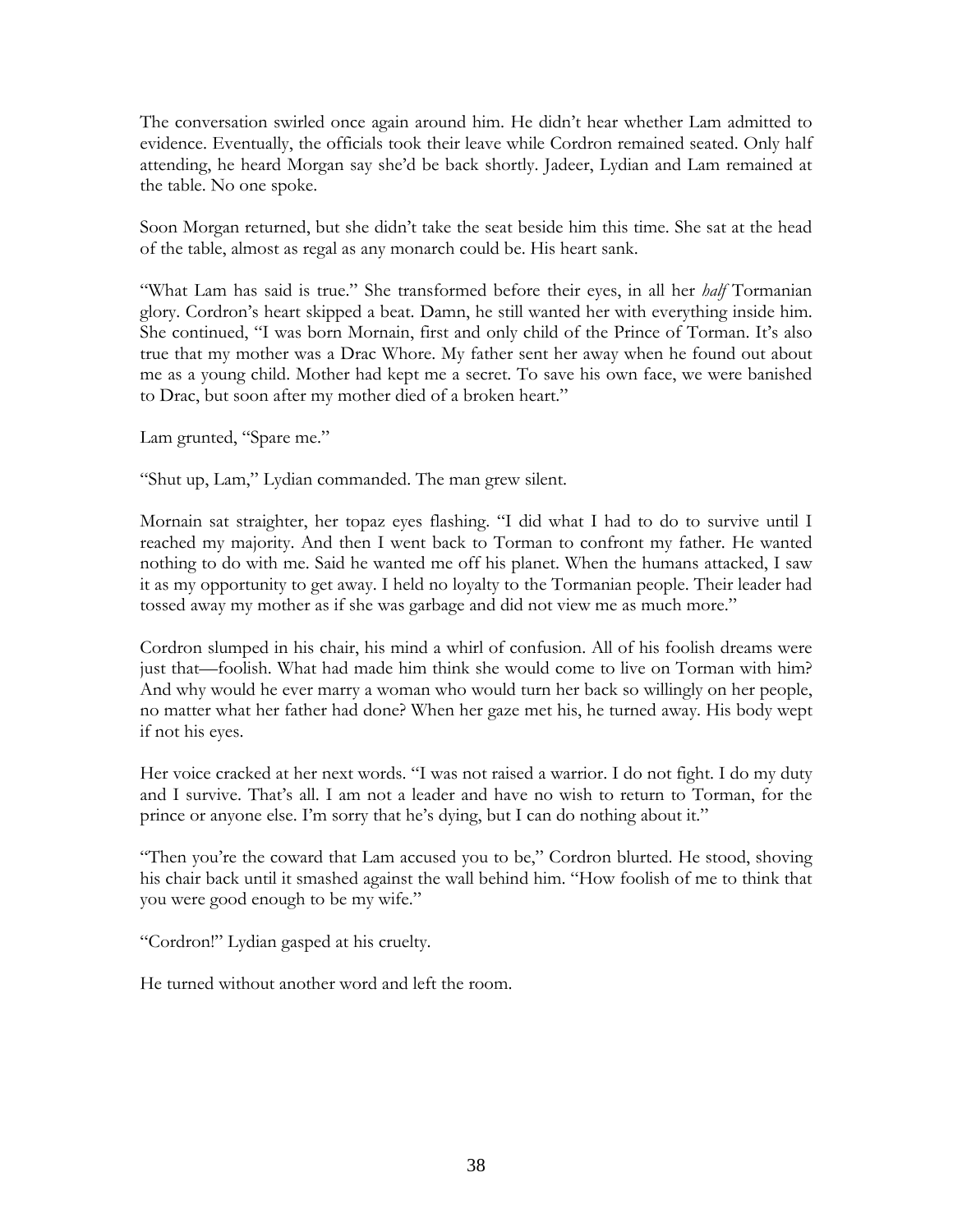## **Chapter Four**

"Never in a million years would I think you of all people would behave this way, Cordron." Lydian's words held censure and disappointment.

Cordron steeled himself against it. He knew they all looked at him that way, including Jadeer. But he didn't see any of *them* stepping forward either. None condoned the prince's treatment of Mornain and her mother, but everyone understood it. Drac women had been bred to please men. It was as natural as breathing. It also explained why Mornain had been beyond wonderful in his bed. He remembered all too well how she'd insisted he lay on his back while she pleased him for hours, in ways he'd only fantasized about. How many other men had she done the same to? She'd already admitted to doing what she had to, to survive. The thought tormented him.

"So you want her for your leader then, Lydian? Hm, you're all ready to accept a whore?" He didn't mince words and got a scratch down his face for his pains.

"You loved her before you knew her background," Lydian said. "Everyone could see it all over your face, even from the moment you saw her. Couldn't get you to concentrate on anything else. And now suddenly she's not good enough for you because her *mother* was a whore."

"You heard her say she did anything to survive." He didn't need her to pile guilt on him.

"And you've slept with more women than any man I know, Cordron. You did it for pleasure. She, to keep from starving to death when her only family rejected her. What would you have done?"

"Not that!"

"You arrogant, son of—"

"That's enough, Lydian. Leave us." Jadeer stepped up from a path leading back to their rooms. Lydian had tracked Cordron down in his favorite spot, where he'd first taken Mornain. It had only tormented him further being there. Jadeer kissed his wife and sent her waddling along, then turned back to him. "We need to talk."

Cordron sighed, "If you've come to beat me over the head regarding my treatment of the princess, you can save your breath. I will not take it back."

"I haven't." Jadeer took a seat on a fallen log, brows creased. "I would discuss it with Lydian, her being second in command, but her emotional state over the delay of the baby is driving me crazy. She is not always rational in this state. So it's you and I. Not that you're too rational yourself. But, we're in a bind. If it gets back to Torman that the princess is on Earth, the prince may take it into his aging mind that she's being held captive. I wouldn't put it past him not to begin to believe that we are the reigning power, and that we can successfully wage war on Earth. Before all the confusion died down, we'd have much bloodshed on our hands."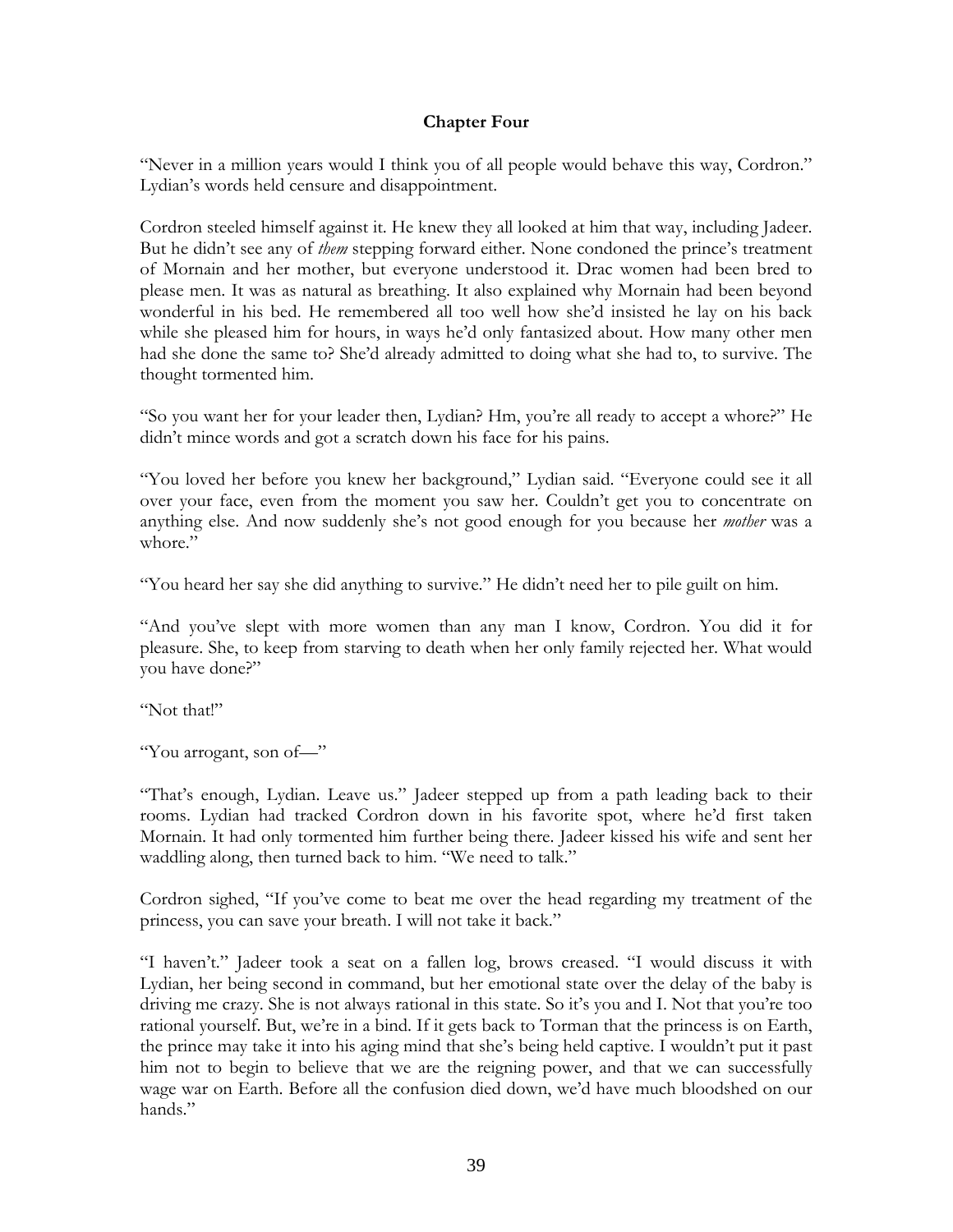Despite not wanting to discuss the situation regarding Mornain, Cordron had to admit Jadeer was right. War was almost eminent. They didn't know yet how Lam gathered his information, but it was sure as anything, he'd use it as leverage to get himself back on Torman. "I agree. I think that Lam should be watched, too. To make sure he doesn't find a way to contact home. If he does, we're sunk. Meanwhile, we need to get her off this planet."

"Agreed." Jadeer stood. "My first order is that you convince her to leave. We'll meet again tomorrow evening."

"Jadeer!"

His friend was already strolling away, fully expecting that his command would be followed. Cordron cursed.

\* \* \* \*

"What do you want?" Mornain's eyes blazed. Cordron expected her to attack any second. He had cornered her in her quarters, since she'd been avoiding him all day. Disguising his voice had gotten him through the door, now what?

"I'm here on orders," he told her. "To tell you that you must leave the planet."

She burst out laughing. "Oh yes, very convincing. I'll get my things together right now. Get out, Cordron. You've said all I'm going to listen to, at the meeting."

A part of him had expected tears, pleading. She had lived as a human a long time after all. But their women weren't criers. They were as strong as many men, even leaders in battle. So why did he ache for her to curl against him, begging for his forgiveness? Looking into the stormy eyes told him not to bank his life on getting that demonstration.

"You know, as well as I do, that it's dangerous for you to be here. You should have protectors, be in a more secure location. Earth was not Torman's only enemy. We've signed a treaty here, but at any time the regime could change, or other enemies could recognize you. Someone else could discover the same information that Lam did."

She put her hands on her hips and turned to face him, "Don't act like you give a damn about me, Cordron. It's all about your precious planet, your precious people. They turned their backs on me. As far as I'm concerned, I'm Drac and proud of it."

"Don't be foolish. Dracs are Torman too, just...outcasts."

She tossed him a look of disdain.

He growled. Pacing back and forth across the floor, he ran fingers through his hair. "Is there anything you care about? Anyone you can put before your own desires? How about Lydian? Huh? She's never done anything to hurt you. What about the baby she's carrying? An innocent like you were, who doesn't deserve to have her hope snatched away. What kind of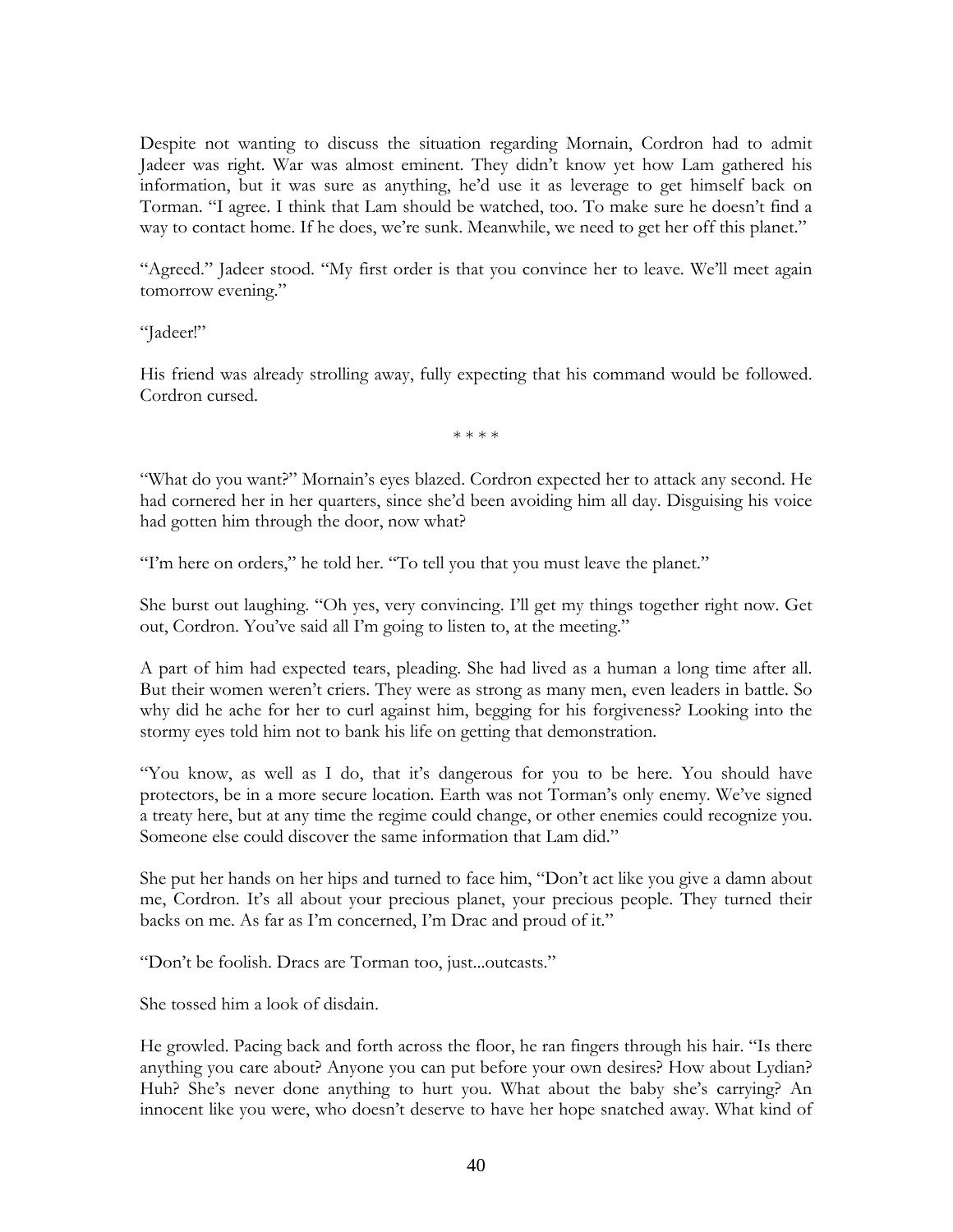life do you suppose she'll lead on the run, or worse imprisoned? Perhaps she'll be forced to do things to survive."

He knew before he said it that it was a low blow. But all he said was true. Jadeer and his family were Cordron's family too. He loved them and would see them safe. As things were, they were homeless. As accommodating as Earth was, it wasn't home. Being homesick from a country other than one's own was one thing. Being homesick from another galaxy was a whole other issue entirely.

"Alright."

"What?"

She dropped down on her bed, shoulders slumped. "I'll leave. You can take me wherever. I don't care."

Without a word, Cordron sat down beside her. He was so aware of her body, her scent. Sniffing the air, he knew though she was down about her decision to leave, she was as aware of him sexually as he was of her. He could smell it. He craved a taste. But making love to her now would give the impression that he did indeed think of her as a whore, or that he could look beyond her background. Neither was a message he wanted to relay right then.

"You should go," she whispered.

"Yes."

\* \* \* \*

"Would you speak to her already, Cordron?" Jadeer demanded. "Watching you eye Princess Mornain like she was your next meal is wearing thin. Just forgive her and get it over with."

Cordron forced his gaze away from the auburn-haired beauty. Her movements had called to him, every wave of her hand, every sashay of her generous hips. She was a meal, and he a man dying of hunger. "No, I cannot. I *will* not."

"Then ask for her forgiveness. Shall I make it an order?"

"You wouldn't do that." Cordron leaned back against the rail running along the observation windows in the community room. They'd been on the ship for two weeks now, and still he hadn't been able to get Mornain out of his mind or his sight. A ship that had seemed so expansive when he first had the pleasure of boarding it, was now closing in on him. There was not a spot he could go to that she was not already there or soon to come to. An idea struck him. "I can get her out of my system by replacing her with another woman. You know that ensign is between men right now. A little slender for my taste, but still very sexy. Yes, I think that is my answer."

Cordron winked at the disapproval fairly radiating from Jadeer, then took his leave. As he strolled near Mornain, his mind filled with thoughts of locating the ensign, he nearly toppled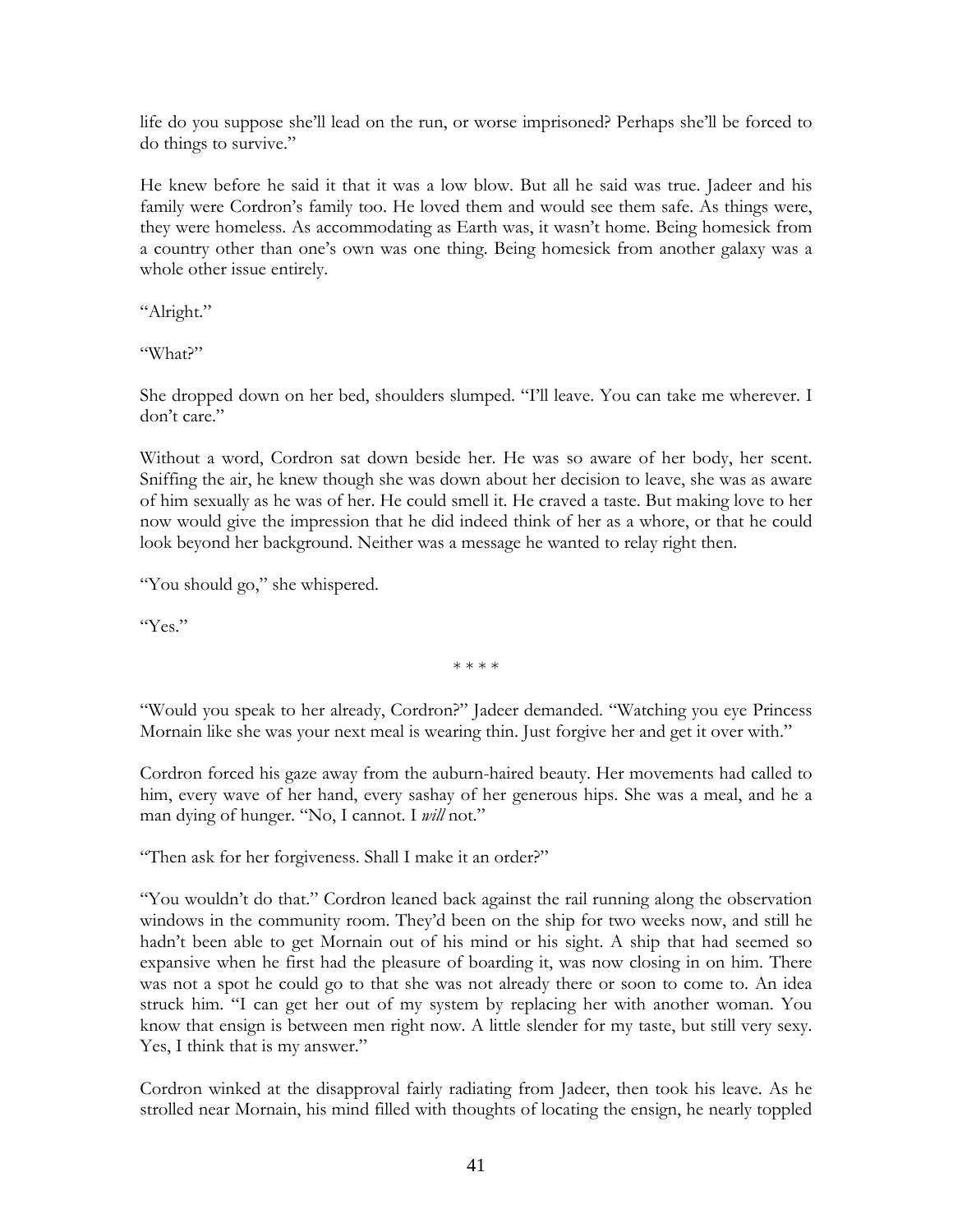at his princess' feet. Her scent was heightened with sexual awareness. The strength of it stopped him in his tracks to find out why she was so turned on. Anger burned out all other thoughts when his glance fell on Lam.

He pivoted on his heel and bore down on the two. Not pausing for a second thought, he hooked fingers in Lam's chest and lifted him off his feet. "Just what the hell do you think you're doing?"

"Cordron, put him down. Put him down!" Mornain tugged at his arm, but he ignored her plea. "You will not come near her. You will not speak to her. Ever. Do I make myself clear?"

All conversation in the room had stopped. Cordron didn't have to look around the room to know everyone present was watching him make a fool of himself. Yet, seeing Lam teasing his wife—no, not his wife—teasing Mornain, wasn't something he would allow. Not now. Not ever.

Lam attempted a chuckle. "Come on, Cordron. You don't want her. She's a beautiful woman. Why shouldn't I give it a go? There aren't many women on board, after all."

Cordron shook the man in the air. His legs and arms flopped about, and he choked with Cordron's knuckles pressing into his wind pipe. "Let me say it once again, so that a simpleton like you will get it. Touch her, come near her or speak to her...and I kill you. Period."

When he dropped Lam on the floor and swung back to face Mornain, he was prepared for her protest. She was a strong-minded woman. Allowing his interference in her love life was not something she was going to take lightly. But he had his own mind set. She could sign Lam's death certificate or she could find another lover—preferably out of his sight and sense of smell.

Lovely topaz eyes very nearly made him forget his anger. "You have no right to interfere, Cordron. I will see whoever I want to see. You already tossed me aside as garbage. I don't have to take more of your abuse."

He crossed his arms, his sense of humor returning. There hadn't been abuse involved at all in her riding on his shaft, or drinking from it. The memory had him hardening. "Well, my darling. You have two choices. You can choose another man or you can attend Lam's last rites when we eject him into space. Your choice."

No one murmured or interfered. Cordron had always been known as the good-natured one, the man ready for a laugh at any time—day or night. To witness his intense anger meant he'd been pushed further than any of them imagined was possible. No one, including Jadeer, standing at his wife's side, dared cross the giant Tormanian.

Cordron waited for Mornain's response. "Well, princess? What will it be?"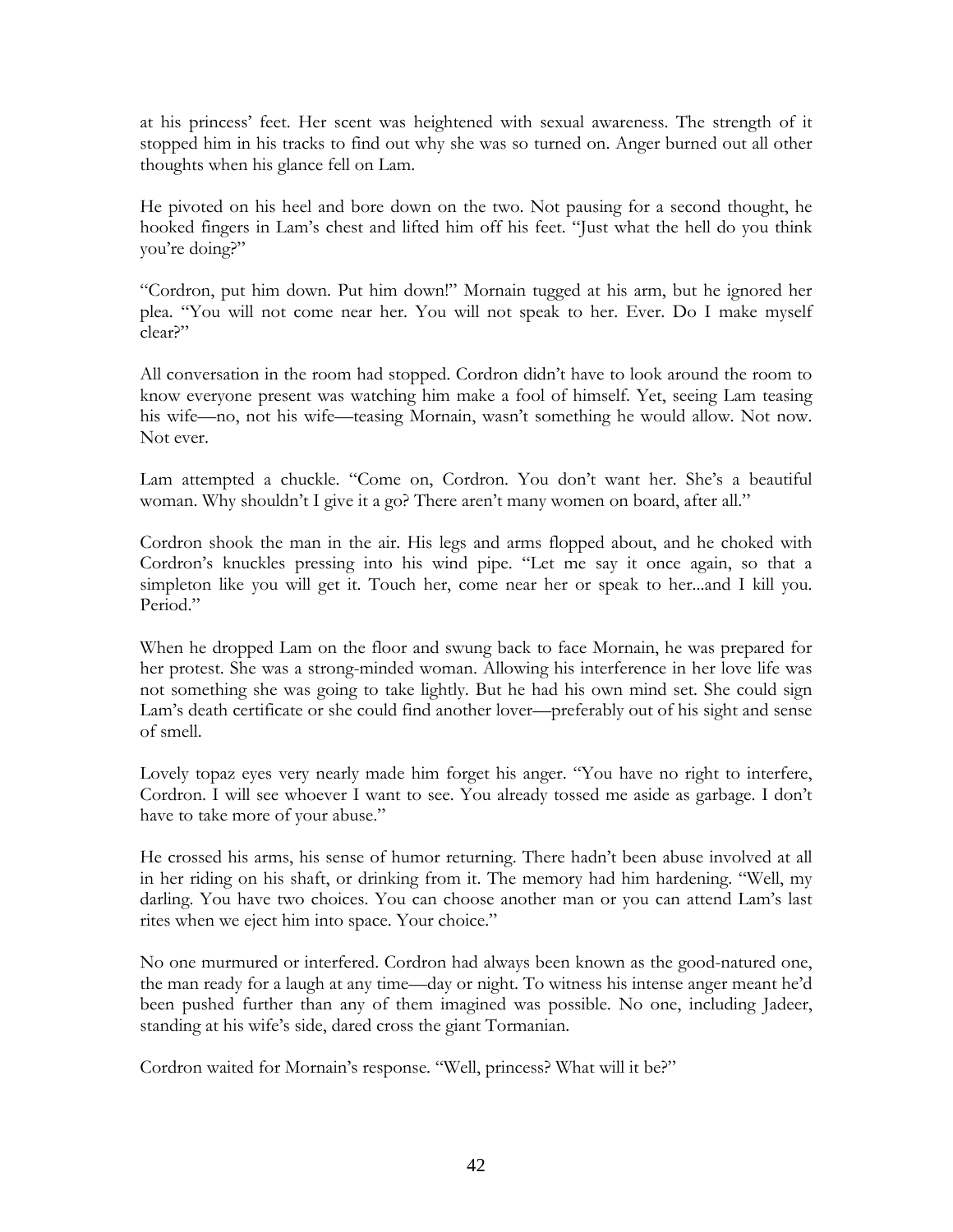Her eyes flashed anger of her own. At first he thought she wouldn't speak. Her hands melted, then became that of an animal's claw. He tensed for her to drag the four inch weapons across his face. But she stood still. "Fine, Cordron. Have it your way. I won't see him. But don't you talk to me or come near me either. I don't know what I saw in you. You're nothing but a hypocrite."

She turned on her heel and strode out the door. Cordron felt his heart rip out of his chest and follow along with her. Before he could think what to do next, the floor dipped and the entire company was dumped against the observation windows. Shouts of outrage filled the room, along with flashes of light from explosions just off the port bow. They were under attack.

Cordron righted himself as quickly as possible and made for the exit. His man at the controls would not be skilled enough to dodge the attacks. And someone had certainly screwed up because they should have known before now that another ship was approaching. Jadeer would be reprimanding the staff after they were in the clear.

It was like the attack on Lydian's ship all over again, when they'd been following her escape of their home world. Three Torman vessels surrounded them, each taking turns in firing. Cordron rushed to take the controls, immediately maneuvered the ship to avoid the worst of the hits.

"Status," Jadeer bellowed.

"Shields holding, sir, but only eighty percent. They came out of nowhere. We weren't prepared," an officer answered nervously.

"You can explain yourself in a full report after we're clear." Jadeer's face was a mask of disbelief. "Cordron, get us out of this. Ensign, ready weapons."

"Sir!"

It was no use. After nearly an hour, even with Cordron's skills and his ensign firing back on their attackers, the ship was battered and the shields were down to only twenty percent. Cordron knew Jadeer would signal surrender soon rather than risk the lives of his family and crew. His guess was proved correct when Jadeer commanded the lead ship be hailed.

"We have an open channel, Commander."

"This is Commander Jadeer of Torman. Why are you attacking us and who gave you that order?"

Cordron could have laughed. Surely they were wanted fugitives after shooting down three of the prince's spacecrafts, and aiding a suspected murderess to escape the law. It was no wonder the order wasn't shoot to kill on site. But how had the prince known where to find them, and when? Somehow, he didn't think he'd be surprised to find that Lam was behind all this. He should have killed the man when he had the chance earlier.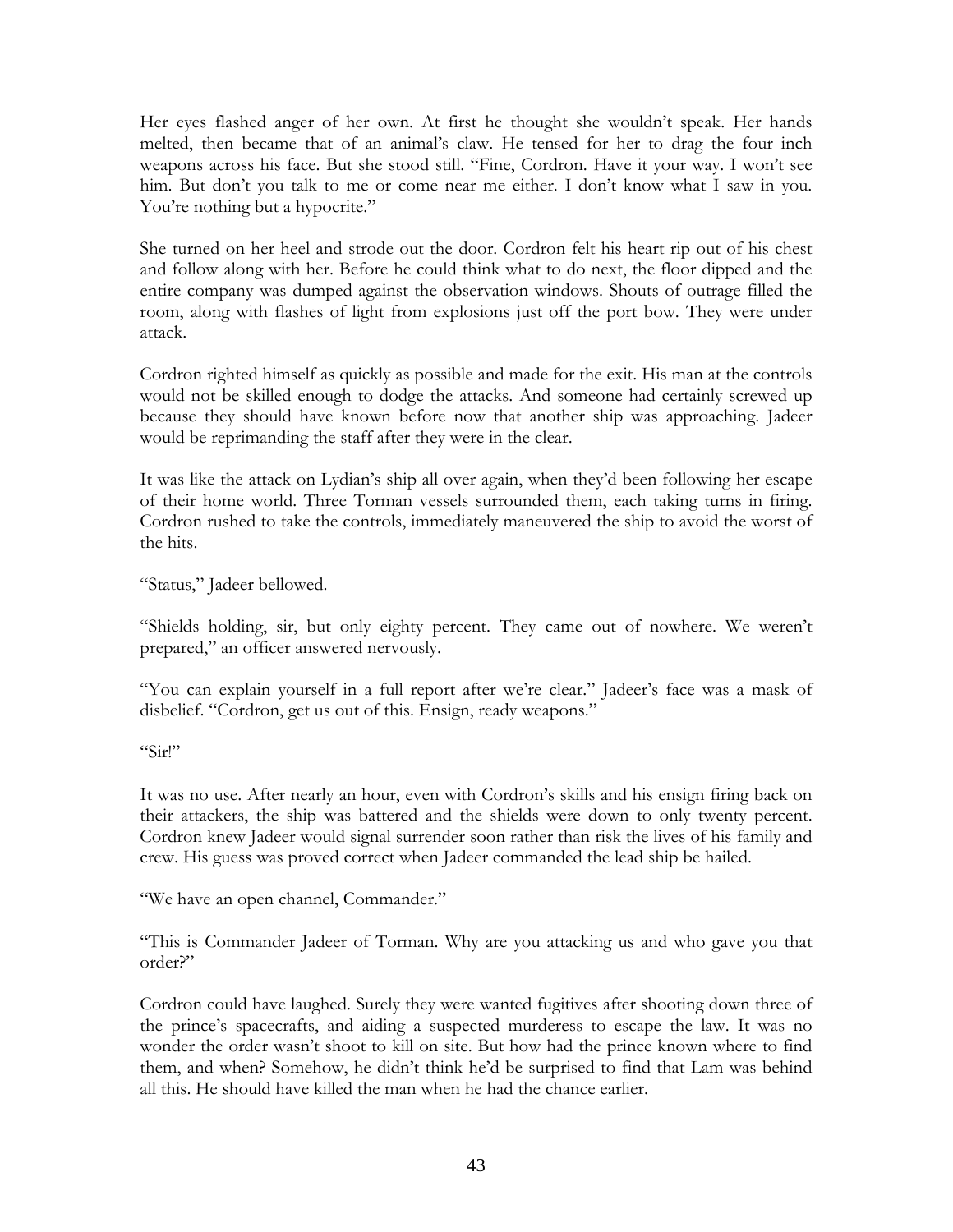The officer of the leading ship spoke up. "This is First Commander Teek, of the prince's elite force." Cordron gasped. It meant Jadeer had been relieved of duty. He knew it was a heavy blow. Suddenly, they all were no more than private citizens of no country. The new commander continued. "I have an order from the prince to take you and your crew in. You will release the princess to us immediately. Stand down. We will board your ship to recover her."

Cordron met Jadeer's eyes. Only one person could have gotten that information out. At Jadeer's nod, Cordron left the bridge to locate the traitor. He found Lam in the corridor leading to Mornain's room. Without explanation, he hauled him along to return to the bridge. "Well, that's it, Lam. You're as good as dead. If not at my hands, at least at Jadeer's. You've put us all in danger. For what? To get back to Torman? You know as well as I do the prince isn't thinking clearly. He'd just as soon turn on you as he would anyone of us."

Lam sneered, struggling to free himself. "Yes, well I'll take my chances with him."

"Suit yourself."

When Cordron had dropped Lam with Jadeer, he excused himself quickly to find the princess. He wasn't sure if she'd be willing to return to the prince, but he did know she was their bargaining chip. Handing her over was not an option.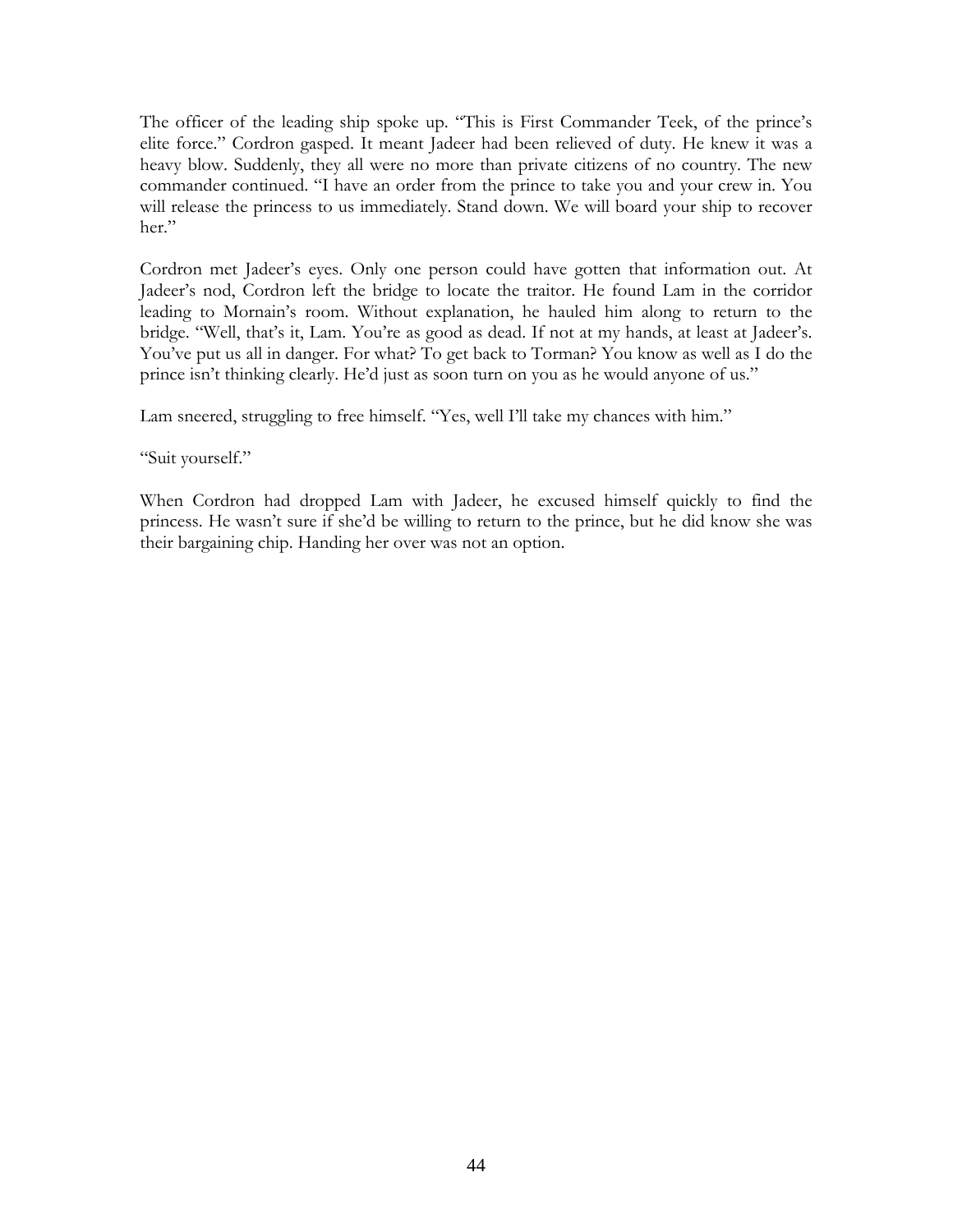#### **Chapter Five**

"So you just want to turn me over to save your own neck, is that it, Cordron?" Mornain shouted. "I don't believe this. How stupid of me to think you were an honorable man. I'm not going back there. I said I would get off Earth. I did. But I'm not going to Torman."

He clasped his hands to keep from wringing her lovely blue neck. "Mornain, we are not just going to hand you over. We will negotiate. The prince will see reason. No matter what he thinks, he knows he's dying and you are next in line to rule."

"You stuck up people don't want a Drac Whore as your leader. That's why you broke up with me."

"This isn't about us."

"Isn't it?" she demanded. "It's all about us. I know you were the one to suggest the plan to Jadeer. You probably suggested to turn me over and hightail it to the next galaxy. Never mind that my father will have me killed to save his own face."

"Don't be so dramatic." He stomped over to her bed and sat down, immediately regretting the move since her scent wafted up from the covers. Damn, couldn't his body calm itself for one minute while he figured out what to do? "We have convinced the officers to allow us to escort you to the prince. In essence, we're all under arrest. Jadeer and I have a plan."

She watched him with distrustful eyes. He was shocked to see her lip tremble before she turned away. The pain in his chest was a heavy weight. He took a step toward her and ran his hands along her arms, then pulled her back against him. With a kiss to her shoulder, he growled her name.

When she pushed her bottom against him, he hardened, wrapped an arm around her waist and lifted her against his erection. For an instant, he considered the amount of time it would take to have her before they landed on Torman. Remembering their situation, he released her and stepped toward the door. "I have to get back to the bridge."

"Cordron?"

He paused with his hand over the panel. "Yes?"

 $T_{\cdots}$ 

He turned back to look at her. The ache in his chest increased. A knot in his throat swelled until he felt it hard to drag in his next breath. Why didn't he just admit it to himself? She was fated to be his companion. Just as sure as anything, he could never leave her and be happy. If he didn't deceive himself, he'd accept that Mornain held his heart. No, she owned it. He...He would die for her.

"Mornain." His voice was a tormented whisper.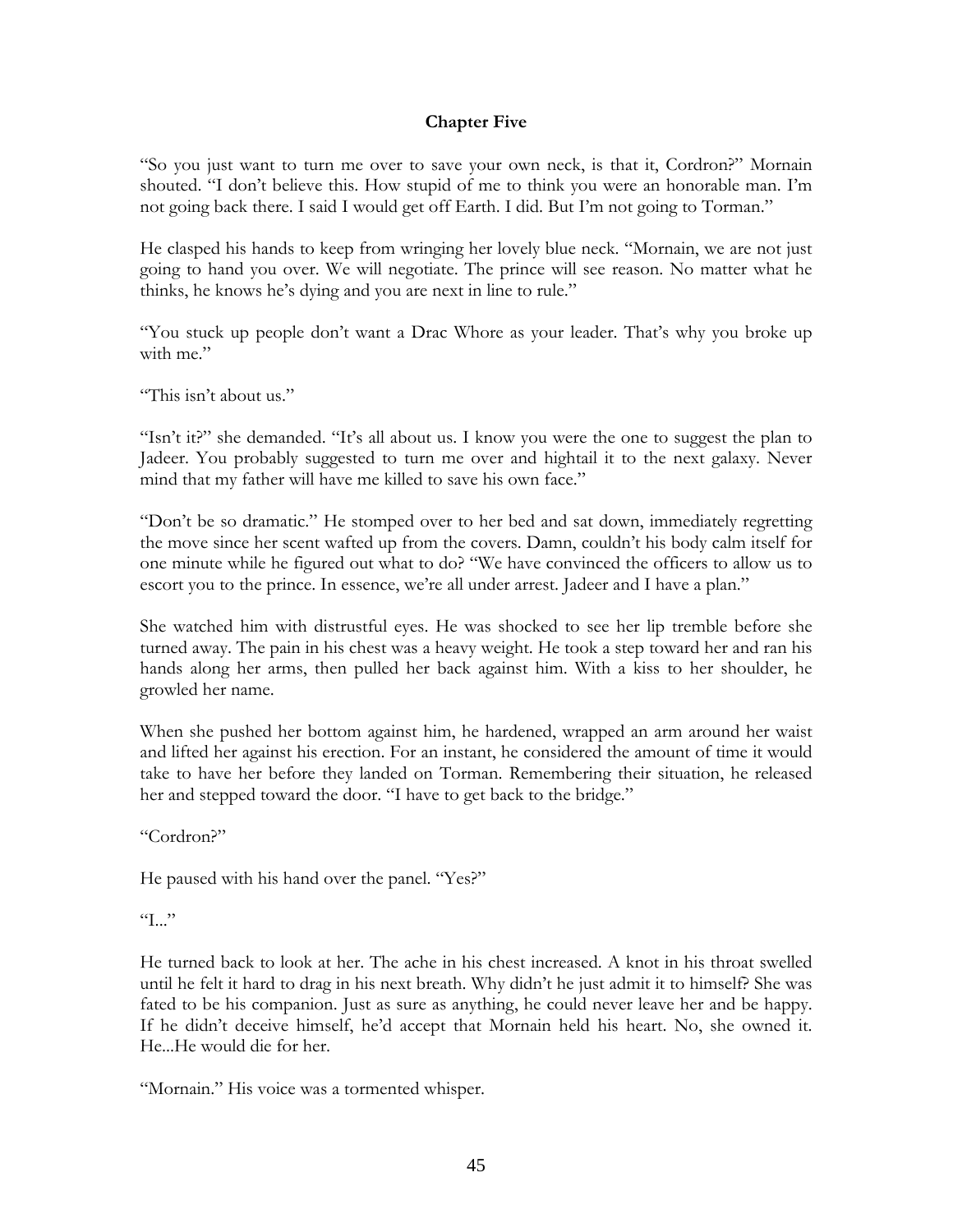She stood alone and so small. Right then, her past didn't matter. Who her mother and father were was irrelevant. Cordron had a burning ache to hold her again, to make her his own. Suddenly, not for honor, not for Torman or any of its suffering people, could he ever walk away from Mornain again. He almost smiled at the closing gates, sealing in his fate. Ridicule from others was sure to come. But it didn't matter. Only her, and their future children. Now, he knew what Jadeer meant. He'd leave all—even his dreams—to follow the one he loved.

"Come here," he commanded gently. She came without argument, and he enveloped her into his embrace. He found her lips, covering them with his own for a kiss that was sweeter than any he'd ever experienced. When he pulled back long moments later, he look down at her. "This may be a beginning or an ending. Either way, my wife, we will be together."

He felt her tremble as she nuzzled closer to him, seemingly attempting to become one physically as their spirits were already one. "Never leave me, Cordron. I couldn't face that."

"Never. I promise."

\* \* \* \*

Home. They were finally home again. Cordron paused in exiting the ship with Mornain at his side. He closed his eyes to breathe in the fresh scent of a land eighty percent covered in foliage. Tormanians were primarily hunters. It was why they took on the forms of animals. All the more pleasure in seeking their meals in the wild. He'd missed the majestic mountains stretching high over their city. Earth had been too tame, what he saw of it. Now, hopefully, this all wouldn't be snatched away again before he could renew his acquaintance with the land.

They were herded like cattle into a holding room in the palace, the doors locked. Mornain had been torn from his side, and it was only Jadeer and Lydian's calming words that helped him to hold it together. Right then, it was fortunate that Lam had requested he be held somewhere else until all things were cleared. Cordron would have ended his life without hesitation.

"Oh dear," Lydian murmured. All eyes turned to her. "This is not the time. Jadeer, we're about to be parents."

Cordron stared. Jadeer paled, and someone was running along the halls outside their room shouting. Before Cordron could move to press his ear to the panel, a scream rent the air. Lydian was most certainly having the baby now. He pounded against the door, "Open up. We need a birthing woman."

After pounding for several more minutes, the door unlocked but no one entered. Cordron waved his hand, and the door slid wide. He stepped into a hall filled with running officers, all speaking at once. Stepping out further, he hooked one of them, unintentionally yanking the man from his feet. He righted him before demanding to know what was happening.

"It's the prince," the man exclaimed. "He's passed. They're absorbing his remains now. The advisors are determining the authenticity of the next in line. When they're sure, she will take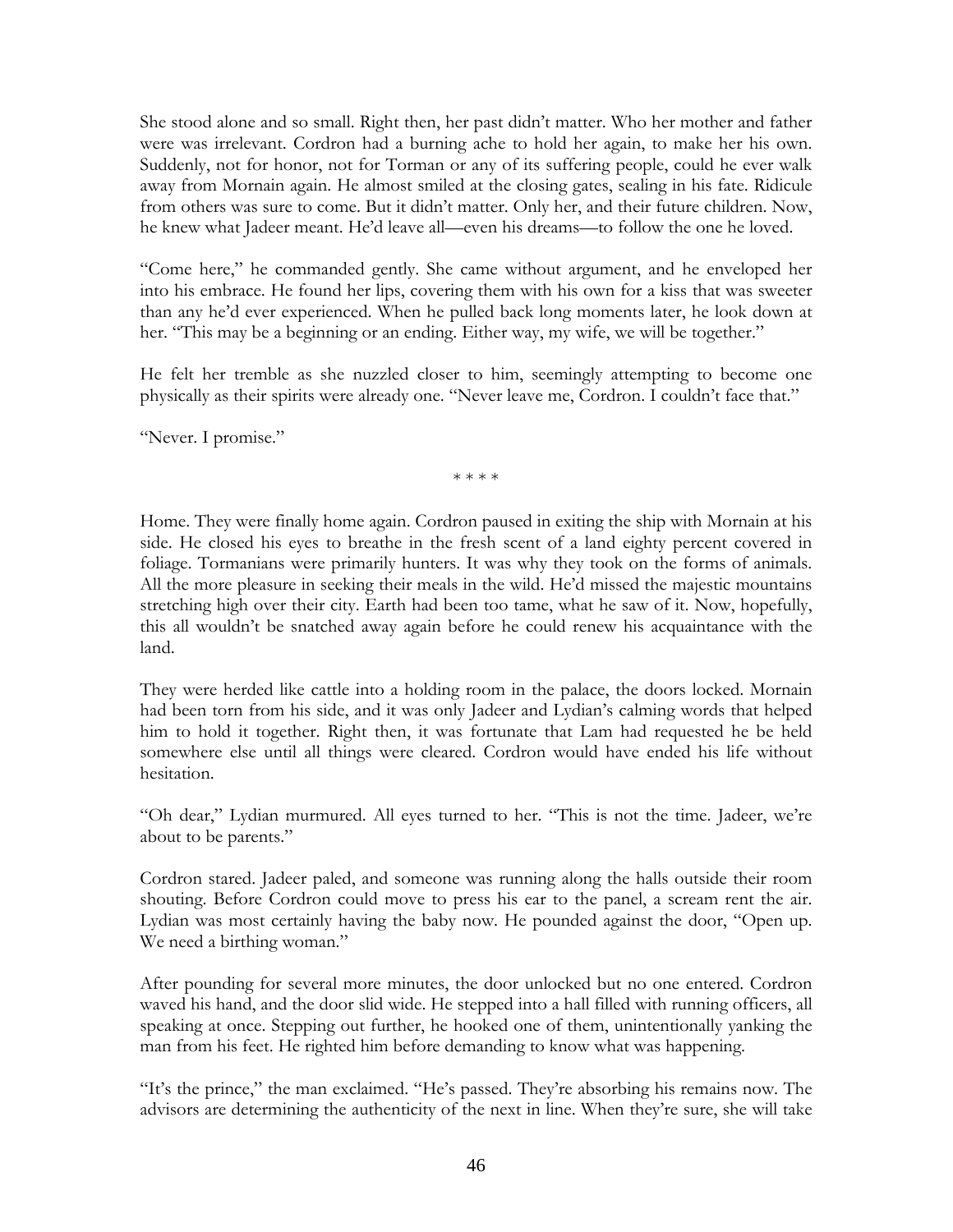the throne. We have no choice." The man frowned. "It's too bad. I hear she's a Drac Whore."

Cordron lifted the man by his neck and tossed him away. The officer crashed against the far wall and slid down unconscious. He turned to find Jadeer carrying his wife toward the medical wing, and Cordron moved in the opposite direction to find his love.

\* \* \* \*

She was beautiful. Her hair piled upon her head, dressed in her royal robes. He'd have to speak to her about changing the official palace attire. Something revealing her long sexy legs would be good, and as much cleavage as was decent. He grew tight considering it. The sparkle in her eyes when she turned to him let him know she'd read his mind yet again. He clasped his hands behind his back, with an attempted look of innocence.

"Everyone leave me, please," she announced. "Except you, Commander Cordron."

He bowed slightly, "Your wish, my princess."

Jadeer, Lydian and their new baby boy exited the room, along with the princess' advisors and servants. Cordron tried to contain himself until the door clicked in place. When it did, irreverently, he jumped up on the platform she occupied, pulled her from her seat and then sat down. He lifted her onto his lap to capture her lips in a hungry kiss. "Mm, Mornain. I've wanted that all morning. These swearing in ceremonies are very tedious."

"I agree, darling." She tucked into him. "But necessary. In the end, with all my big ideas, I had no choice but to accept my fate. Though I found it infinitely more tolerable knowing we will be married next week."

"So long," he complained.

She laughed, "What are you complaining about. You haven't left my bed the entire time we've been back here."

He slid a hand down between the gap in her robe, to stroke between her legs. Maybe the outfit wasn't a total loss. "Are you complaining? Maybe I'm too much for you?"

"Hah," she declared. "I can take you every day, all day. You've not had a woman as good as I am, Commander Cordron."

A gleam entered his eye, "Is that so?"

She nodded, "Yes, that's so."

"Prove it!"

He put her from him only long enough to unstrap his clothing and extract his thick shaft. It stood at attention, ready and pulsating for her soft lips. His wife-to-be, princess of Torman,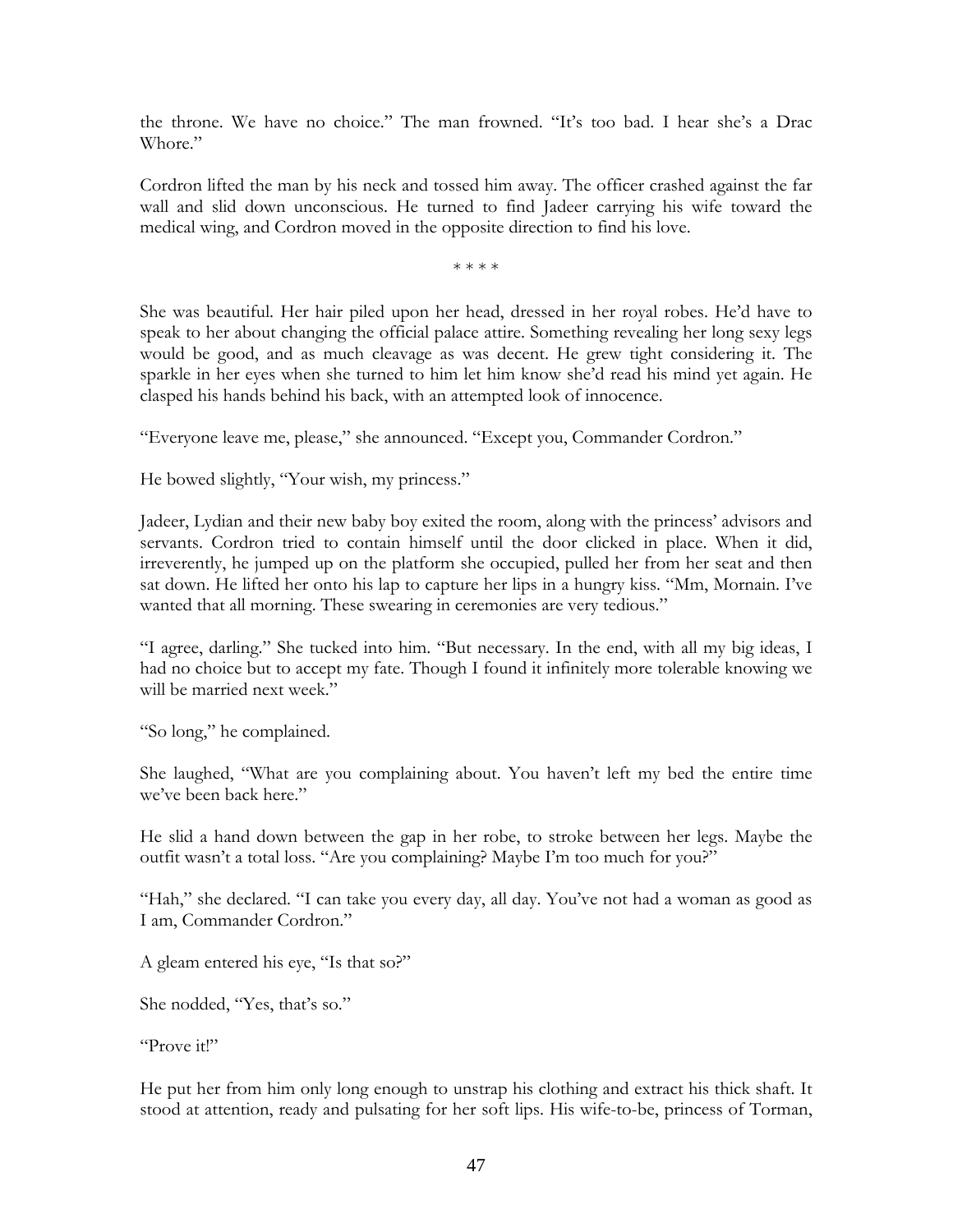slid to her knees and wrapped slender fingers about his erection. When her moist mouth closed over his head and eased down sensuously until he was buried inside her tight throat, Cordron could only thank the late prince for Mornain's colorful past.

## THE END